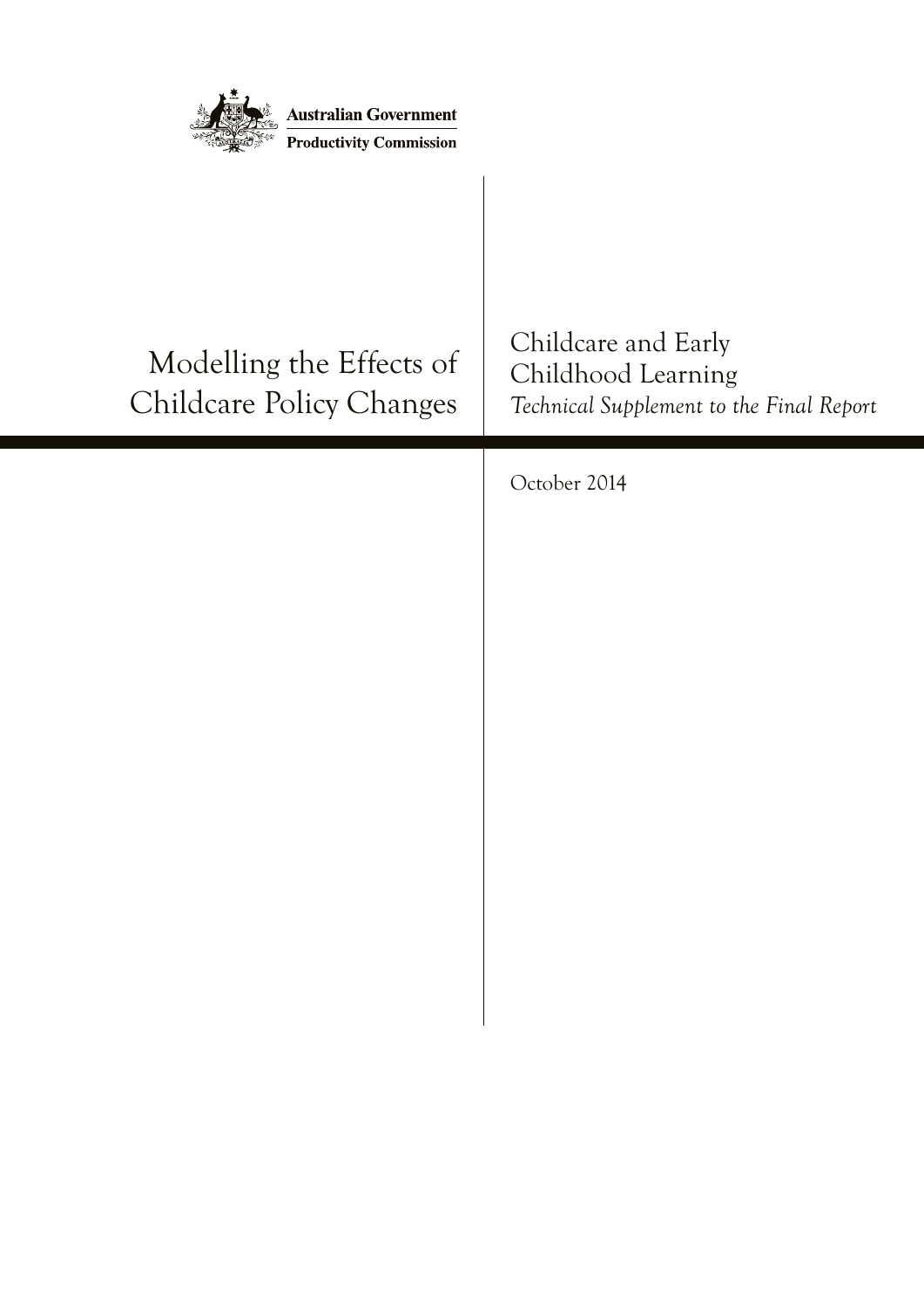### **Commonwealth of Australia 2014**



Except for the Commonwealth Coat of Arms and content supplied by third parties, this copyright work is licensed under a Creative Commons Attribution 3.0 Australia licence. To view a copy of this licence, visit [http://creativecommons.org/licenses/by/3.0/au.](http://creativecommons.org/licenses/by/3.0/au) In essence, you are free to copy, communicate and adapt the work, as long as you attribute the work to the Productivity Commission (but not in any way that suggests the Commission endorses you or your use) and abide by the other licence terms.

#### **Use of the Commonwealth Coat of Arms**

For terms of use of the Coat of Arms visit the ['It's an Honour'](http://www.itsanhonour.gov.au/coat-arms/index.cfm) website: [http://www.itsanhonour.gov.au](http://www.itsanhonour.gov.au/)

### **Third party copyright**

Wherever a third party holds copyright in this material, the copyright remains with that party. Their permission may be required to use the material, please contact them directly.

#### **Attribution**

This work should be attributed as follows, *Source: Productivity Commission, 'Modelling the Effects of Childcare Policy Changes'*.

If you have adapted, modified or transformed this work in anyway, please use the following, *Source: based on Productivity Commission data, 'Modelling the Effects of Childcare Policy Changes'*.

### **An appropriate reference for this publication is:**

Productivity Commission 2014, 'Modelling the Effects of Childcare Policy Changes', Technical Supplement to the Draft Report *Childcare and Early Childhood Learning*, Canberra, October.

#### **Publications enquiries**

Media and Publications, phone: (03) 9653 2244 or email: maps@pc.gov.au

### **The Productivity Commission**

The Productivity Commission is the Australian Government's independent research and advisory body on a range of economic, social and environmental issues affecting the welfare of Australians. Its role, expressed most simply, is to help governments make better policies, in the long term interest of the Australian community.

The Commission's independence is underpinned by an Act of Parliament. Its processes and outputs are open to public scrutiny and are driven by concern for the wellbeing of the community as a whole.

Further information on the Productivity Commission can be obtained from the Commission's website [\(www.pc.gov.au\)](http://www.pc.gov.au/).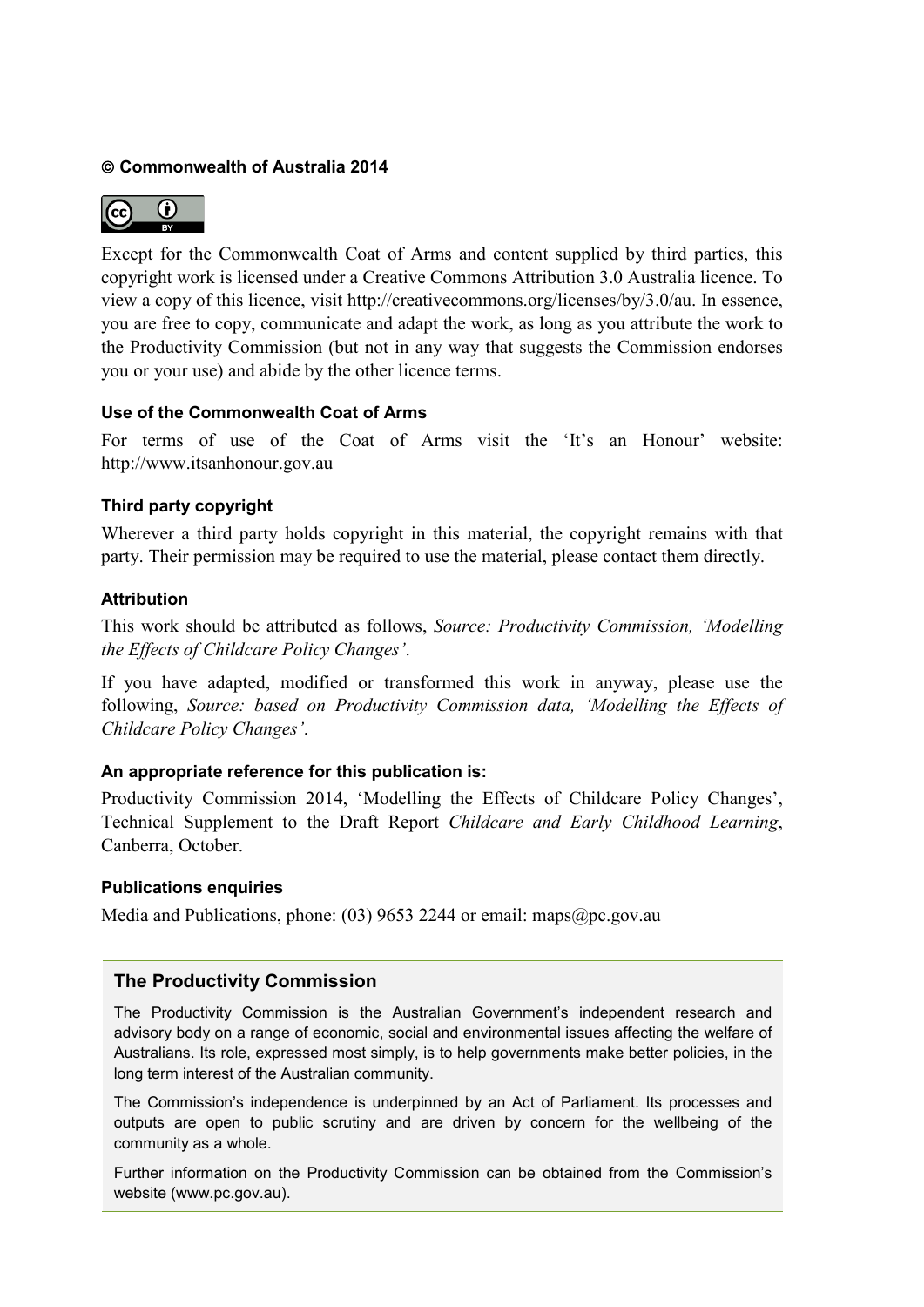# Modelling the effects of childcare policy changes

The Childcare and Early Childhood Learning inquiry terms of reference require the Commission to assess the contribution that access to affordable, quality childcare can make to child development and increased participation in the workforce. The Commission has been requested to consider new policy options within the current government funding parameters.

In addressing its task, the Commission has developed a model — referred to as the Productivity Commission Micro-simulation (PCMC) model — to gauge the potential impacts of policy scenarios recommended in the inquiry report. This technical supplement presents the final version of this model and results used for the inquiry report. It also outlines some caveats and limitations to bear in mind when interpreting the results.

The main results show that the recommended simplification of the existing childcare arrangements — while remaining in the same budget envelope — could increase demand for childcare and labour supply from parents. The changes are likely to benefit low- and middle-income households and increase workforce participation in these groups.

This paper is divided into 5 sections:

- The first provides a broad overview of the Commission's approach to the modelling task and the framework adopted.
- The second highlights the assumptions, caveats and limitations that are important when considering the results and implications of the Commission's modelling.
- The third details the policy changes contained in the Commission's recommended policy.
- The fourth explains the illustrative results, as well as the intuition behind them.
- The fifth section explains the sensitivity of model results to alternative policy specifications.

The paper also includes appendixes — on model data sources and preparation; a detailed model specification, and an explanation and presentation of the econometric estimations used to parameterise the model.

The Commission conducted a modelling workshop on 6 August 2014, seeking input on refining the modelling for the inquiry final report. The Commission also appointed Professor Guyonne Kalb, Director of the Labour Economics and Social Policy Program at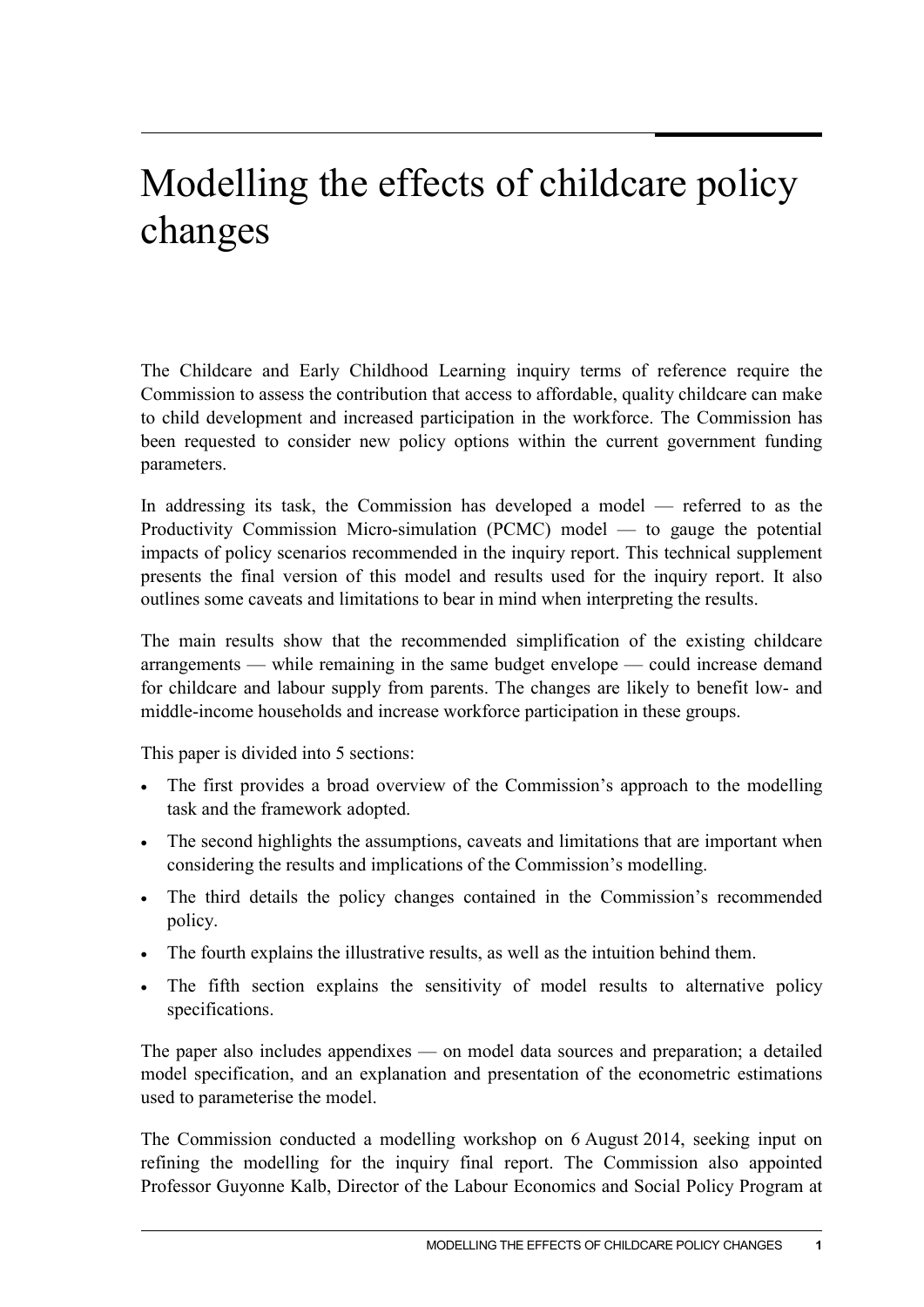the Melbourne Institute (University of Melbourne) to review the modelling approach. Professor Kalb's report on the version of the Commission's model used for the draft report, as well as a list of the attendees at the workshop, are included in appendix D. The final version of the model documented in this paper incorporates improvements relative to the draft version based on the comments received from Professor Kalb and at the workshop.

# **1 The Commission's approach**

The Commission has developed a behavioural micro-simulation model to understand/explain the effects of the Commission's recommended policy, and to examine the sensitivity of the effects to alternative policy specifications.

Behavioural micro-simulation models — models that simulate individual-level decisions and sometimes the interaction of individual decision makers — are commonly used within an economic framework to assess the impact of government policy changes, such as changes in tax and benefits, on governments' fiscal position and on aggregate labour supply. They are particularly useful where there is a wide variety in decision makers and complex policy changes are likely to impact these decision makers in different ways. Micro-simulation models can incorporate information from large data sets that reflect the heterogeneity found in the population and generate disaggregated results to facilitate a detailed analysis of how a policy might affect particular groups (Creedy et al. 2004).

The simplest micro-simulation models are used to calculate, for example, changes in tax bills and net incomes that arise from changing eligibility for a benefit, assuming no behavioural responses of those affected by the policy. These types of models, so-called static micro-simulation models, are designed to capture 'morning after' effects. More sophisticated models contain an additional behavioural component, designed to model the effects of policy changes on the decisions of households.

Several researchers have used behavioural micro-simulation models to estimate the effects on labour markets from changes in Australian childcare policy<sup>[1](#page-3-0)</sup> The Commission's model draws on features of two previous models (Box 1).

**2** CHILDCARE AND EARLY CHILDHOOD LEARNING - TECHNICAL SUPPLEMENT

 $\overline{a}$ 

<span id="page-3-0"></span><sup>&</sup>lt;sup>1</sup> Note that this labour supply change is referring to the change in labour supply from households, some of which use ECEC services, not any changes in the ECEC workforce that could be induced by changes in the childcare market.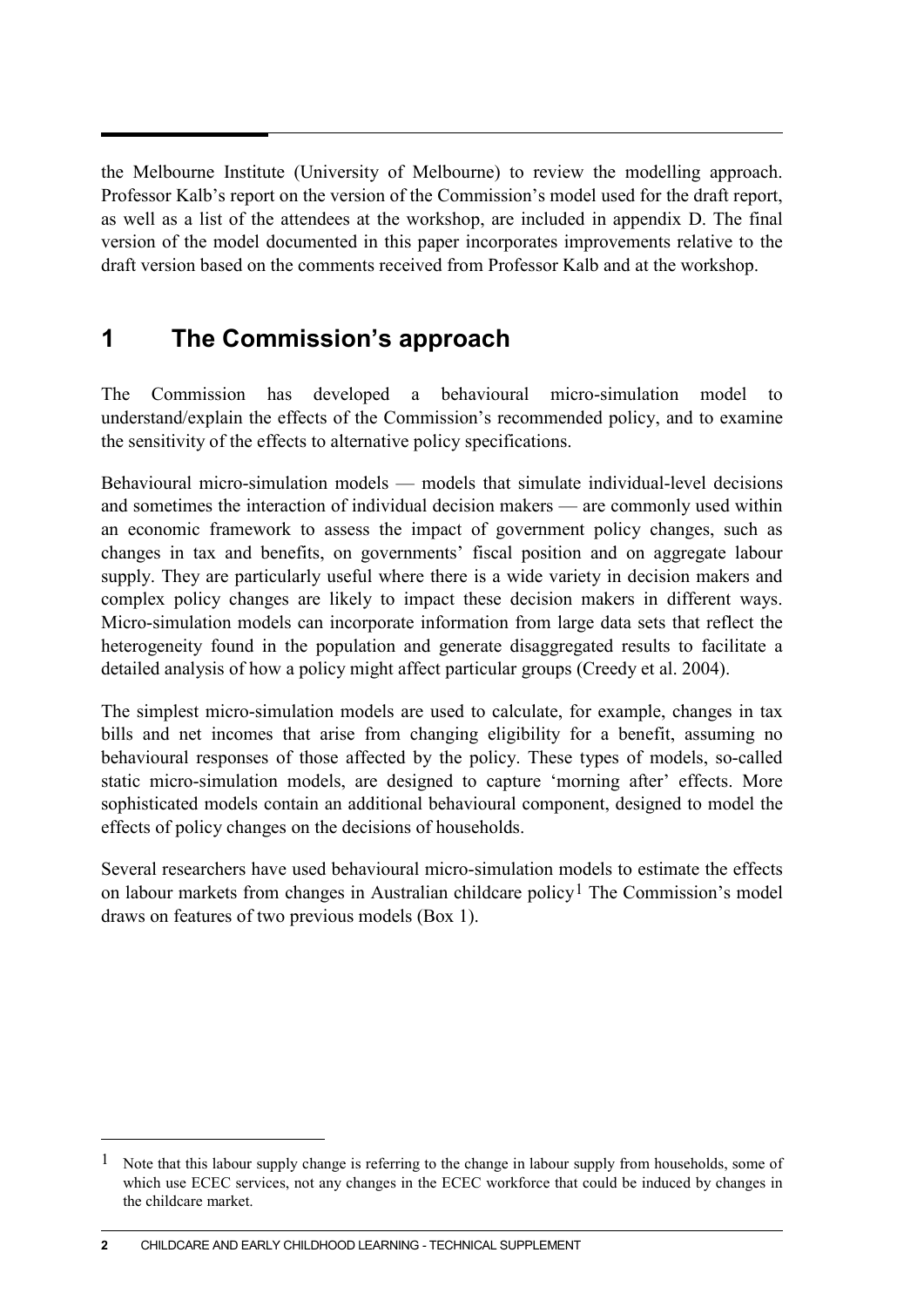### Box 1 **Previous childcare policy micro-simulation models**

In developing its model, the Commission has drawn on two existing micro-simulation models that have been used previously to estimate the effects of childcare policy on household behaviour in Australia.

### **Doiron and Kalb (2005)**

The model developed by Doiron and Kalb builds on the Melbourne Institute Tax and Transfer Simulator (MITTS) model. The latter was designed to model household behavioural responses and to estimate the effects of a policy change on labour supply. To adapt that model to a childcare policy context, Doiron and Kalb added a childcare module. The childcare module consists of equations that determine demands for childcare by sole parent and coupled households for each work choice, based on household characteristics.

The Doiron and Kalb model estimates a household's labour supply on the basis of the household's income net of childcare costs. The demand for formal childcare is derived from the household's labour supply. Expenditure on formal childcare is used as an input into the household's budget constraint, which itself is an input into the decision to supply labour.

### **Gong and Breunig (2012)**

In the Gong and Breunig model, a household's demand for formal childcare is modelled explicitly, jointly with the primary carer's decision to supply labour. A household is assumed to make the decisions simultaneously to maximise utility. The demand for childcare enters directly into the household's utility function and the model allows formal childcare to be valued for reasons other than freeing up time for mothers to work, such as child development. This framework is consistent with the Doiron and Kalb approach, but allows formal childcare to be determined without being dependent solely on individual labour supply decisions.

## **Model specification**

The PCMC model is comprised of five modules (one data, three micro-simulation, and one reporting):

- 1. A data module, which reads in and processes the data
- 2. The tax and transfer module, which calculates disposable income based on market income, tax and transfers; the module reproduces the main features of the income tax schedule as well as the transfer system
- 3. The childcare module, which calculates income net of out-of-pocket (OOP) fees; reproduces the features of the childcare rebate (CCR), childcare benefit (CCB) and Jobs, Education and Training Child Care Fee Assistance (JETCCFA); this module is adapted when modelling alternative childcare policies
- 4. The behavioural module, which models households' reactions to changes in the incentives before them
- 5. The reporting module, which converts data and decisions into variables of interest.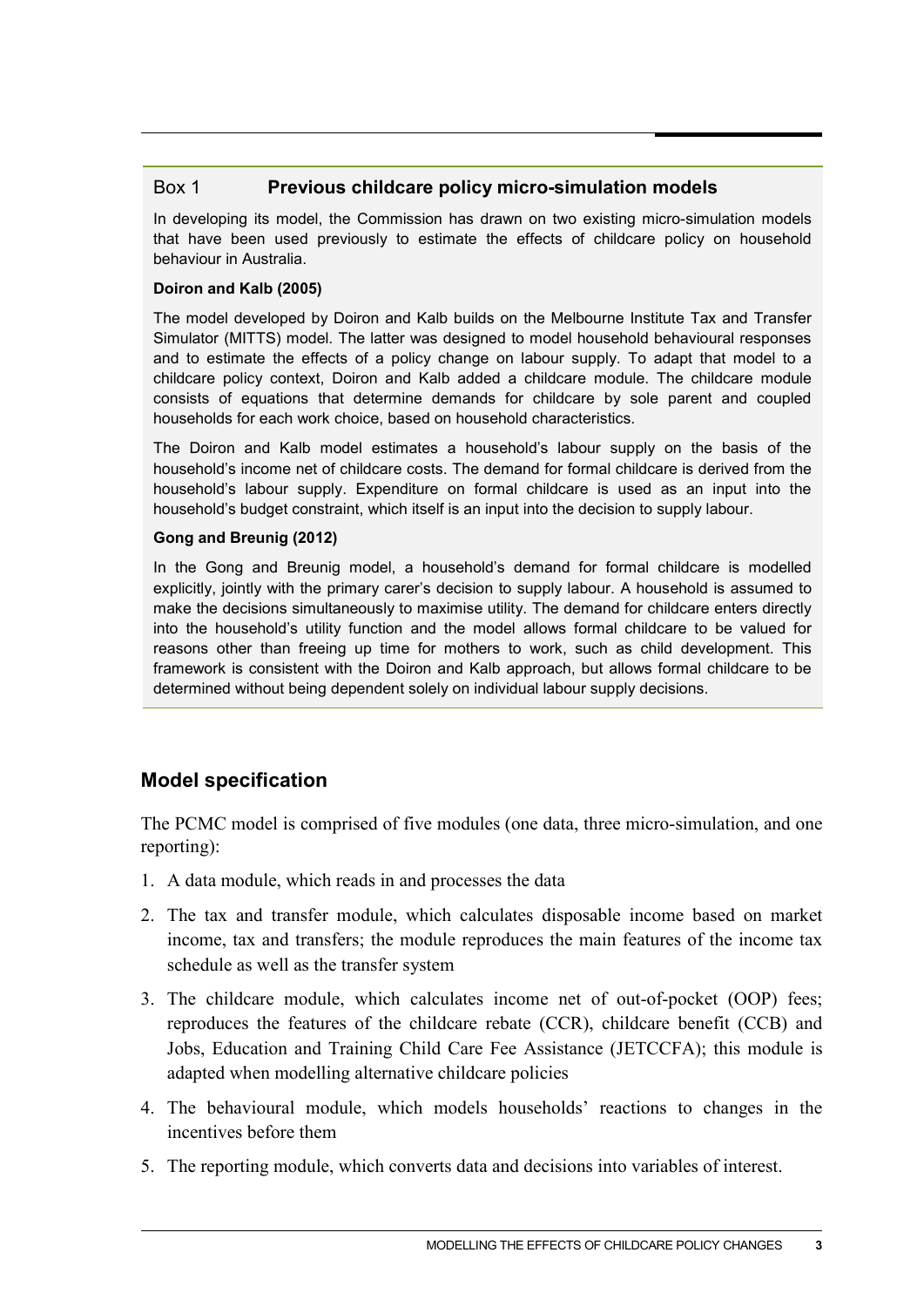### Tax and transfer module

The tax and transfer module calculates net income given the rules of the Australian tax and transfer system, based on gross income and household characteristics. The income tax schedule, all aspects of income support for working age families (including, for example, Newstart Allowance, the Parenting Payment and the Disability Support Pension), Medicare Levy, Commonwealth Rent Assistance and Family Tax Benefit A and B[2](#page-5-0) are accounted for in this module. This module serves as an input into the behavioural module.

### Childcare module

The module includes the rules that govern the existing CCB, CCR and JETCCFA, including the current income and activity tests for CCB and the annual per child cap on CCR. It also enables alternative income and activity tests for the recommended new single child-based payment, Early Care and Learning Subsidy (ECLS). Income net of out-of-pocket childcare costs to families is calculated based on family labour income and transfers, net of income taxes, for given household characteristics.<sup>[3](#page-5-1)</sup> This module also serves as an input into the household behavioural module.

### Behavioural module

The model represents household decisions about work and childcare in response to a change in out-of-pocket childcare fees for sole parent and coupled households where the youngest child is aged between 0 and 12 years. The main results consist of a projected choice, for each household of:

- the number of hours of work supplied by the primary care giver (including whether to enter or leave the workforce)
- the number of hours of formal childcare demanded.

The decisions are modelled simultaneously, consistent with the methodology developed in Gong and Breunig (2012). The manner in which these decisions are made, and the constraints facing households, are described in appendix B.

The results at the household level are aggregated to obtain estimates of shifts in labour supply and demand for formal childcare at an aggregate level, and for particular demographic groups. Combined with a demand for labour and a supply for childcare services, the results can be used to estimate fiscal costs.

The behavioural module is specified to generate a decision that maximises each household's utility. A household's utility is assumed to be quadratic and driven by the

 $\overline{a}$ 

<span id="page-5-0"></span><sup>2</sup> Using pre-2014 Budget parameter values.

<span id="page-5-1"></span><sup>&</sup>lt;sup>3</sup> The model holds constant income from sources other than hours worked (e.g. capital income is assumed not to change as a result of childcare policies).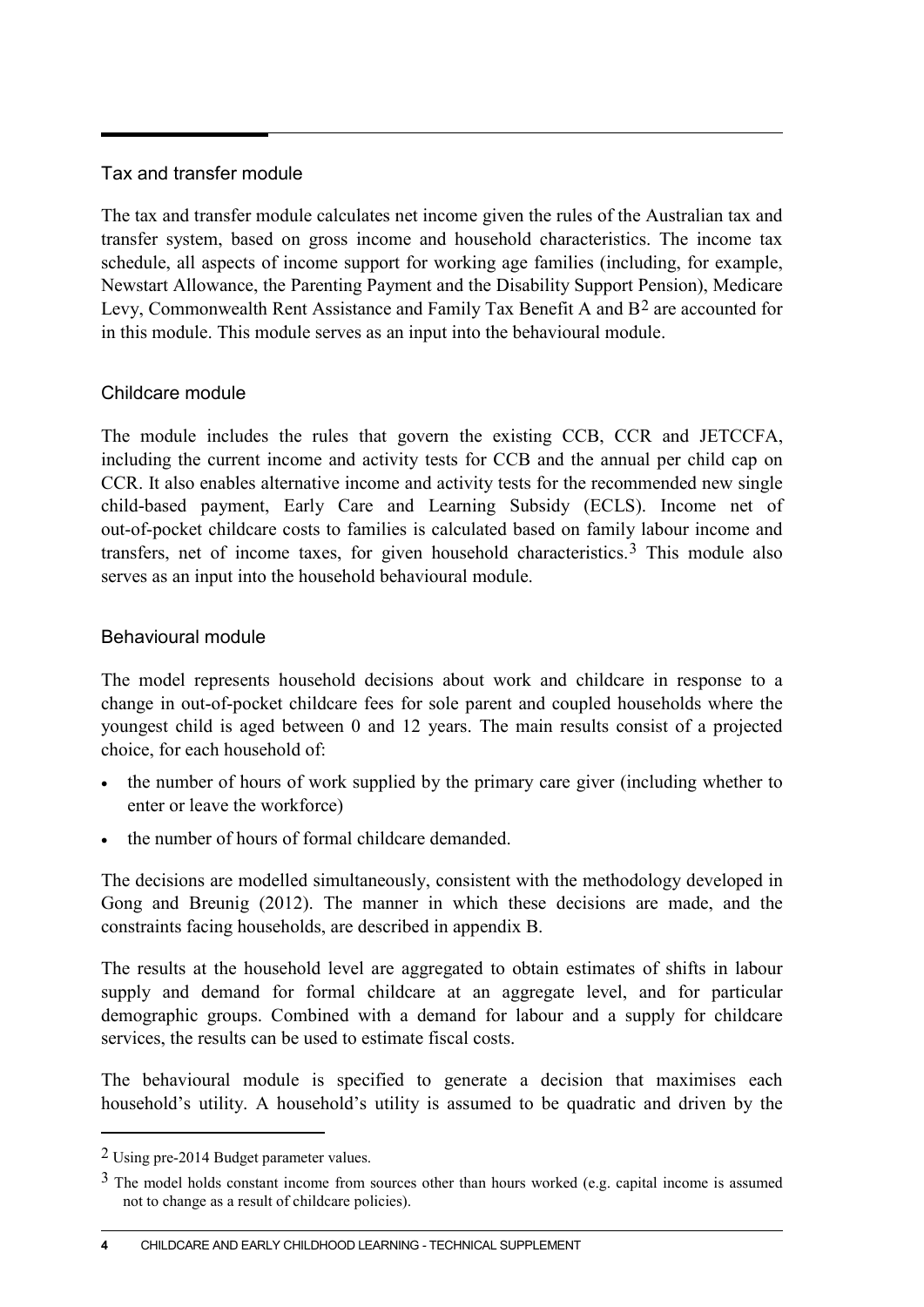following variables (which are included in the utility function): household disposable income net of out-of-pocket childcare expenses; labour supply; childcare from the primary care giver; and use of formal and informal childcare. The exact terms in the household utility functions are detailed in appendix B.

### *Net disposable income after out-of-pocket childcare expenses*

Households are modelled to derive utility from income, as it can be spent on goods and services. The model uses the *household* income from labour and transfers net of taxes and out-of-pocket childcare fees as the input into the utility function.

For tractability, the model only estimates the impact of a change in the net income of the *primary carer*; the hours worked and wage rate of the *primary earner* are assumed to be exogenous. Although the primary earner could reduce their hours worked as their partner increases them, simulations not detailed in this document (where the hours of the primary earner were allowed to vary) indicated that this effect is small.

### *Hours of labour supplied*

Some households derive utility from reducing the hours worked by the primary carer, because that time can be used in other ways, including for leisure, caring for children, or other home production. Households derive utility from labour supplied by the primary carer (where the primary carer enjoys working, but the household can also derive disutility from hours working). Households are assumed to derive utility from working zero hours. The model includes a fixed cost associated with supplying labour (regardless of the hours chosen)[4,](#page-6-0) such as travel and other costs (aside from childcare costs) associated with working.

Leisure and home production are not explicitly represented in the household utility function. However, households derive utility from income and from time spent caring for children directly. Given that each member of the household is subject to a 24 hours a day time constraint, leisure and home production are valued implicitly.

### *Childcare from the primary care giver*

-

Households derive utility from caring for children at home. The amount of childcare provided by the primary carer appears directly in the household's utility function.

<span id="page-6-0"></span><sup>&</sup>lt;sup>4</sup> This is represented by the intercept utility parameter associated with zero work.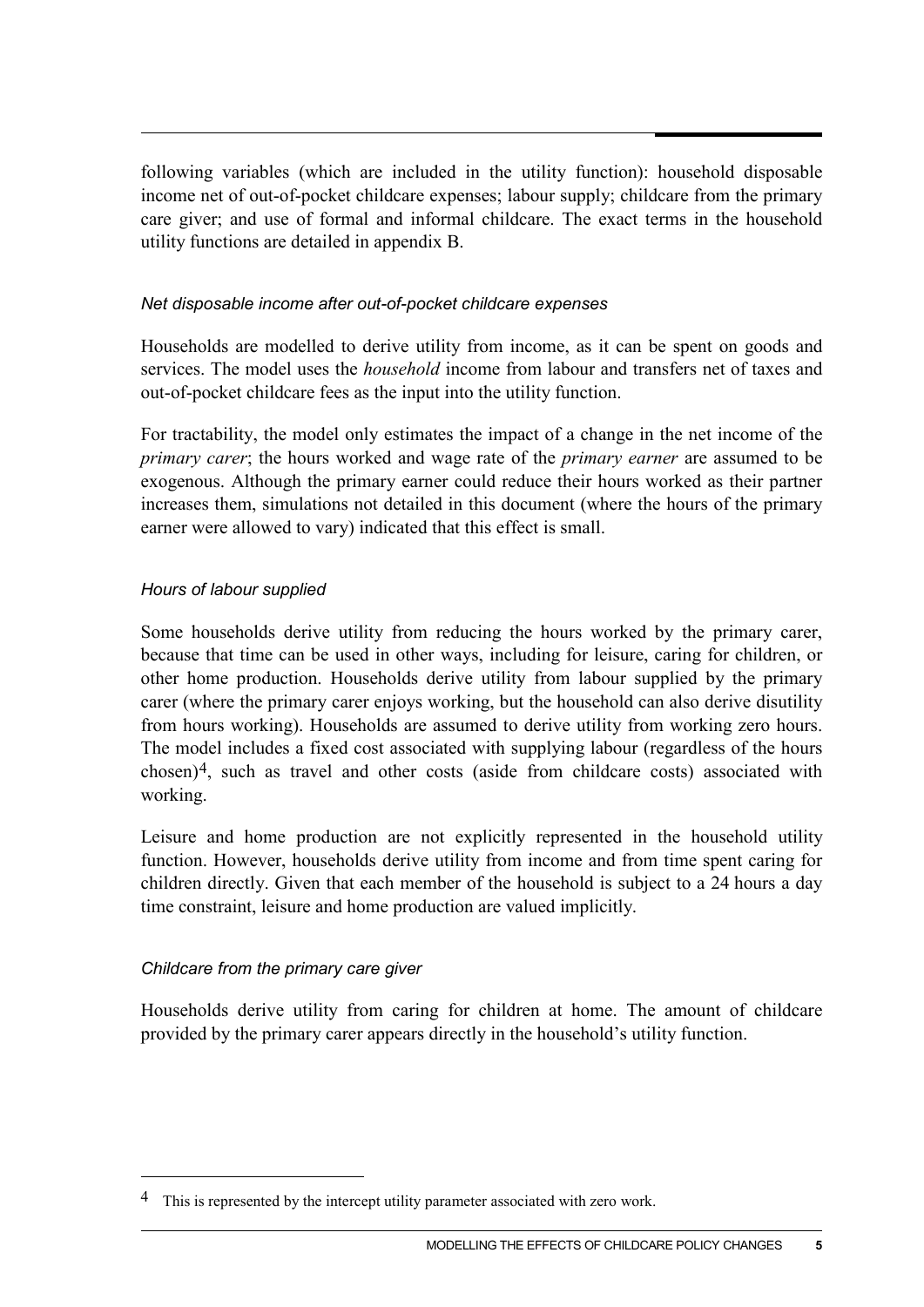### *Formal childcare*

The number of hours of formal childcare used by a household appears indirectly in the utility function (representing, for example, the household's valuation of educational or social development of childcare). This means that use of formal childcare can provide households with benefits beyond those from enabling the primary carer to work. For this reason, formal childcare and the income that it enables households to earn appear separately in the utility function.

The model contains three broad forms of childcare: formal childcare; maternal childcare; and informal childcare. Only two of the three forms are directly incorporated into the objective function, as the third would be superfluous. For the purposes of this model, formal childcare is determined by the other two forms of care (maternal and informal), a binding time constraint for the primary carer, a binding time constraint for care of the child, and the cost of formal childcare (which enters through the income term). The model could be respecified to include any pair of forms of care, and produce identical results.

### *Behaviour of households with multiple children*

Households with multiple children are assumed to base labour supply and childcare hours demand decisions on the caring needs of the youngest child. That is, childcare for school age children mirrors the decision for the youngest child. For example, for a family with one pre-school- and one school-age child, if the younger child requires 40 hours per week of non-parental childcare, the older child would also require 40 hours of non-parental supervision/care (consisting of a combination of school, outside school hours care (OSHC) and informal care).

### *Substitution between formal and informal childcare*

Formal childcare is specified as the residual care required, net of the household's use of informal childcare and of the time spent with the primary carer. Informal care can come from a range of sources not explicitly represented in the model, including care by the primary earner, other family members, neighbours and friends. The costs associated with informal care are not observed, but must be accounted for. If no utility parameters governed the relative value placed on the different forms of care, households would source all non-maternal care from informal care (since maternal care is bound by the primary carer's total time, and formal childcare has a financial cost). Constraints on maternal time and required total childcare, combined with utility parameters for maternal and informal childcare, ensure the model reproduces the observed data. Observed data show that as people work more, their use of formal care increases.

Figure 1 provides a stylised representation of the model at the household level. It breaks down the model into the separate modules detailed above. It also shows the components generated in each module, that are inputs to other modules, and how each of those inputs is calculated.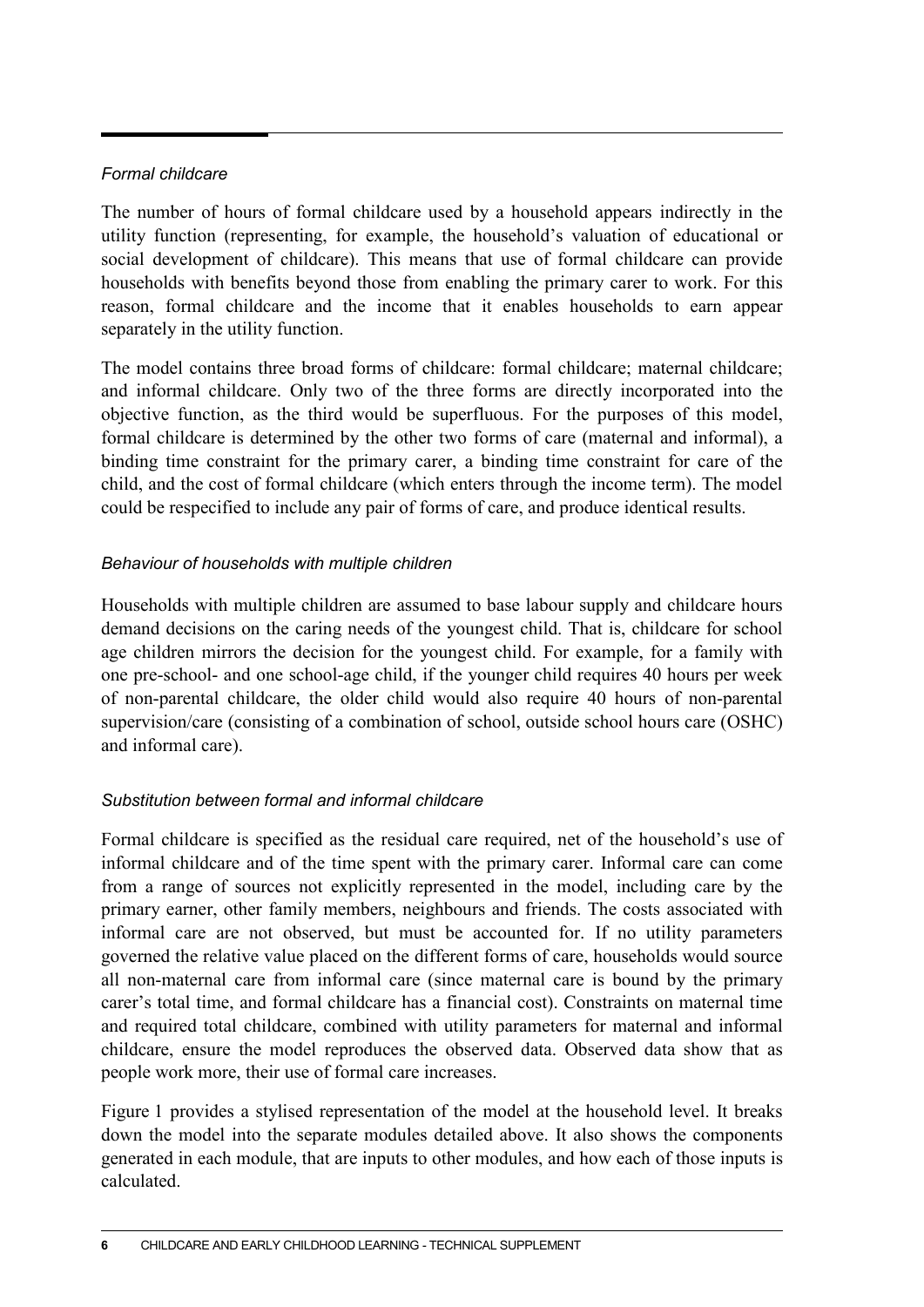

Figure 1 **Stylised Productivity Commission Micro-simulation Childcare Model**<sup>a</sup>

**a** The model contains 8 work choices (each in 8 hour increments) and 6 formal childcare choices (each in 10 hour increments) giving each household up to 48 (8x6) possible choices. OOP stands for 'out-of-pocket', fcc for 'formal childcare', mcc for 'maternal childcare', and icc for 'informal childcare'.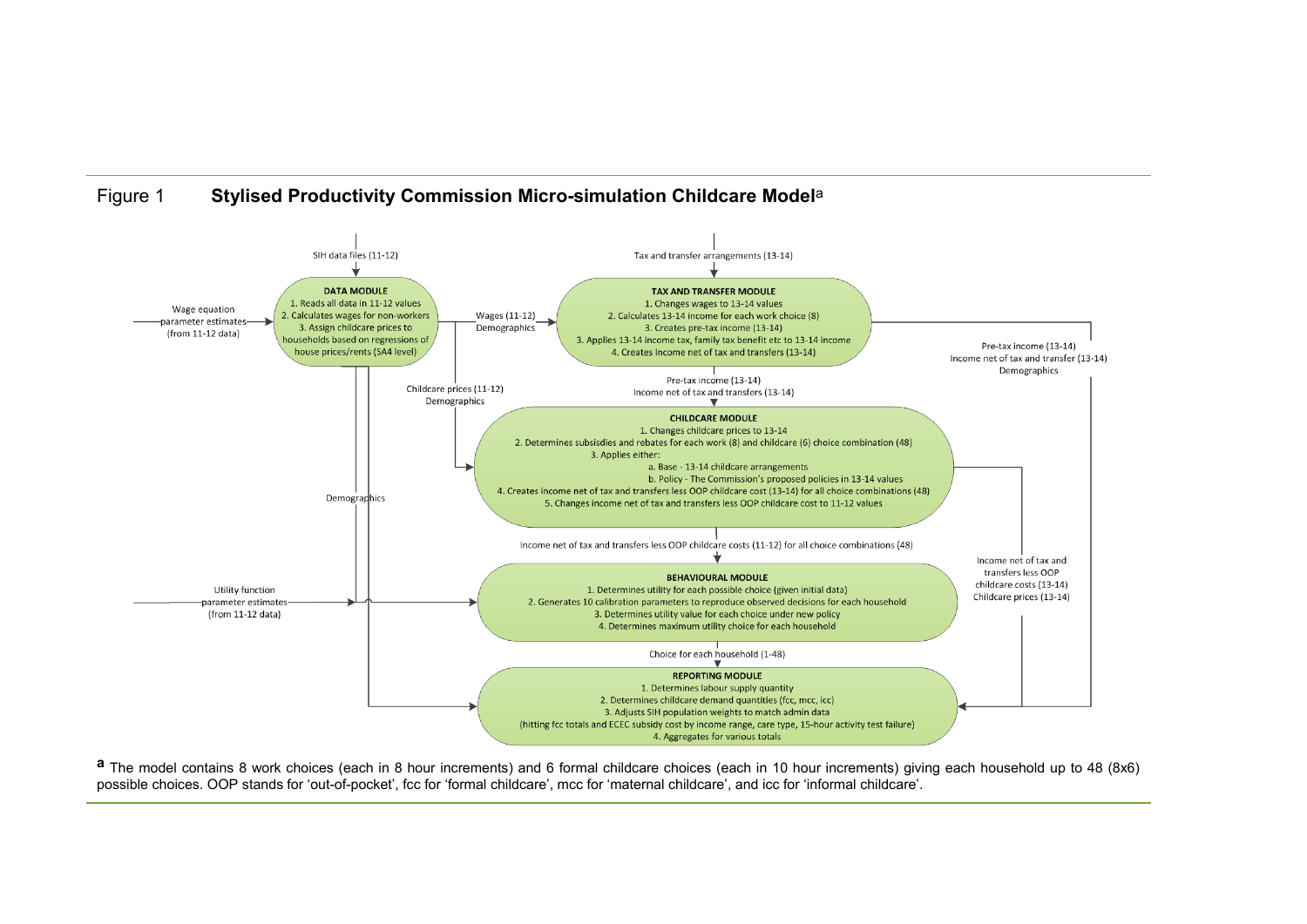## **The framework adopted**

Rather than specify labour supply and childcare demand as a continuous range, where primary carers could adjust those decisions in infinitely small increments, care and work choices in the model are divided into blocks approximating observed values (for example, an individual is assumed to choose to work 8 or 16 hours, not 10.71 hours). Under this approach, primary carers can make a choice from a limited set of combinations of labour and childcare hours.

This approach has practical, computational advantages, does not compromise materially the accuracy of results, and offers a tractable way to model policies and outcomes that involve 'discontinuities' or non-linear relationships that would be challenging to specify and estimate in a model with continuous variables (Creedy and Kalb 2006). In the case of childcare policy and workforce participation, the tax and transfer system (as well as the CCB and CCR rules), are characterised by complex sliding scales and eligibility thresholds.

Furthermore, the characteristics of the labour and childcare markets mean that there is typically a limited number of part-time work and formal childcare combinations that the primary carer would be able to secure.

### Labour supply and childcare demand options available to primary carers

Households are assumed to choose a level of the primary carer's weekly supply of labour within the range of 0–56 hours, in 8-hour increments. That is, they can choose from eight options, including 0 hours. They can also choose one of six 10-hour increment options of formal childcare demanded in the range of 0–50 hours, including 0 hours. OSHC care is divided into 4-hour increments (up to a total of 20 hours per week), which is used in conjunction with 6 hours of school per day. Households can elect from 48 combinations of hours of labour supplied and formal childcare demanded.

Households can choose between long day care, family day care, OSHC, nannies and pre-school (where they do not already use pre-school for a 4 year old child). Under the base case of current childcare assistance arrangements, the choice of childcare type is determined by a household's initial choice as described in the database; for new users, 98 per cent of households are randomly assigned to a care type, based on shares observed in the administrative data (by income group), and 2 per cent are assumed to use nannies.

While the introduction of subsidies for approved nannies would increase the use of nannies, the extent to which households entering the childcare market would start choosing to use nannies is unclear. The 2 per cent figure was chosen in the absence of any information about household response; it is larger than the proportion of nanny use observed in the Survey of Income and Housing. Due to the relatively high hourly cost of nannies, results show that nannies are typically chosen by families with 2 or more children.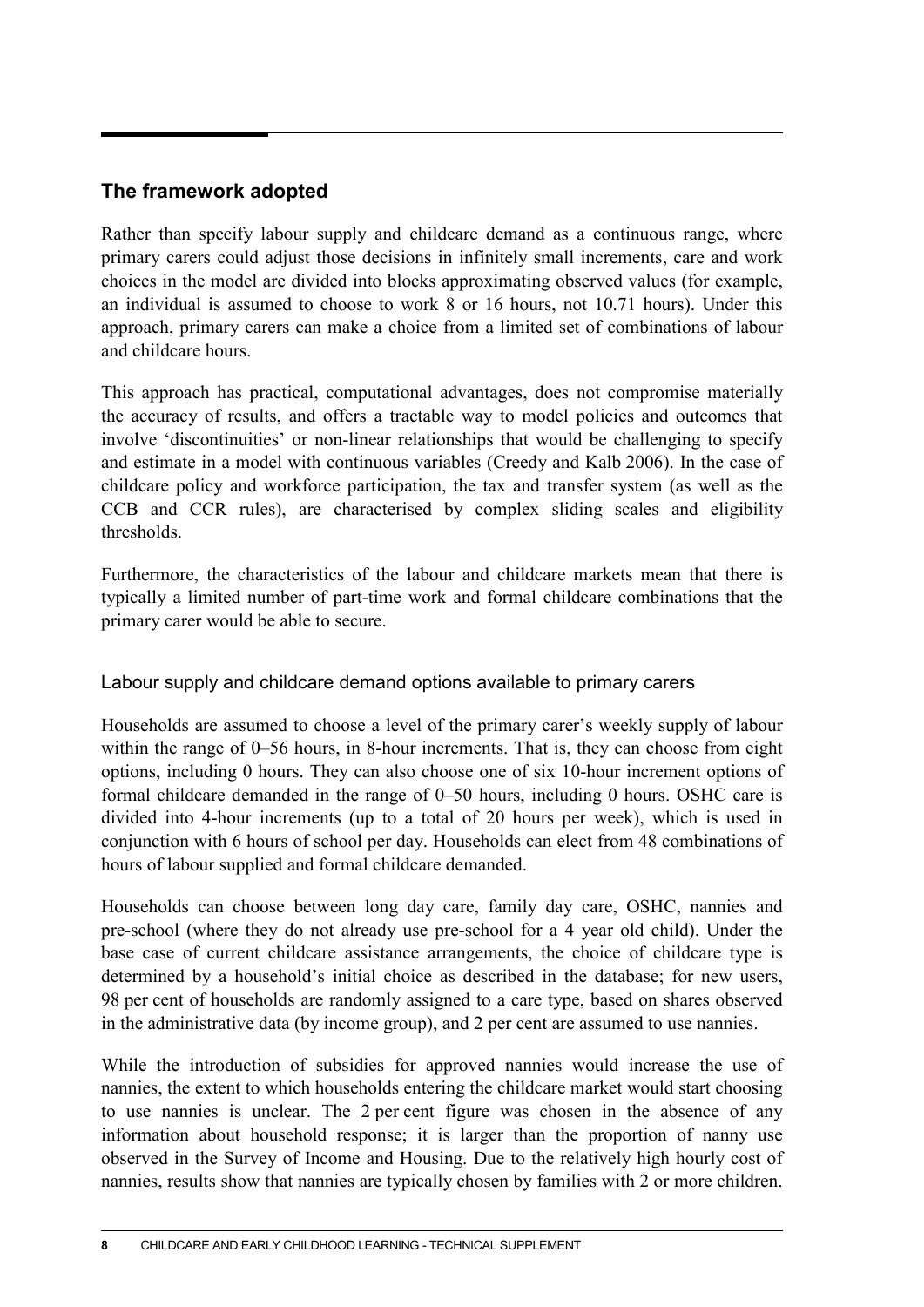In the model, a nanny can take care of up to four children under 5 years old at one time (mirroring the existing staff-to-child ratio for family day care). Only households where the youngest child was under 5 were assigned the option of using nannies (appendix B).

The full technical specification of the model is detailed in appendix B.

## **Data set and estimation**

-

In addition to the administrative rules governing the CCB, CCR, JETCCFA and the broader tax and transfer system, the model integrates two data sets to establish the baseline, and obtain weights for subsequent aggregation of results:

- data from the ABS Survey of Income and Housing 2011-12 (SIH)
- administrative data about childcare fees by type of care used and location for 2011-12 which has been supplied by the Department of Education.

The SIH includes data for over 3000 households representative of sole and couple parent households in Australia.<sup>[5](#page-10-0)</sup> The data for each observation were combined with administrative childcare fee data for 1.29 million children, based on location. The procedures used to produce the model database are summarised in appendix A. A brief overview of the data sources is included in box 2.

Utility function and wage equation parameters were estimated for the PCMC model using the Commission's database (appendix C). These parameter estimates reflect the latest data available to the Commission (2011-12), and match the PCMC model specification. The approach adopted in the estimation follows the approach used in Doiron and Kalb (2005).

<span id="page-10-0"></span><sup>5</sup> The SIH covers urban and rural areas (excluding very remote areas) of Australia covering about 97 per cent of the population (ABS 2013a). The ABS (2013a) noted that while excluding very remote areas only has a minor impact on aggregate estimates, nearly a quarter of all households in the Northern Territory live in very remote areas.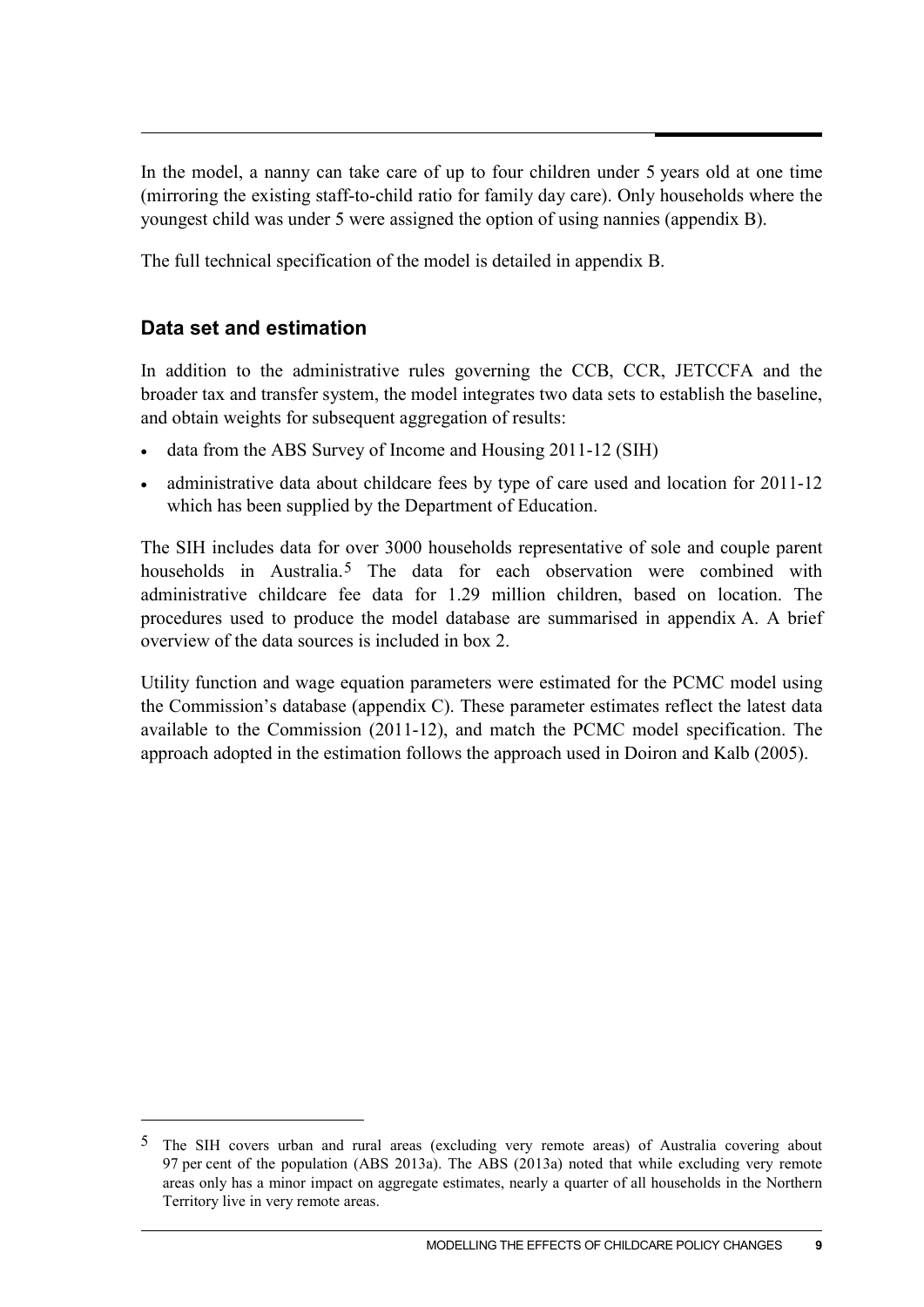### Box 2 **Data sources**

The micro-simulation model uses two data sources:

- The 2011-12 Survey of Income and Housing (ABS 2013b) contains key demographic and economic characteristics of residents in private dwellings across Australia. The model database focuses on a subsample of the survey describing lone and coupled parents. All variables except childcare price are derived from this subsample.
- An unpublished administrative childcare database (Department of Education 2011-12), which provides a comprehensive description of childcare use, price, location of service and subsidies (including CCR and CCB). The administrative database was used to provide the mean and standard deviation of childcare prices by geographic location and type of care.

Several observations were excluded from the model database. Specifically, observations that reported positive employee income and zero labour supply were removed. Similarly, observations that reported parents with no children were also removed. Following consultation with the ABS, observations that reported zero employee income and positive labour supply were attributed an imputed wage using the estimated wage equation (appendix C), because it was felt that the absence of a wage could be explained without assuming the household's response to the survey was invalid.

The final model database contains 3030 households (comprising 628 lone parent and 2402 coupled parent families). The database contains variables describing income, labour supply, number of children, age of parents, occupation, industry of employment, location, educational attainment, transfer payments received, hours of childcare used and childcare prices faced for each household. Some households are dropped as part of the model calibration, where their behaviour is particularly inconsistent with the model theory (appendix B).

# **2 Assumptions, caveats and limitations**

There are important caveats that need to be remembered when interpreting the results from the PCMC model. Among others, the following issues are most prominent.

- 1. Data: responses in the SIH might not be internally consistent, or questions could be misunderstood or answered incorrectly by participants. For example, some observations included zero hours worked and non-zero labour income (appendix A). The data were reconciled with the administrative data. However, these data too, could contain inaccuracies, in particular, where people are incentivised to overstate the number of hours worked, or to overstate the amount of childcare they use.
- 2. Unemployment benefits: The model assumes that people who stop working as a result of the policy change will claim the NewStart Allowance. In the SIH data, a number of seemingly eligible people do not claim unemployment benefits; as such, the assumed behaviour could overstate the number of people who claim NewStart.
- 3. Childcare demand: the childcare hour result is best interpreted as a shift in the demand for childcare. The model assumes that each individual can obtain as many hours of childcare as they want at the supply price they currently face. There is no representation of childcare supply response: there is no increasing cost of childcare, nor any capacity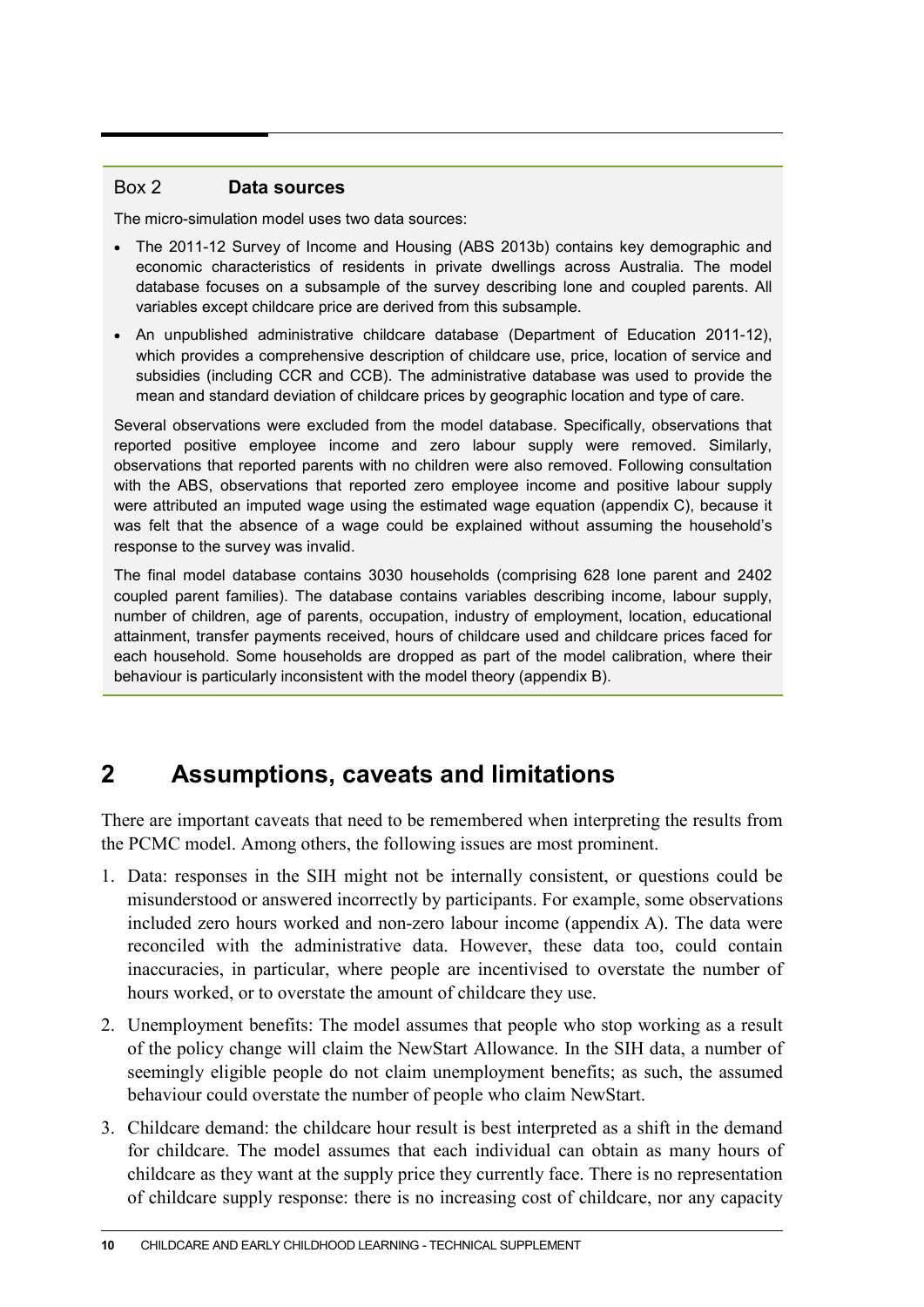constraints. To the extent that childcare availability is constrained at current supply prices, the labour supply response could be smaller than projected. If childcare prices were to increase, the returns to labour net of taxes and out-of-pocket costs would decrease and the labour supply response and childcare demand response would reduce accordingly.

- 4. Labour supply: the labour hour results represent a shift in the supply of labour from households included in the model. This is equivalent to assuming that each individual can work as many hours as they want at the current wage. There is no representation of the demand for labour from workers with children, or of the labour response of those outside the PCMC model (workers without children). Any employment projection is likely to be smaller than the projected labour supply shifts. To the extent that labour supply increases, the real wage might fall, which could reduce the quantity of labour supplied by other individuals in the economy (i.e. individuals not included in the PCMC model).
- 5. Tax impacts: There is no representation of the potential reductions in labour supply if taxes have to be increased to fund any increases in fiscal cost. To the extent that additional funding is required through additional taxes, labour supply responses among those modelled could be lower than in the model results, and could be negative from individuals not included in the model (those without children). Given the Commission's recommended approach is within the same fiscal envelope (i.e. the net fiscal impact for government is small or zero) this impact is expected to be small.
- 6. Broader economic impacts: the projected shifts in labour supply and childcare demand can be interpreted as upper bounds on the estimated effects on employment and childcare use. Any GDP extrapolation based on these shifts is therefore best interpreted as an upper bound on the possible effects on GDP.[6](#page-12-0)

# **3 Policy simulations**

For each policy scenario, the model produces results that include:<sup>[7](#page-12-1)</sup>

1. net change in the supply of labour

-

2. net change in demand for formal childcare

<span id="page-12-0"></span><sup>6</sup> Further, GDP is not a measure of social welfare. Important components of social welfare that are relevant to this policy are excluded from GDP. In particular, while formal childcare contributes to GDP as part of economic activity, informal and parental care (valued by households) are not accounted for, and nor is the value of home production or that of leisure, or the possible longer term benefits of improved child development associated with participation in some types of formal childcare. Similarly, GDP will include a measurable increase in those who move from the cash economy to the measured economy. Some of the longer-term benefits might appear as positive GDP effects in the long run, which is not reflected in the micro-simulation model.

<span id="page-12-1"></span><sup>7</sup> Conditional on assuming no changes in wages and no changes in childcare fees, and that childcare services and employment are available at any quantity at current prices.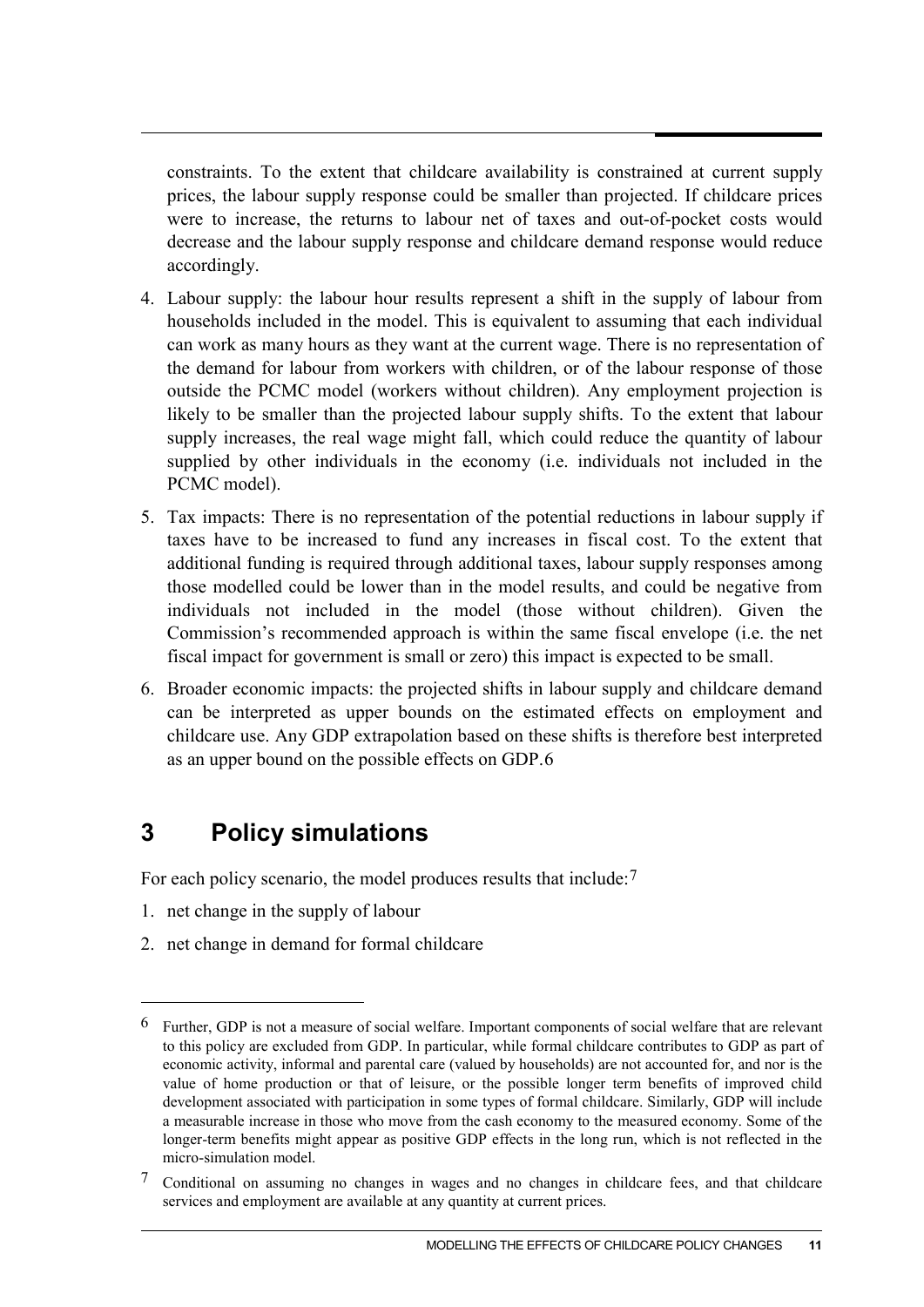- 3. ECEC costs to government, changes in income tax collections, changes in transfer payments, and the net impact on the government's fiscal position
- 4. a range of aggregations for the impacts on various cohorts for labour supply, childcare demand, out-of-pocket expenses, effective subsidy rates.

Given the uncertainty surrounding the data and parameter values, results include ranges. The sensitivity tests varied the utility parameters based on the distributions from the econometric estimations and the variance-covariance matrixes (appendix B). Sensitivity ranges were constructed based on 1000 simulations.

The Commission has used the micro-simulation model to examine several alternative variants of early childhood subsidy arrangements recommended in the inquiry report. Each of these ECLS variants include:

- 1. A simplified assistance scheme replacing existing childcare subsides with a single payment (means tested against household income), calculated as a percentage of a benchmark price of childcare.
- 2. The benchmark price is set per hour of childcare.  $8$  The benchmark price varies by type of care (long day care, home based care (including family day care and approved nannies), and OSHC). For long day care, the benchmark price also varies with the child age  $-0$  to 35 months and 36 months to primary school age. A household cannot receive a subsidy in excess of childcare fees.[9](#page-13-1)
- 3. A new activity test for childcare assistance eligibility. At present, the CCB has no activity test for households claiming 24 hours or less of childcare a week; households must meet an activity test (15 hours a week) to receive a subsidy for childcare hours in excess of 24 hours per week. The CCR simply requires that each parent be working/training/studying/seeking work/volunteering to be eligible. The scenarios institute a single fortnightly activity test on each parent in the household to be eligible for formal childcare assistance (not including pre-school).[10](#page-13-2)

 $\overline{a}$ 

<span id="page-13-0"></span><sup>&</sup>lt;sup>8</sup> The benchmark price was set such that it is less/more than the actual childcare fees paid by approximately 50 per cent of the households in the population.

<span id="page-13-1"></span><sup>9</sup> Two possible specifications were examined for subsidy payments relative to the benchmark price for the case where the dollar subsidy (subsidy rate applied to the benchmark price) exceeds childcare fees. In the first case, the dollar subsidy is reduced to 100 per cent of the childcare fee. In the second case, the subsidy is calculated on the basis of the scheduled rate. The 'scheduled rate' refers to the rate of the benchmark price that would be subsidised, as opposed to the share of the childcare fee that is actually subsidised.

<span id="page-13-2"></span><sup>&</sup>lt;sup>10</sup> The activity test is applied for all families other than for grandparents or other non-parental primary carers, when parents receive a Disability Support Pension or Carer Payment (other than for the child using the ECEC service), when children are assessed to be at risk, or in exceptional circumstances including due to a loss of a job for a short period. These exemptions to the activity test were not included in the draft report modelling. Variations of activity tests that were modelled include a 16 hour fortnightly test, a 24 hour fortnightly test, as well as either a 10 hour or complete exemption for households receiving the Parenting Payment.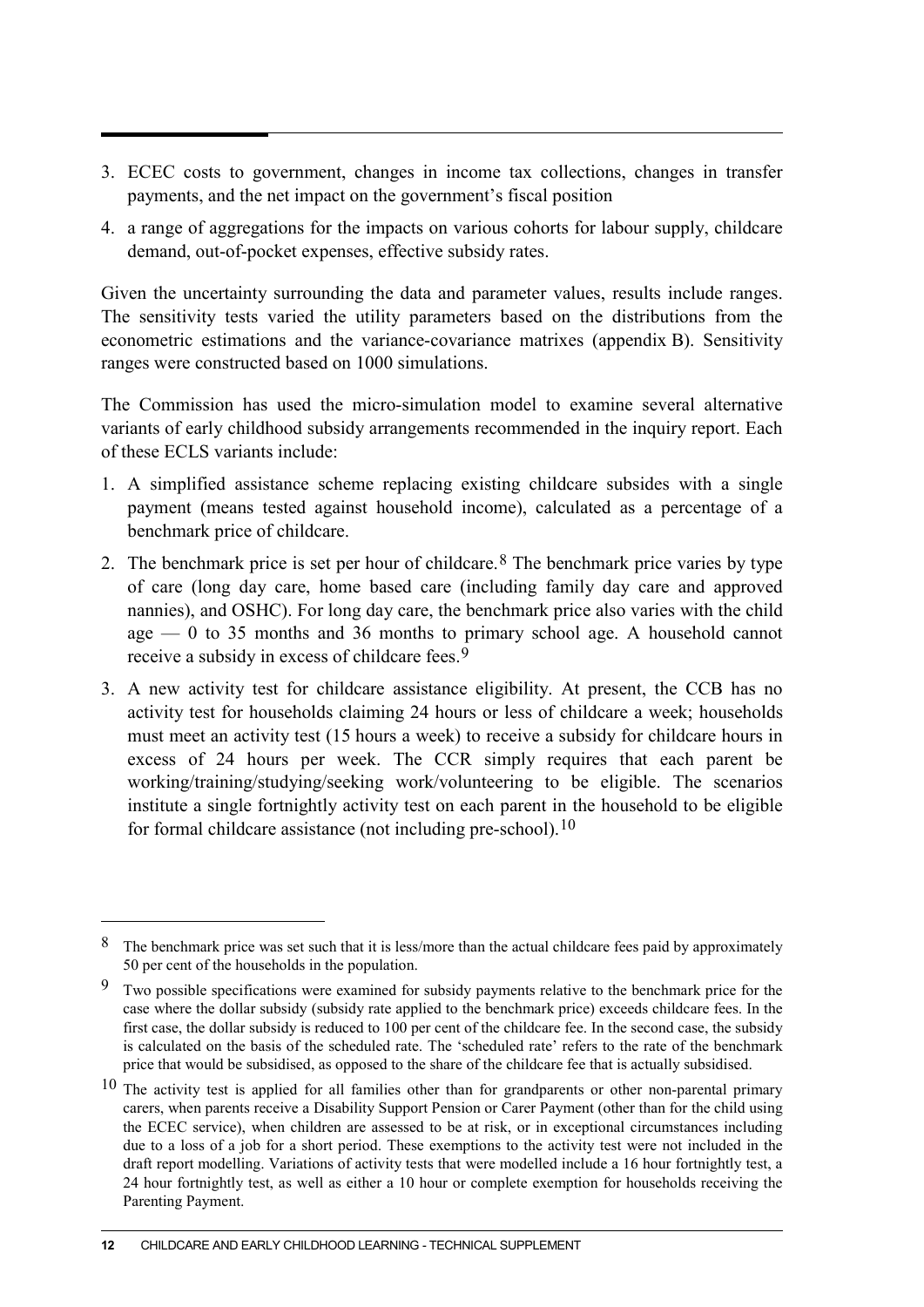The policy recommendations in the inquiry report examined in this technical supplement includes (figure 2):

- 1. A 24-hour fortnightly activity test for all members of a household enabling the household to receive up to 100 hours per fortnight of subsidised care. Households receiving the Parenting Payment can access up to 20 hours per fortnight of subsidised care without passing the activity test.
- 2. Assistance at 85 per cent of the benchmark price for households with gross income less than \$60 000.
- 3. Assistance at 20 per cent of the benchmark price for households with gross income at or above \$250 000
- 4. Subsidy rates for households with a gross income between \$60 000 and \$250 000 are calculated using a linear taper rate. For example, a household with an income of \$100 000 would receive 71 per cent of the benchmark price.
- 5. The benchmark price is set equal to the median fee paid as reported in the administrative data. Households can receive, at most, a 100 per cent subsidy where their subsidy rate times the benchmark price exceeds the childcare price they face.



**a** ECLS replaces existing childcare subsidies with a single means tested subsidy rate applied to a benchmark price base.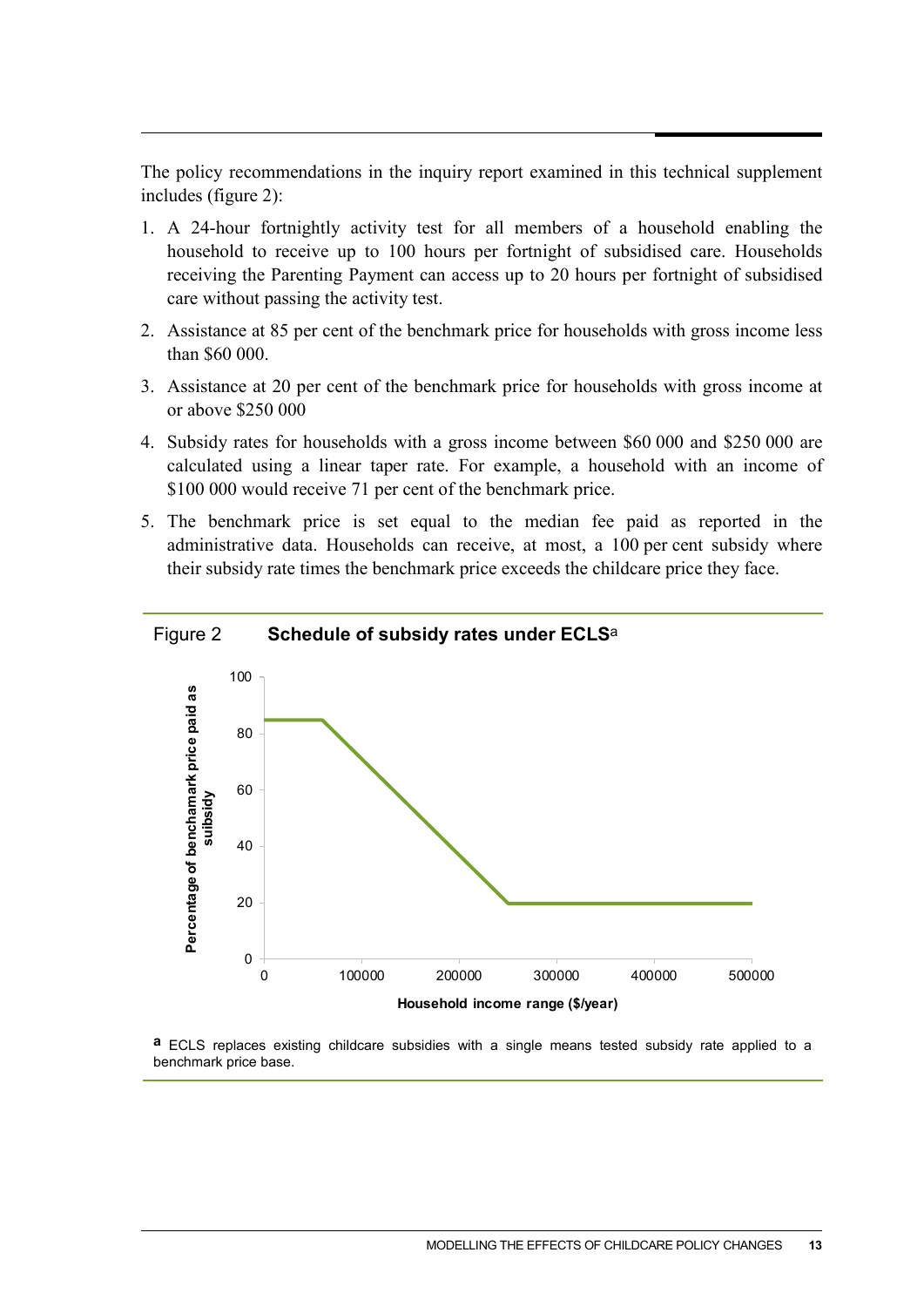# **4 Model results, mechanisms and drivers**

Table 1 presents illustrative results ranges, as well as the 'central' result for the simulation based on the estimated parameters (appendix C). The ranges were constructed by defining ranges around these parameters based on the variance-covariance matrixes taken from the econometric estimation of the model utility functions (appendix B). Simulations were completed with different parameter values — 1000 simulations, drawing parameter value sets using the variance-covariance matrixes from the estimation. The 'lower bounds' and 'upper bounds' cover 95 per cent of the results obtained from the 1000 simulations.

Unless stated otherwise, model results for labour supply are couched in terms of shifts in *aggregate* national labour supply — that is, the increase in total hours (or FTEs) in the economy from those primary carers changing their labour supply decision in the PCMC model.

Table 1 shows that the results are sensitive to parameter values. Results for childcare demand are somewhat more sensitive than those for labour supply. Total ECEC cost is largely driven by childcare demand, while changes in government transfers and tax receipts are driven by labour response, making the net fiscal implications more complex to analyse, but still close to neutral.

In general, increasing subsidy payments increases demand for childcare, and the supply of labour hours. Higher income households who receive reduced subsidies tend not to change their behaviour much — to an extent, high income households (as shown in the data) are willing to fund childcare out-of-pocket, and make a labour supply decision that is not heavily dependent on their level of childcare subsidy. Low- and middle-income households who receive higher subsidy rates respond by increasing their demand for childcare and their supply of labour. Households that are impacted by the activity test tend to either increase their labour supply, or stop demanding care; in aggregate, they increase labour supply and reduce net fiscal costs.

There is potentially a small net fiscal cost for government associated with the Commission's recommendations as a whole, as income tax and transfer payment changes from increased labour supply do not completely offset the additional childcare subsidy expense. However, the range indicates that the net fiscal impact is likely to be close to zero.

It is also worth noting that for some individuals, it can appear that despite an apparent reduction in their rate of childcare subsidy their childcare demand and labour supply can increase. This is because people shift between income groups — reporting is based on initial income, but some households will supply more labour and earn more post-policy change — as illustrated using an example family (figure 3). A primary carer may initially choose to work 12 hours per week and be eligible for a subsidy rate of 70 per cent (when CCB and CCR entitlements are combined). Alternatively, they could work for 32 hours a week. Under the current CCB and CCR arrangements, due to the means testing of the CCB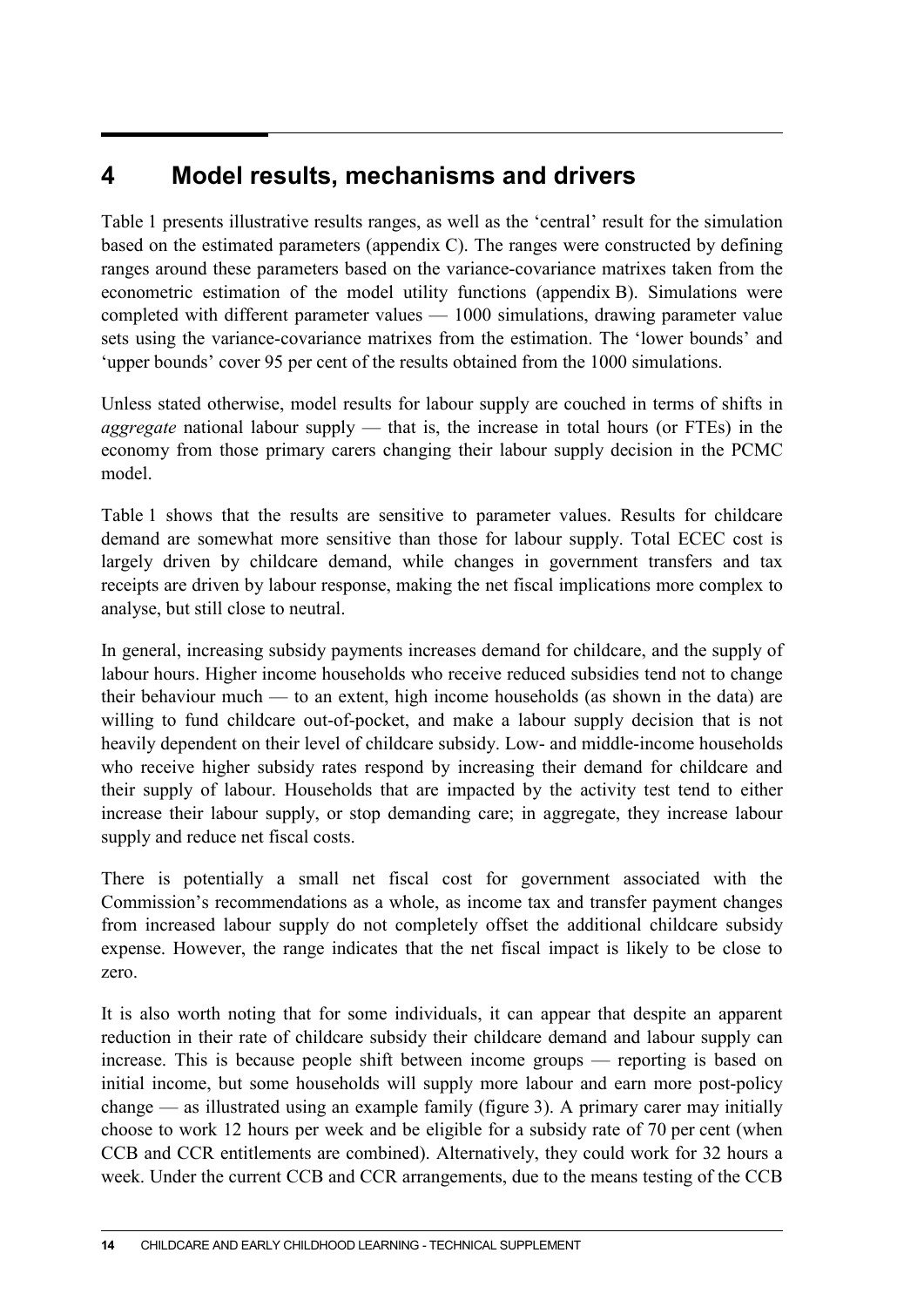subsidy rate, they would only receive the 50 per cent CCR subsidy if they worked 32 hours a week (assuming they have not reached the CCR cap). Under ECLS, the subsidy rate at 32 hours could be 60 per cent for this person.

| results                                                             |                                                                            |                                                                   |                                                                      |
|---------------------------------------------------------------------|----------------------------------------------------------------------------|-------------------------------------------------------------------|----------------------------------------------------------------------|
|                                                                     | Lower bound<br>results from all<br>sensitivity<br>simulations <sup>a</sup> | <b>Results for</b><br>central<br>parameter<br>values <sup>b</sup> | <b>Upper bound</b><br>results from all<br>sensitivity<br>simulations |
| Millions of hours per week                                          |                                                                            |                                                                   |                                                                      |
| Demand and supply shifts                                            |                                                                            |                                                                   |                                                                      |
| Labour supply base                                                  | 51.72                                                                      | 51.72                                                             | 51.72                                                                |
| Labour supply policy                                                | 52.06                                                                      | 52.34                                                             | 52.98                                                                |
| Labour supply change                                                | 0.34                                                                       | 0.62                                                              | 1.26                                                                 |
| Childcare demand base                                               | 21.19                                                                      | 21.19                                                             | 21.19                                                                |
| Childcare demand policy                                             | 21.49                                                                      | 21.85                                                             | 22.71                                                                |
| Childcare demand change                                             | 0.30                                                                       | 0.67                                                              | 1.52                                                                 |
| Billions of dollars per year (2013-14)                              |                                                                            |                                                                   |                                                                      |
| Net change in government fiscal position <sup>C</sup>               | $-0.24$                                                                    | $-0.07$                                                           | 0.12                                                                 |
| Change in childcare subsidy expense                                 | 0.12                                                                       | 0.27                                                              | 0.58                                                                 |
| Change in transfer expense                                          | $-0.31$                                                                    | $-0.14$                                                           | $-0.07$                                                              |
| Change in income tax receipts                                       | 0.00                                                                       | 0.06                                                              | 0.22                                                                 |
| Change in full-time equivalent labour supply<br>(persons '000s) $d$ | 8.46                                                                       | 15.61                                                             | 31.55                                                                |
| Extrapolated GDP change (\$ billion 2013-14) <sup>e</sup>           | 0.59                                                                       | 1.26                                                              | 2.99                                                                 |

## Table 1 **Illustrative labour supply, childcare demand and fiscal results**

**a** A range of simulations were completed with different parameter values — 1000 simulations, drawing parameter value sets using the variance-covariance matrixes from the estimation. The 'lower bounds' and 'upper bounds' cover 95 per cent of the results obtained from the 1000 simulations. **b** Parameter values used for this model run are detailed in appendix C. **c** Since the lowest (highest) result for one variable was not necessarily taken from the same simulation as the lowest (highest) value for another variable, the elements within the lower/upper bound columns do not sum to the 'Net change in government fiscal position'. **d** Results are produced in terms of the change in the number of hours of labour supply; these are converted to full-time equivalent labour supply for ease of interpretation. The full-time equivalents are a combination of net additions of new workers and net additions of hours by existing workers; and is calculated by assuming 8 hours per day as full-time equivalent. **e** The extrapolated GDP change assumes that: all people supplying additional labour gain employment at their current wage; there is no change in childcare supply prices in response to the additional childcare demand; individuals outside the PCMC model do not experience wage reductions or increased unemployment as a result of the net increase in labour supply by workers with children; and any additional labour is combined with capital in the same proportion as labour and capital are combined economy-wide (appendix B).

*Source*: PCMC model estimates.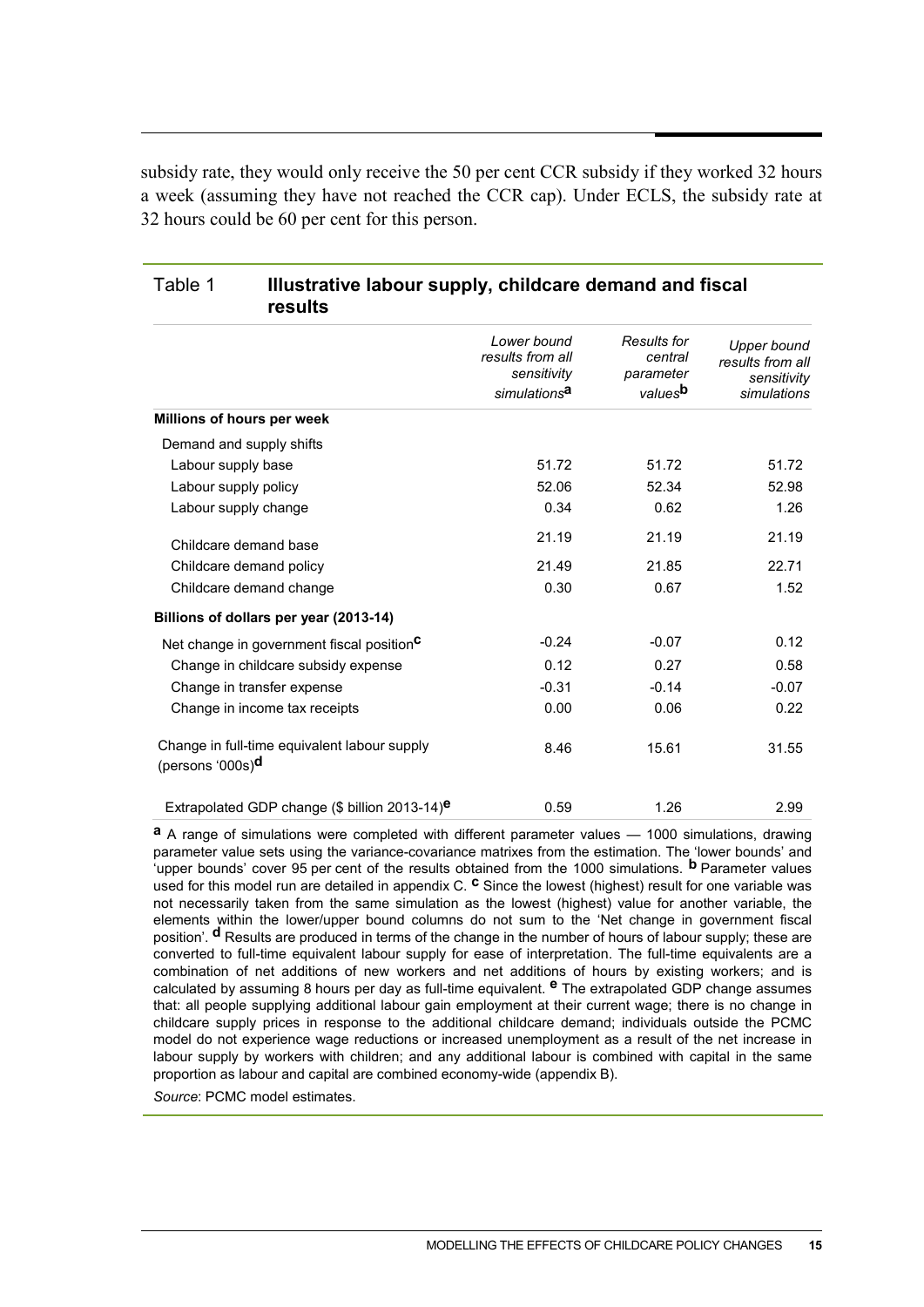As the recommended arrangements offer many families higher subsidies than are currently available, they may be encouraged to work more, despite an apparent reduction in their subsidy rate (from 70 to 60 per cent). This highlights that it is not only the point value of the subsidy at a particular income that matters to a household, it is also the range of possible subsidies available to the household for all the income ranges that they could achieve.



# **Drivers and mechanisms**

The following mechanisms are at work, conditioning the results.

- 1. ECLS increases the overall supply of labour by primary carers. Households can in some instances — increase their labour supply despite a decrease in their subsidy rate. This is primarily because:
	- (a) Some households increase their hours of work to meet the new, more stringent activity test requirements.
	- (b) If a subsidy rate increases in a higher income bracket, a person might be induced to work more. This can occur when the subsidy under ECLS is larger in the higher income bracket than it is under the current childcare subsidies. This might still be a lower rate of subsidy than is received at the lower, initial income level (with the original, lower labour supply).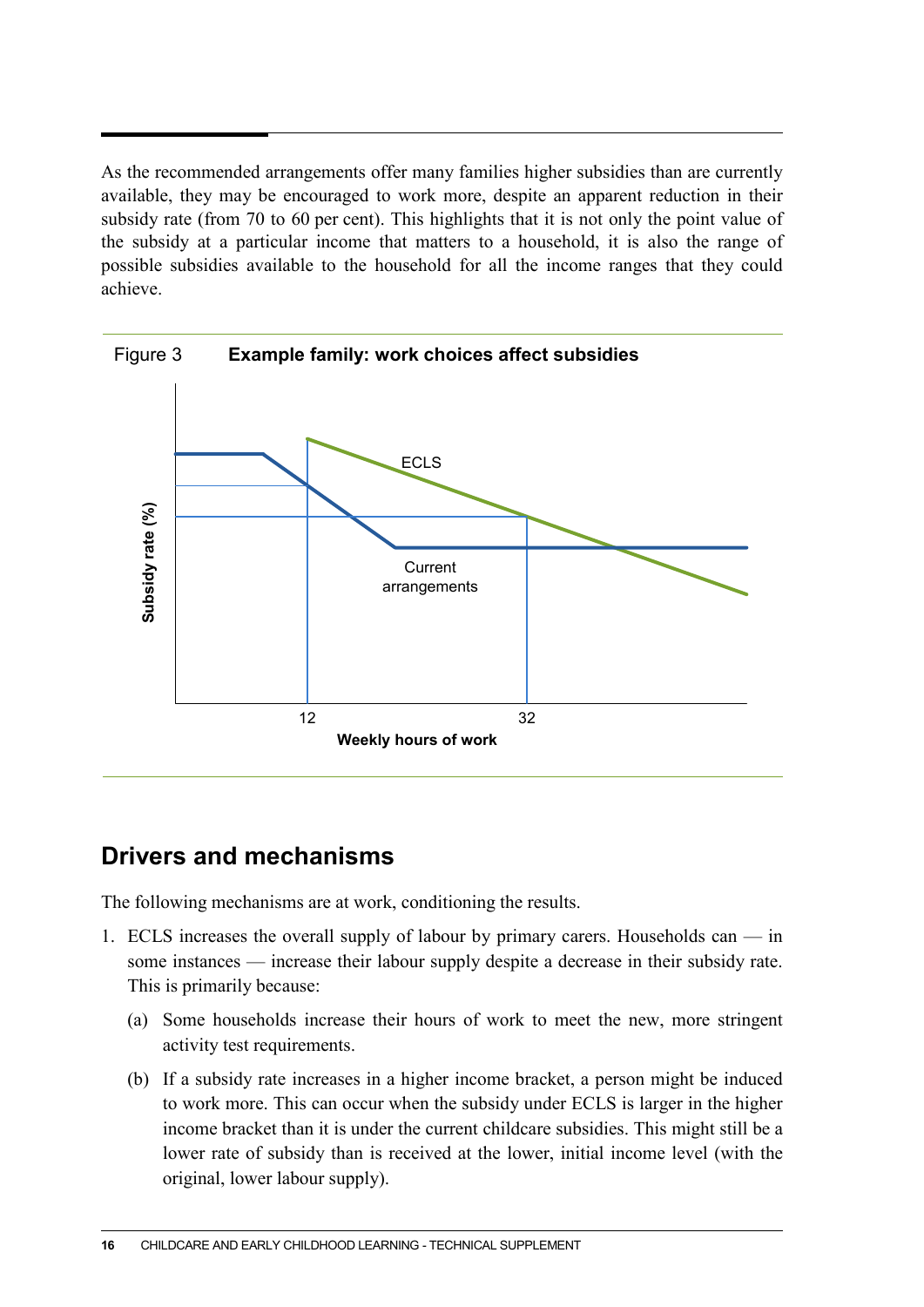- 2. The magnitude of the result for formal childcare demand in aggregate across all households in the model — is less clear: it could be larger or smaller than the change in labour supply. The change in childcare demand can be different from the labour supply change for three reasons:
	- (a) Compositional change in labour supply: some of the policy changes induce a decline in labour supply from people who use a small amount of childcare relative to the hours of labour that they supply, and an increase in labour supply from people who use a large amount of childcare relative to their labour supply. Put differently, there is a larger increase in childcare demand from people who value childcare relatively highly. This can result in a net increase in childcare demand that is proportionately larger than the labour supply change (box 3).
	- (b) Substitution away from informal and maternal care: a decrease in the relative cost of formal childcare causes a substitution away from informal and maternal care.
	- (c) SIH data highlight that some households have levels of childcare demand that exceed what would be required to facilitate work. The model does not specify which attributes of formal childcare such households find desirable (for example, educational or social experience for children), but the functional form of the household utility function allows households to derive different levels of utility from formal care, informal and maternal care. The calibration process — which ensures that the families' modelled work and care choices are consistent with the behaviour identified in the SIH — allocates higher utility from using care to families with high care use relative to labour supplied.
- 3. Results for childcare subsidy expenses, income tax receipts and transfers assume no changes in wages and no changes in childcare fees associated with changes in labour supply and childcare demand. The net change in government fiscal position is highly uncertain.[11](#page-18-0) Several factors pull the net fiscal position in different directions:
	- (a) More direct factors: The change in the level and rates of childcare assistance has a direct impact on fiscal cost through the cost of childcare subsidies to government. Some people receive more assistance and some receive less (relative to the base). The net impact depends on the compositional change in the labour supply relative to the changes in assistance payment. To the extent that demand for childcare increases in more heavily assisted (lower income) groups or high childcare demand cohorts (groups demanding large amounts for childcare, such as groups with high labour participation pre-policy change), the fiscal cost directly attributable to the childcare subsidy expense will increase.
	- (b) More indirect factors: As stated above, the policy is likely to increase labour supply. As labour supply increases, the total cost of transfer payments will be

-

<span id="page-18-0"></span><sup>&</sup>lt;sup>11</sup> In particular, uncertainty over current cost and use of early childhood services (as discussed in chapter 16 of the inquiry report) impacts the estimated fiscal cost.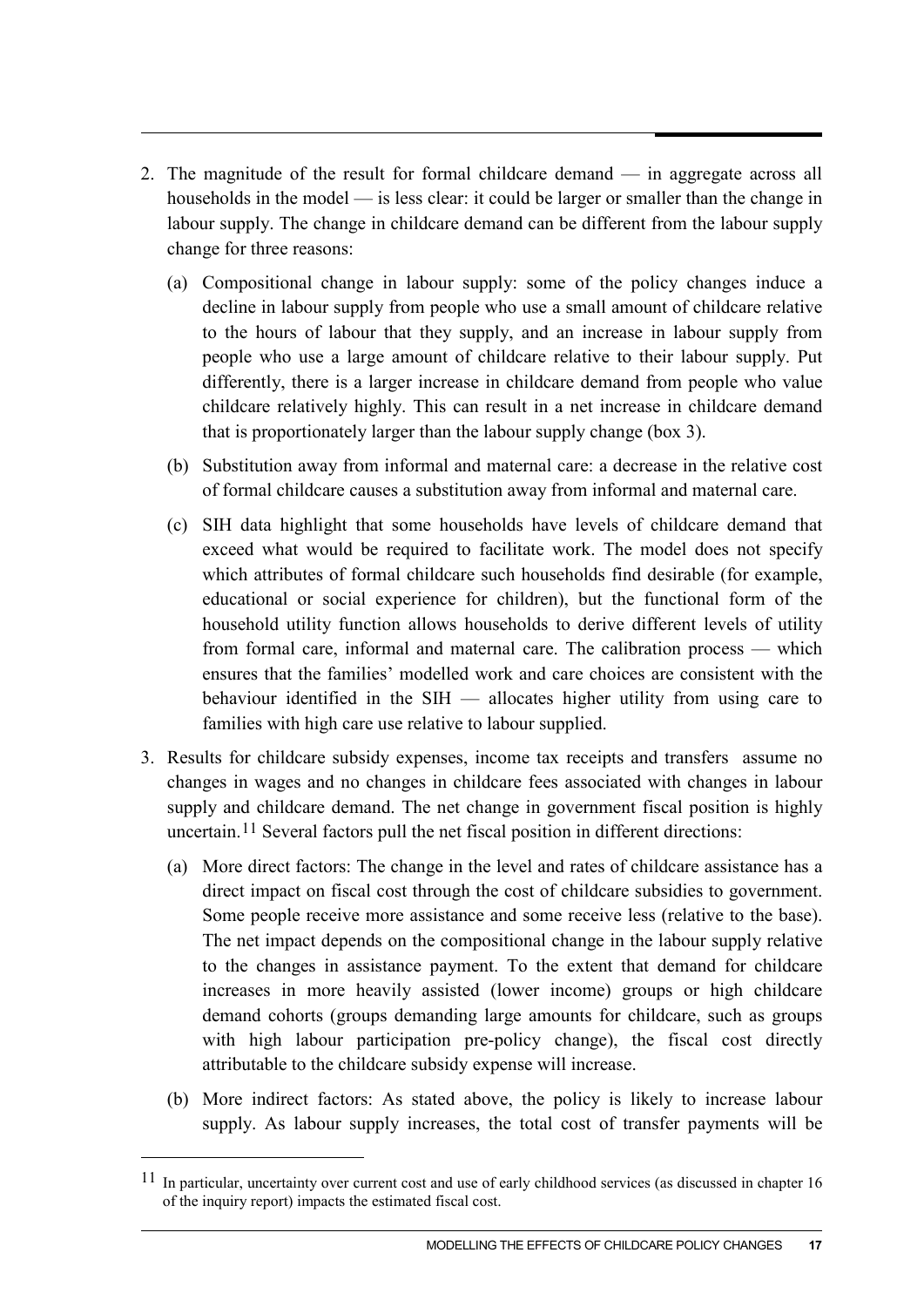reduced (for example, means-tested family tax benefits are reduced as earnings increase). Further, as people work more, income tax collections increase.

### Box 3 **Illustrations of compositional change and aggregate results**

The micro-simulation model aggregates heterogeneous household level responses to produce aggregate results. In a number of cases, this aggregation can produce results that appear counter intuitive. In particular, this occurs where there are either (a) changes in the patterns of childcare use among workers; or (b) differential responses within a group.

(a) Changes in patterns of childcare use among workers

Assume person A is initially supplying 16 labour hours and demanding 10 childcare hours per week, while person B is initially out of the labour force. Further assume that a policy change causes person A to drop out of the labour force (and cease demanding childcare), while person B starts working. Person B starts supplying 24 labour hours and demanding 20 childcare hours.

The aggregate change (across person A and B) is an additional 8 hours  $(24 - 16)$  of labour supply with an additional 10 hours  $(20 - 10)$  of childcare demand per week. In aggregate, it appears that a large amount of additional childcare is required to induce a relatively small amount of additional labour supply.

#### (b) Differential responses within a group

If individuals within a group experience different changes, the aggregate results can exhibit counter intuitive results. Person C might get a large reduction in their childcare subsidy (\$1000), but might only reduce their labour supply by a small amount (8 hours per week). Person D might get only a small increase in their subsidy (\$200), but increase their labour supply by a larger amount (16 hours per week).

The aggregate change (across persons C and D) is an aggregate *decrease* in \$800 subsidy (\$1000 – \$200) and an aggregate 8 hour *increase* in labour supply. While this aggregate result may appear counter intuitive, it is based on expected behaviour at the household level.

Understanding the following interactions in the model can help explain the results:

1. **The activity test has a positive impact on labour supply**. The database contains a number of people (about 2.5 per cent of households) who initially work fewer hours than required under the proposed activity test, use some childcare, and are not exempted from the proposed activity test for reasons such as pursuing education. These households face an incentive to increase their work hours to meet the activity test (or lose their childcare subsidy). This incentive exists even for households where the subsidy rate (once the activity test is met) is reduced. For this reason, the labour supply response for households that face a lower subsidy rate can be positive — this effect is driven by the activity test. The work test causes an increased concentration of subsidies accruing to those using childcare for work purposes, and encourages those working fewer hours to increase their work hours or drop out of the childcare market entirely (or reduce their childcare demand to 10 hours per week if they receive the Parenting Payment).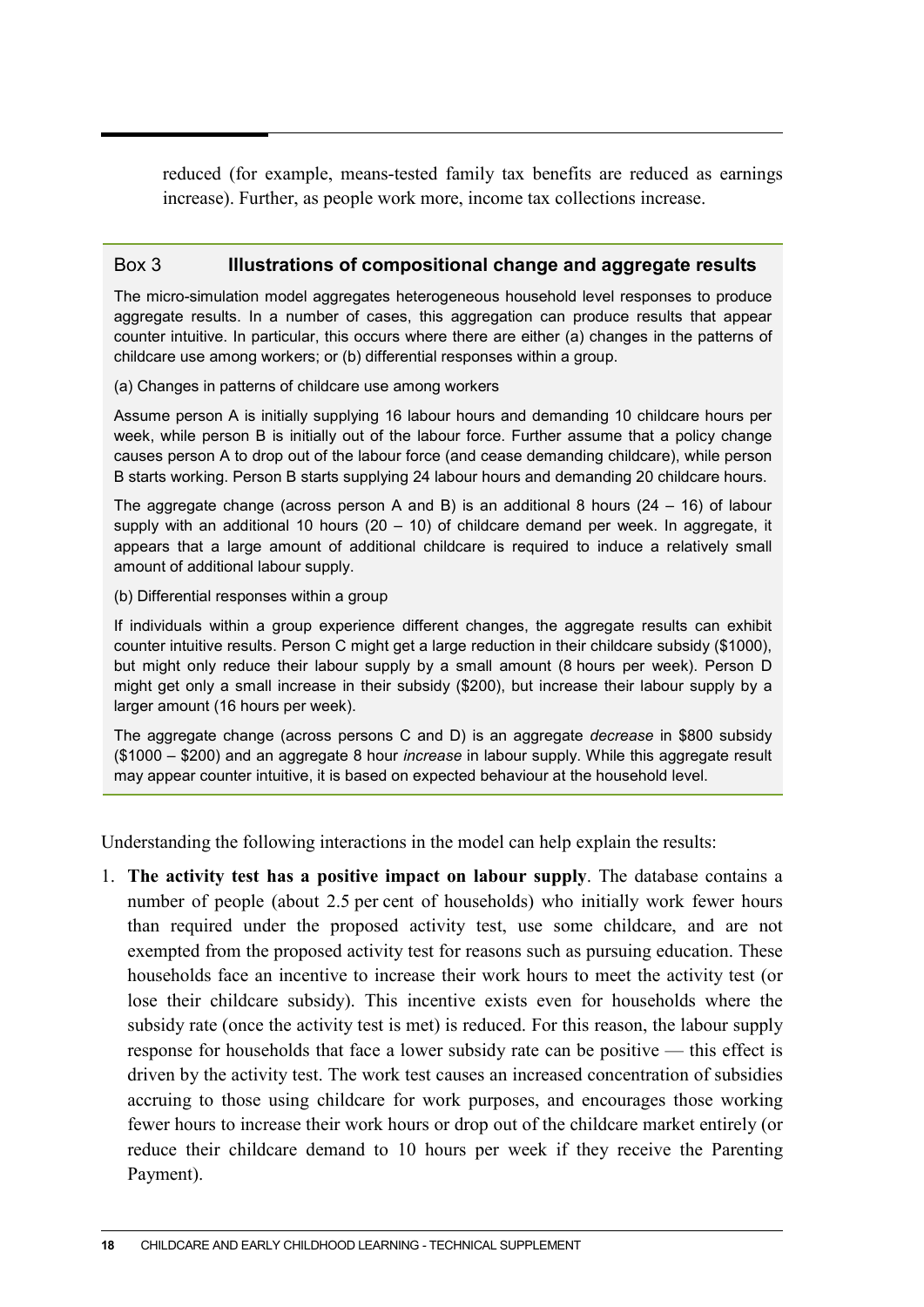- 2. **Relatively high income groups receive less assistance and their disposable income net of out-of-pocket fees is reduced**. This is because the CCR subsidy (50 per cent of childcare costs, up to \$7500 per child per year) is replaced by the lower subsidy of 20 per cent of the benchmark price. Some work less as a result, although some substitute towards/using more informal care or increasing out-of-pocket expenditure on formal childcare and maintaining hours worked. The utility of this group is reduced: high income households are relatively unresponsive to reduced assistance (compared to other income groups), opting to fund their relatively fixed use of childcare through increased out-of-pocket spending.
- 3. **Half of families have childcare fees that exceed the benchmark price**. For these families, the effective subsidy rate is lower than it appears from the rate schedule, because the benchmark price to which the rate applies is below the childcare fee they face. This increases the possibility that the effective subsidy rate is lower than under current arrangements. Such households typically reduce their childcare demand and labour supply. Note that the micro-simulation framework does not account for any supply-side changes that could be induced by reduced subsidies, so any changes in out-of-pocket childcare fees brought about by switching to the benchmark price approach are assumed to be borne by — or to benefit — households.<sup>[12](#page-20-0)</sup>
- 4. **The primary financial beneficiaries of the policy change are low- and middle-income households.** While the simplified system tends to cut assistance to the upper-income groups (and some people affected by the new activity test), payments to the low- and middle-income groups tend to increase relative to current arrangements. While some households experience a decrease in other transfers as they increase their labour supply, the new childcare subsidies more than compensate for this loss, resulting in a net increase in government payments to that group. Some middle- and high- income households who would hit the \$7500 CCR cap if they worked more than 2-3 days per week could also benefit financially from the policy change as the net return from working more than 2-3 days may be higher under the new subsidy arrangements. The new arrangements are not capped.
- 5. **There is a substitution away from non-market childcare (parental and informal) in favour of formal childcare.** Not all increases in childcare demand are driven by increased labour supply. As the out-of-pocket costs of childcare decrease for some households (mainly low- and middle-income), they increase their use of childcare. This means that there is not a one-to-one correspondence between increases in childcare hours and increases in labour supply hours for all groups in the model. The relative price decrease of formal childcare causes a substitution away from informal care and towards formal care.

-

<span id="page-20-0"></span><sup>&</sup>lt;sup>12</sup> It can be argued that the benchmark price could place downwards pressure on prices charged by higher cost providers. Similarly, the benchmark price could provide incentives for lower cost providers to increase their prices to the benchmark price.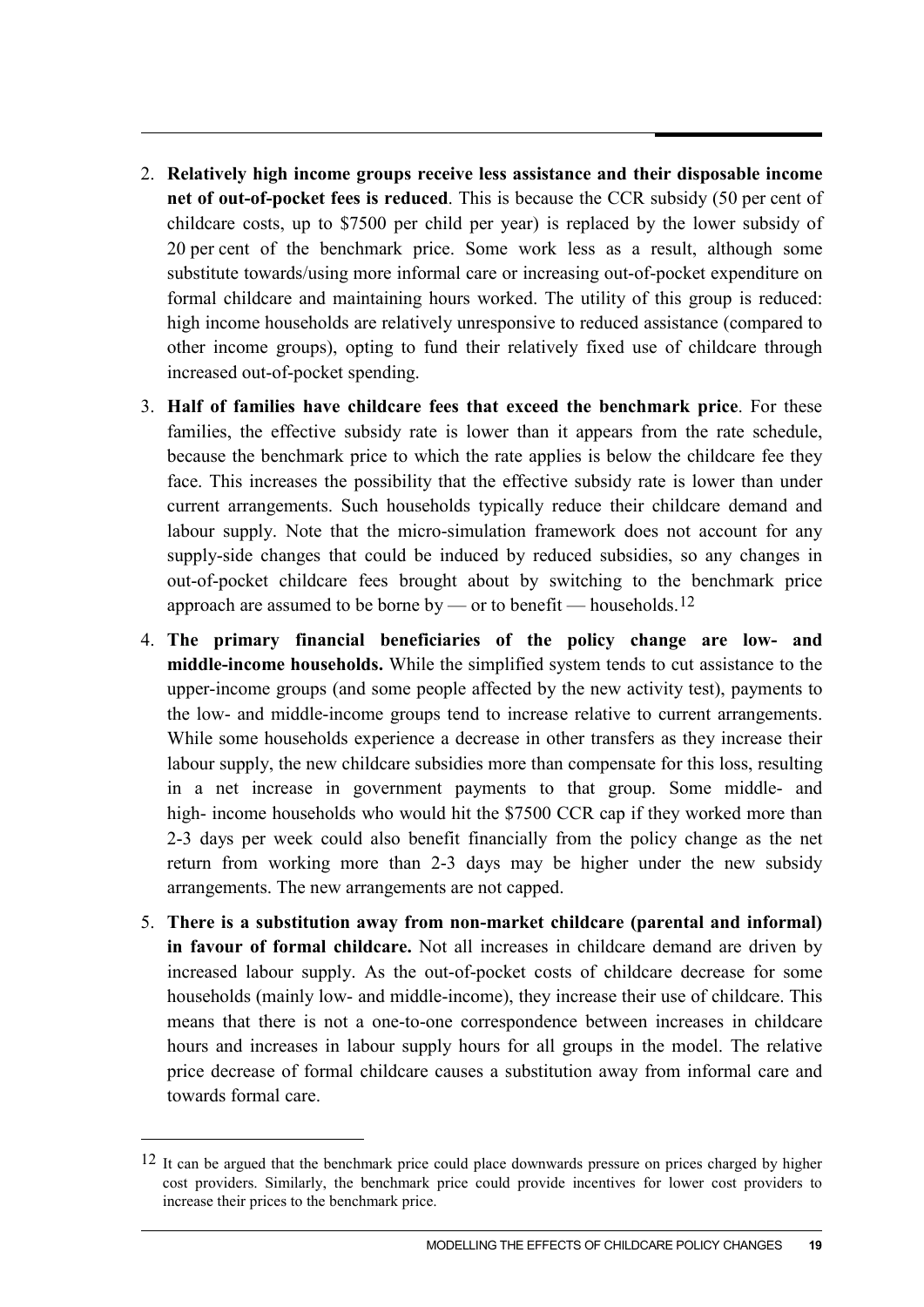### **Decomposition of model results**

This section illustrates the intuition behind the micro-level responses seen in the model. This is followed by a decomposition of model results. The section concludes with the utility payoff matrixes for an example household under the current arrangements and under the Commission's recommended policy to illustrate the mechanisms at work.

### Intuition underlying the micro-level behaviour

The drivers of results can be explained by grouping households based on their behaviour under the current arrangements (table 2).

| Table 2 | Share of household groups in the database<br>Based on pre-policy change behaviour                |                                |                                  |  |  |
|---------|--------------------------------------------------------------------------------------------------|--------------------------------|----------------------------------|--|--|
|         |                                                                                                  | Zero childcare demand          | Positive childcare demand        |  |  |
|         | Initial behaviour would fail new activity test<br>Initial behaviour would pass new activity test | Group A (23%)<br>Group C (50%) | Group B $(3%)$<br>Group $D(24%)$ |  |  |

### *Group A*

For many in this category, the incentive to work is weaker under the policy change than it is under the current arrangements, due to the activity test. The main reason is that group A is comprised mainly of relatively low income parents, many of whom do not work or demand formal childcare, despite being currently eligible for large subsidies (in excess of the 80 per cent under the current arrangements provided they do some working/training/studying/seeking work/volunteering to be eligible for CCR). The more stringent recommended activity test increases the hurdle to childcare assistance and decreases the likelihood of entering the labour force for some of these households. Considering that increases in the rate of assistance are relatively small for this group (having initial subsidies potentially in excess of 80 per cent of full childcare fees), the additional incentive is unlikely to be sufficient to overcome the effect of the activity test.

When others in this group do increase their labour supply, it is typically by relatively large amounts (to reach the new activity test), and tends to be accompanied by a proportionately large increase in demand for formal childcare (larger than the average childcare demand per hour of labour supply across all individuals in the initial database).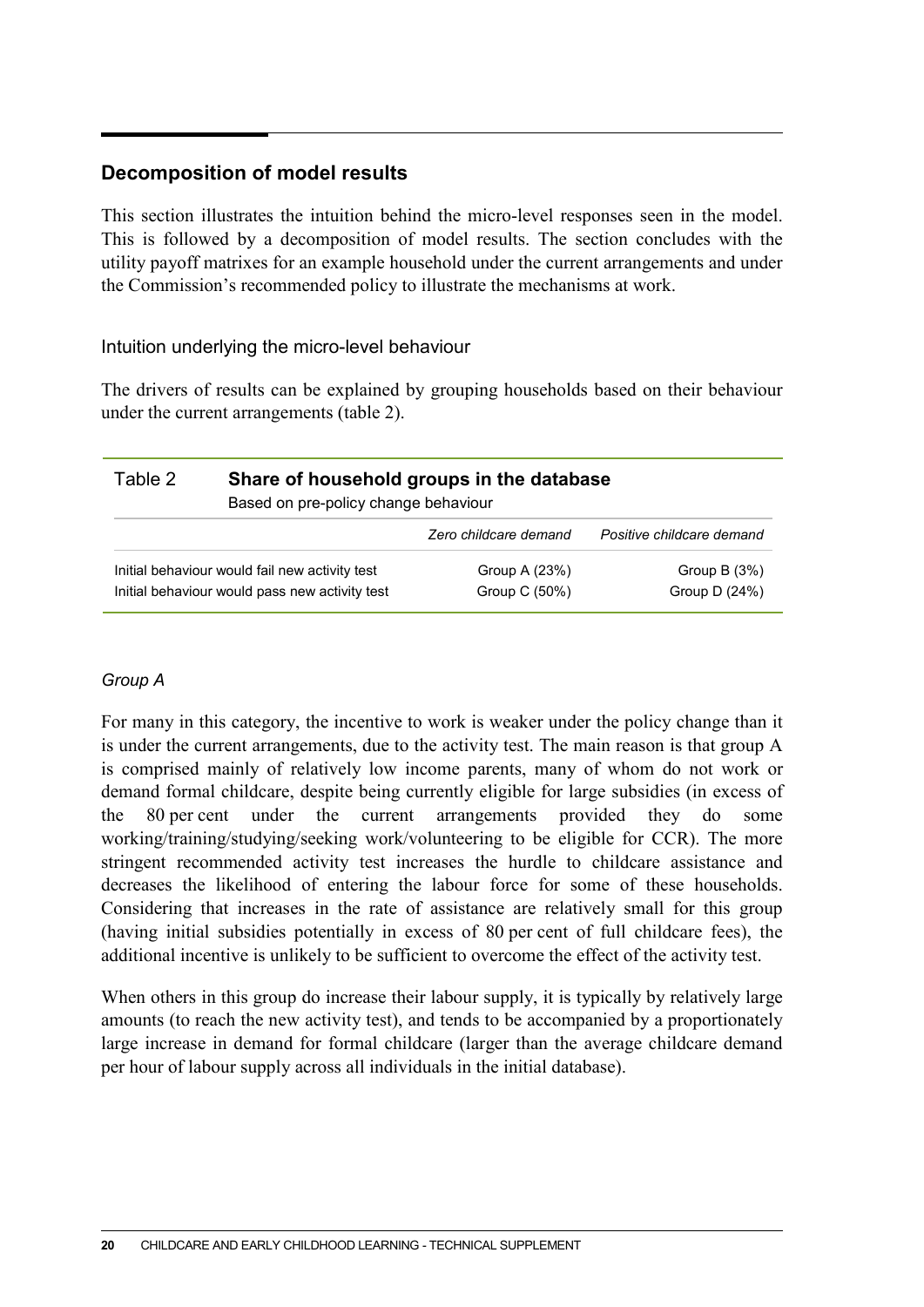### *Group B*

Individuals in group B tend to respond in one of two ways: they either increase their labour supply hours to meet the new activity test level (or higher); or remain at low/zero labour supply and cut their childcare demand.

Despite its small size (3 per cent of households), this group makes a large contribution to overall outcomes in terms of labour supply and of net fiscal impacts. In particular, those who increase their labour supply to meet (or exceed) the number of working hours required to satisfy the new activity test are significant contributors to the total increase in labour supply.

Since nearly everyone in group B has access to childcare subsidies in the initial data, the activity test makes those who do not change their behaviour unambiguously worse off (because they will be working and using the same amount of childcare, but will be paying more for that care if they are not eligible for ECLS).

However, those who receive a higher rate of assistance than before and change their behaviour (this is, allowing other factors besides the activity test to vary) can experience either an increase or decrease in their utility. In particular, utility can increase for a household if subsidy rates have become more favourable by sufficient magnitude that the rate change alone would have been sufficient to induce them to their higher level of activity (i.e. the new activity test is not what is changing their behaviour). To the extent that any subsidy increase (or, considering the new benchmark price arrangements, subsidy decrease) is not sufficient to induce additional labour supply, these households will experience a decrease in utility if the activity test induces them to supply additional labour.

Individual characteristics (such as education, age and current wage) are important for this group, and influence the nature of the tradeoff between childcare and work for the household. The tradeoff between maintaining the pre-policy level of childcare and working (governed by utility parameters) plays a key role in determining their decision.

This is the group most likely to improve the government's net fiscal position. Either they:

- increase labour supply while maintaining a relatively stable level of childcare demand. In this case transfers decrease, income tax receipts increase and subsidy costs remain relatively stable, or
- maintain a low level of labour supply and reduce their demand for childcare services (since they are no longer eligible for the subsidy). In this case, transfers and income tax collections remain relatively unchanged and the subsidy cost is reduced.

The activity test is a significant contributor to labour supply and the improvement in the net fiscal position (this is illustrated quantitatively below). In scenarios where the fiscal position improves, it is because the fiscal savings from the activity test combined with savings from reduced payments to high income earners more than offset any increases in childcare subsidies to other groups. To the extent that the activity test hours are reduced or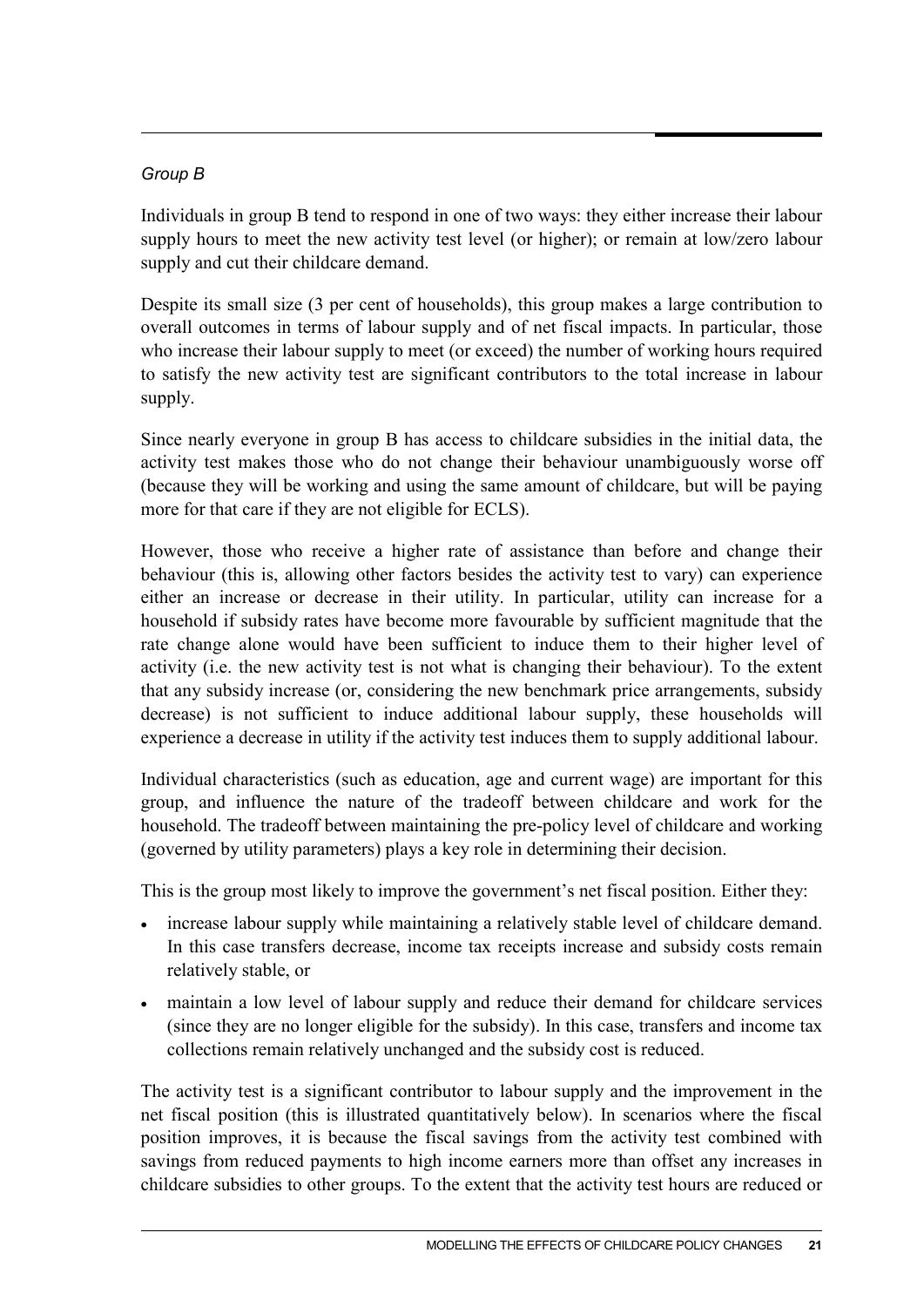more exemptions are granted beyond those on a parenting payment, the cost of any scheme increases.

The 10-hour per week childcare exemption for Parenting Payment recipients reduces the negative impact on low income households that do not change their hours of work to meet the activity test. However, this also mutes the labour supply response from the lowest income households.<sup>[13](#page-23-0)</sup>

### *Groups C and D*

Groups C and D are the most responsive to changes in the rate of assistance and are largely unaffected by the activity test. For those households who experience cuts in their rate of assistance, they typically:

- 1. do not change their choices but experience lower utility (due to lower income net of taxes and out-of-pocket fees), or
- 2. use more informal care, or
- 3. reduce their hours of labour supply to be at or slightly above the activity test.

Households that experience an increase in the rate of assistance tend not to be a large source of additional labour supply compared with groups A and B. In general, households in groups C and D already supply labour under the current arrangements (some pass the activity test by studying). Decreasing out-of-pocket fees increases net returns to labour, which (other things equal) will increase the supply of labour. However, because they are already supplying labour, their marginal change is unlikely to be as large as a primary carer making the decision to start supplying labour.

Many in group D are already at the CCR cap under the current arrangements. For some, the new arrangements increase the rate of assistance they receive, which increases childcare subsidy expenses to government. For example, a high income household that spends a very large amount on childcare could hit the \$7500 CCR cap, but this could be a smaller amount than their total hours of care multiplied by 20 per cent (the new, lowest rate) of the benchmark price.

### Illustrative decomposition of model results

 $\overline{a}$ 

This section uses the four groups and intuition in the previous section to explain the illustrative results for the recommended subsidy arrangements detailed in section 3 above. Given the parameter and data limitations discussed previously these results should be considered illustrative of the potential impacts of ECLS.

<span id="page-23-0"></span><sup>&</sup>lt;sup>13</sup> The impact of the Parenting Payment activity test exemption, as well as the activity test more broadly, is covered in greater detail in the section 5.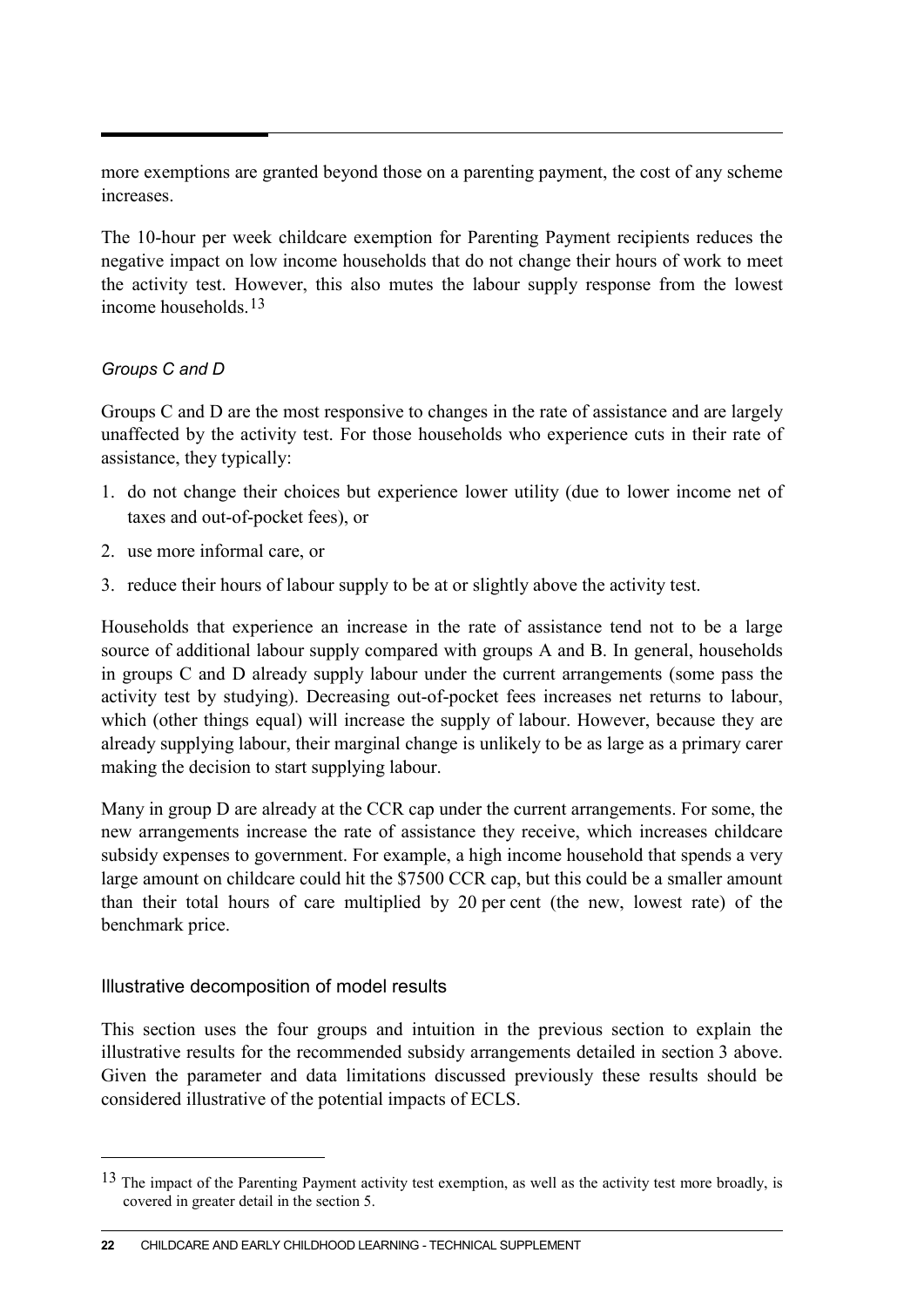In order to illustrate the impact of the activity test separately from the changes in the subsidy rates, it is useful to first decompose the aggregate model results by the four groups discussed above (table 3).

| i dult J<br>Contribution to mustrative results by each group             |         |          |         |          |         |  |  |  |
|--------------------------------------------------------------------------|---------|----------|---------|----------|---------|--|--|--|
|                                                                          | Group A | Group B  | Group C | Group D  | Total   |  |  |  |
| Initial childcare demand                                                 | Zero    | Non-zero | Zero    | Non-zero |         |  |  |  |
| Pass or fail new activity test based on<br>original behaviour            | Fail    | Fail     | Pass    | Pass     |         |  |  |  |
| Mean annual income net of taxes and<br>out-of-pocket childcare fees (\$) | 85 169  | 75 321   | 80 613  | 78 588   |         |  |  |  |
| Mean weekly hours worked by the<br>primary carer (hours)                 | 2.57    | 3.51     | 19.66   | 23.25    |         |  |  |  |
| Millions of hours per week                                               |         |          |         |          |         |  |  |  |
| Initial demand and supply (hours)                                        |         |          |         |          |         |  |  |  |
| Labour supply                                                            | 1.89    | 0.28     | 31.50   | 18.05    | 51.72   |  |  |  |
| Childcare demand                                                         | 0.00    | 1.52     | 0.00    | 19.67    | 21.19   |  |  |  |
| Demand and supply shifts (hours)                                         |         |          |         |          |         |  |  |  |
| Labour supply                                                            | 0.21    | 0.31     | 0.10    | 0.00     | 0.62    |  |  |  |
| Childcare demand                                                         | 0.33    | $-0.11$  | 0.71    | $-0.27$  | 0.67    |  |  |  |
| Billions of dollars per year (2013-14)                                   |         |          |         |          |         |  |  |  |
| Contributions to fiscal position <sup>a</sup>                            |         |          |         |          |         |  |  |  |
| Childcare subsidy expense                                                | 0.10    | $-0.17$  | 0.20    | 0.14     | 0.27    |  |  |  |
| Transfer expenses                                                        | $-0.04$ | $-0.07$  | $-0.02$ | $-0.01$  | $-0.14$ |  |  |  |
| Income tax receipts                                                      | 0.01    | 0.04     | 0.00    | 0.01     | 0.06    |  |  |  |
| Change in fiscal position <sup>b</sup>                                   | $-0.05$ | 0.29     | $-0.18$ | $-0.13$  | $-0.07$ |  |  |  |
| Change in full-time equivalent labour<br>supply (persons '000s)          | 5.36    | 7.69     | 2.60    | $-0.03$  | 15.61   |  |  |  |

# Table 3 **Contribution to illustrative results by each group**

**a** Holding wages and childcare fees constant. **b** May not add up due to rounding.

*Source*: PCMC model estimates.

Table 3 shows that the majority of the aggregate labour supply increase comes from people who initially supply low levels of labour and would initially fail the new activity test (groups A and B, increasing labour supply by 0.21 and 0.31 million hours per week respectively), and that the majority of the fiscal savings comes from people who are affected by the new activity test and initially use childcare (group B, with a net fiscal position improvement of \$0.29 billion per year).

People with no initial childcare demand benefit from the subsidy rate increases and changes to the activity test (groups A and C, receiving additional ECEC subsidies of 0.10 billion and 0.20 billion per year). This is reflected in their large increase in childcare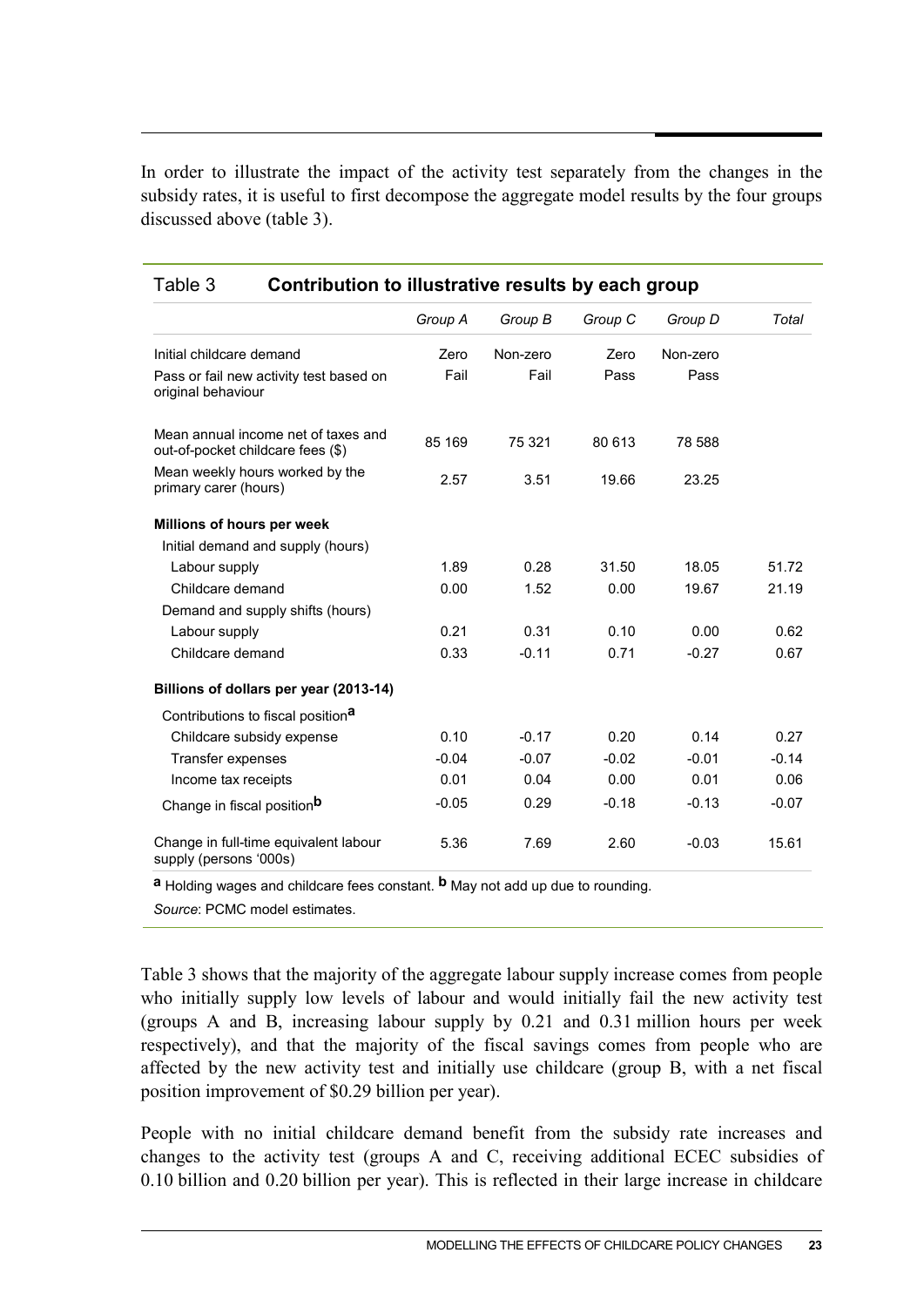demand (0.33 and 0.71 million hours per week respectively). While there are reductions in other transfer payments (\$0.04 and \$0.02 billion per year for group A and B respectively), net government transfers to both groups increase (by \$0.05 and 0.18 billion per year respectively).

Group B reduce their aggregate childcare demand under the recommended arrangements. As discussed above, the new activity test makes people in this group either (i) start working/work more to satisfy the activity test or (ii) reduce their childcare demand. Both choices improve the government's fiscal position, by respectively (i) reducing transfer payments (\$0.07 billion per year) and increasing income tax revenue slightly (\$0.04 billion per year) or (ii) decreasing childcare subsidy payments (\$0.17 billion per year).

Groups C and D contribute to increasing fiscal costs (\$0.18 and \$0.13 billion per year respectively). The drivers of these expenses are different for the two groups.

- Group  $C$  who increase their labour supply  $(0.10 \text{ million hours per week})$  by a small proportion compared to their childcare demand increase (0.71 million hours per week) — substitute towards formal care and away from informal care due to the relative decrease in the out-of-pocket prices they face. Since this is not driving a large labour supply response, the government ECEC expense is not materially offset by any increases in income tax revenue collections or transfer payments savings.
- Group D have two compositional effects. First, high income households reduce their demand for childcare (see next section). Second, households that already use childcare and receive more favourable subsidy rates under the new arrangements receive higher subsidies on their base-level demand for childcare. Neither group changes their labour supply in any material way as a result of the policy change.
- In general, the results indicate that a large share of additional labour supply comes from people with no or low initial labour supply (groups A and B), while a large share of the fiscal costs comes from households with pre-existing labour supply (groups C and D).

### Impacts by income groups

The impact of ECLS can be disaggregated based on the income ranges of households pre-policy (table 4).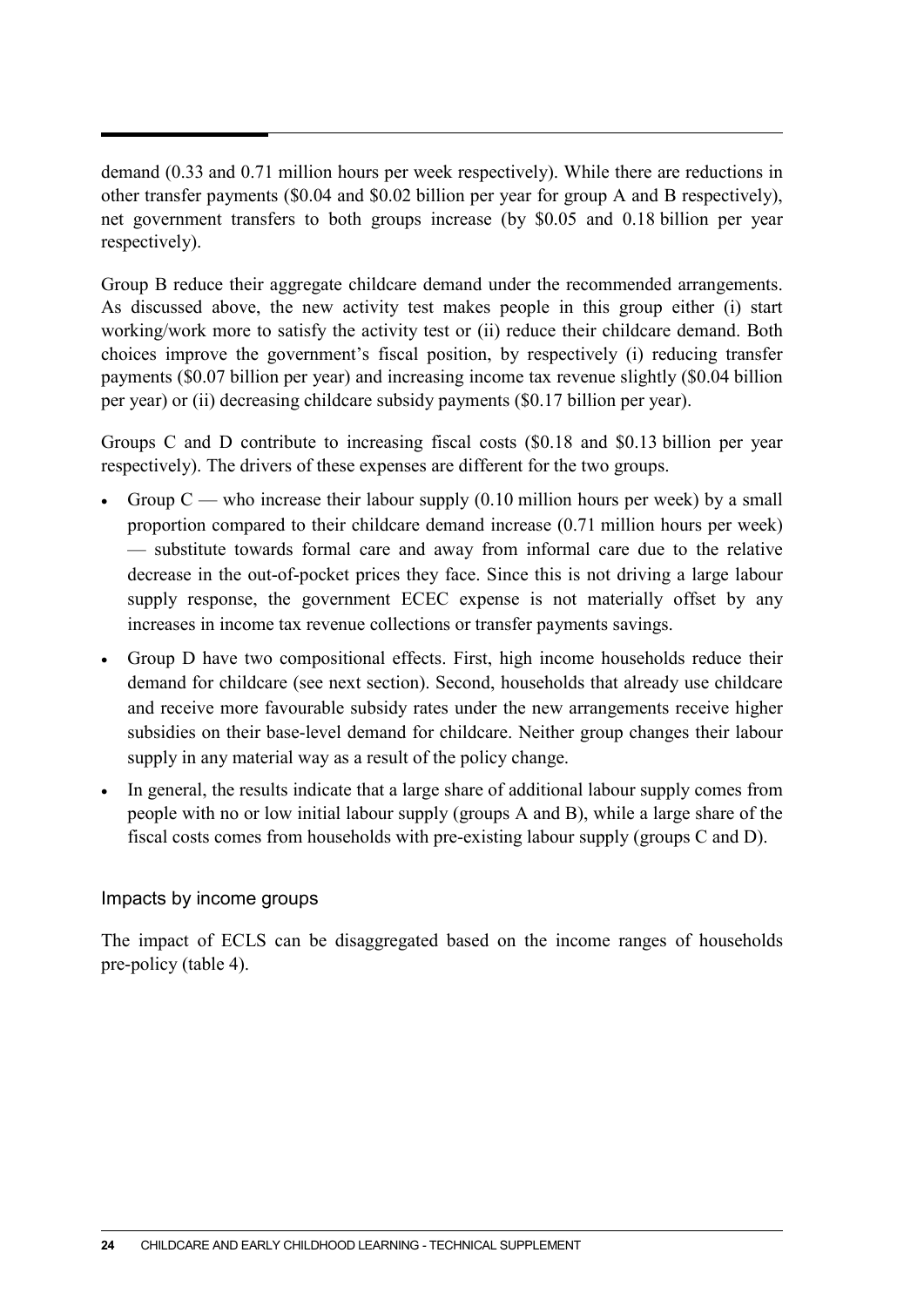### Table 4 **Illustrative impacts on labour supply, childcare demand, and childcare subsidy cost by gross household income**

| Household<br><i>income range</i> | Share of<br>households<br>(% ) | Change in<br>full time<br>equivalent<br>workers <sup>a</sup><br>(1000s) | Change<br>in labour<br>supply<br>(millions of<br>hours per<br>week) | Change in<br>childcare<br>demand<br>(millions of<br>hours per<br>week) | Change in<br>total childcare<br>subsidy <sup>b,c</sup><br>\$m per<br>week) |
|----------------------------------|--------------------------------|-------------------------------------------------------------------------|---------------------------------------------------------------------|------------------------------------------------------------------------|----------------------------------------------------------------------------|
| Under 40 000                     | 21.99                          | 3.22                                                                    | 0.13                                                                | 0.12                                                                   | 1.94                                                                       |
| 40 000 to 60 000                 | 14.73                          | 3.86                                                                    | 0.15                                                                | 0.05                                                                   | $-0.30$                                                                    |
| 60 000 to 80 000                 | 11.33                          | 5.61                                                                    | 0.22                                                                | 0.18                                                                   | 1.18                                                                       |
| 80 000 to 100 000                | 12.24                          | 3.74                                                                    | 0.15                                                                | 0.14                                                                   | 0.84                                                                       |
| 100 000 to 130 000               | 15.10                          | 0.82                                                                    | 0.03                                                                | 0.19                                                                   | 4.69                                                                       |
| 130 000 to 160 000               | 10.92                          | $-0.33$                                                                 | $-0.01$                                                             | 0.09                                                                   | 0.53                                                                       |
| 160 000 to 200 000               | 7.20                           | $-0.29$                                                                 | $-0.01$                                                             | 0.04                                                                   | $-0.70$                                                                    |
| 200 000 to 300 000               | 4.90                           | $-0.58$                                                                 | $-0.02$                                                             | $-0.10$                                                                | $-1.92$                                                                    |
| Above 300 000                    | 1.60                           | $-0.41$                                                                 | $-0.02$                                                             | $-0.04$                                                                | $-1.14$                                                                    |

**<sup>a</sup>** Full-time equivalent workers is calculated by assuming 8 hours per day as full-time equivalent. **<sup>b</sup>** Holding wages and childcare fees constant. **<sup>c</sup>** Note that it is possible for there to be large changes in childcare subsidies but small changes in the quantity demanded due to compositional shifts within the group (box 3).

*Source*: PCMC model estimates.

-

Table 4 illustrates impacts in three broad categories:

- 1. Households with gross incomes above \$160 000 decrease their labour supply by a small amount in response to the policy change. However, they contribute fiscal savings from reduced childcare subsidies (\$3.76 million per week).<sup>[14](#page-26-0)</sup>
- 2. Some low income households (with incomes between \$40 000 and \$60 000) increase their labour supply slightly (0.15 million hours per week) and cause a government childcare expenditure saving (\$0.30 million per week). This effect is driven largely by the new activity test, which causes some people to cut their demand for formal childcare. This group is most affected by the activity test because (a) there are many households in the group who do not work enough to qualify for assistance and (b) a lower proportion are eligible for the Parenting Payment activity test exemption relative to the lowest income group.
- 3. Other households produce an aggregate increase in labour supply (summing to 0.52 million hours per week) and a large increase in formal childcare demand

<span id="page-26-0"></span><sup>&</sup>lt;sup>14</sup> The labour supply decrease in the top two income brackets are driven by two factors: 1) a small number of observations in that cohort; 2) compositional change, as some within the group receive less favourable subsidies and decrease labour supply (typically households hitting the \$7500 CCR limit under current arrangements who receive a subsidy rate of at least 20 per cent of the benchmark price under the new arrangements), while others within the group receive lower rates of assistance, but do not reduce work (instead funding formal childcare out-of-pocket).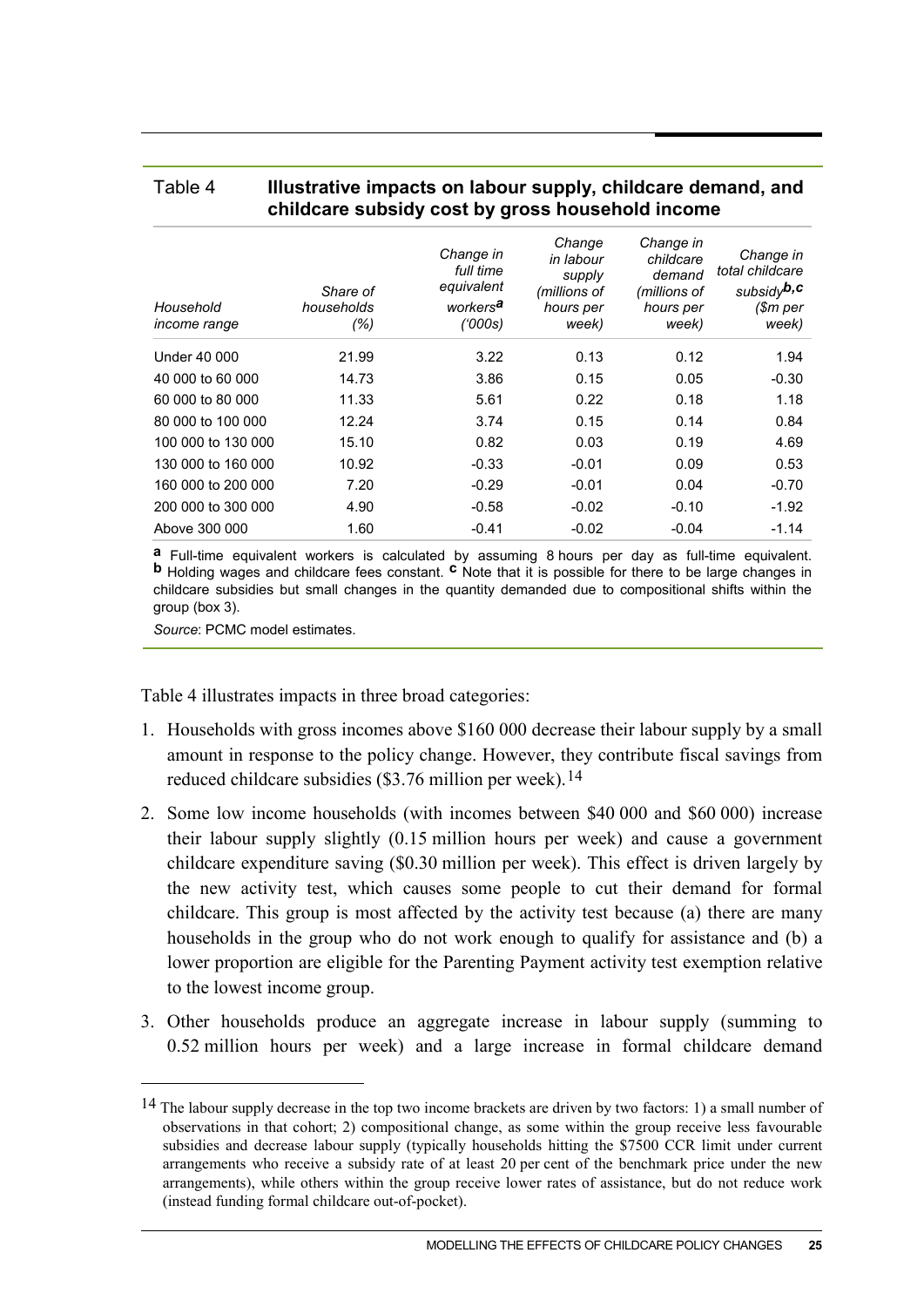(summing to 3.9 million hours per week). This group is the major source of increased fiscal expenditure (having an additional childcare subsidy cost of \$9.18 million per week). The groups that contribute the largest increases in ECEC expenditure are:

- (a) Households with an income between \$100 000 and \$130 000, because they are likely to pass the activity test (many households in this class are couples with two working parents), and benefit from increased subsidy rates in the middle of the decreasing taper under ECLS.
- (b) Households with incomes under \$40 000, who receive larger subsidies, and typically are exempt from the activity test by reason of Parenting Payment or other exemptions (such as, receiving a Disability Support Pension or studying).

### *An illustration example of the decision making process in the model*

While it is not possible to investigate the responses by all households, it is instructive to analyse how incentives change for an example observation. Table 5 shows some characteristics for an example household from group D, both pre- and post-policy change. This household is assumed to face relatively low fees (below the benchmark price), and therefore receives an effective subsidy of 100 per cent under the recommended arrangements. Note that this household is just an example, and not representative of all responses in the model. The purpose of micro-simulation is to represent population heterogeneity, as such, no one agent is representative of the behaviour of any other agent in the data.

| Table 5     | Illustrative results for an example household |                                                  |                                                                 |                      |                                                           |  |  |  |
|-------------|-----------------------------------------------|--------------------------------------------------|-----------------------------------------------------------------|----------------------|-----------------------------------------------------------|--|--|--|
|             | Primary carer's<br>labour supply<br>per week  | hours of Childcare hours<br>demanded<br>per week | Subsidy<br>rate as a<br>proportion of<br>unit childcare<br>cost | Gross labour<br>week | Income net of<br>income per tax and transfers<br>per week |  |  |  |
| Pre-policy  | 32                                            | 20                                               | 88%                                                             | \$692                | \$826                                                     |  |  |  |
| Post-policy | 48                                            | 40                                               | $100\%$ a                                                       | \$1 039              | \$1 0 26                                                  |  |  |  |

**a.** This household is paying childcare fees (pre-subsidy) below the benchmark price. This is why their subsidy rate (100%) is larger than the upper bound on rate (85%) shown in figure 2.

*Source*: PCMC model estimates.

Increasing the subsidy decreases out-of–pocket childcare fees. For a given level of labour supply, the household's utility level has increased (due to the larger amount of income net of taxes and out-of-pocket fees). Reduced out-of-pocket fees also reduce the costs of working and increases labour supply, along with the demand for childcare services.

The utility the household derives from all possible work/childcare decisions pre- and post-policy change are shown in tables 6 and 7. The cells with bold text indicate the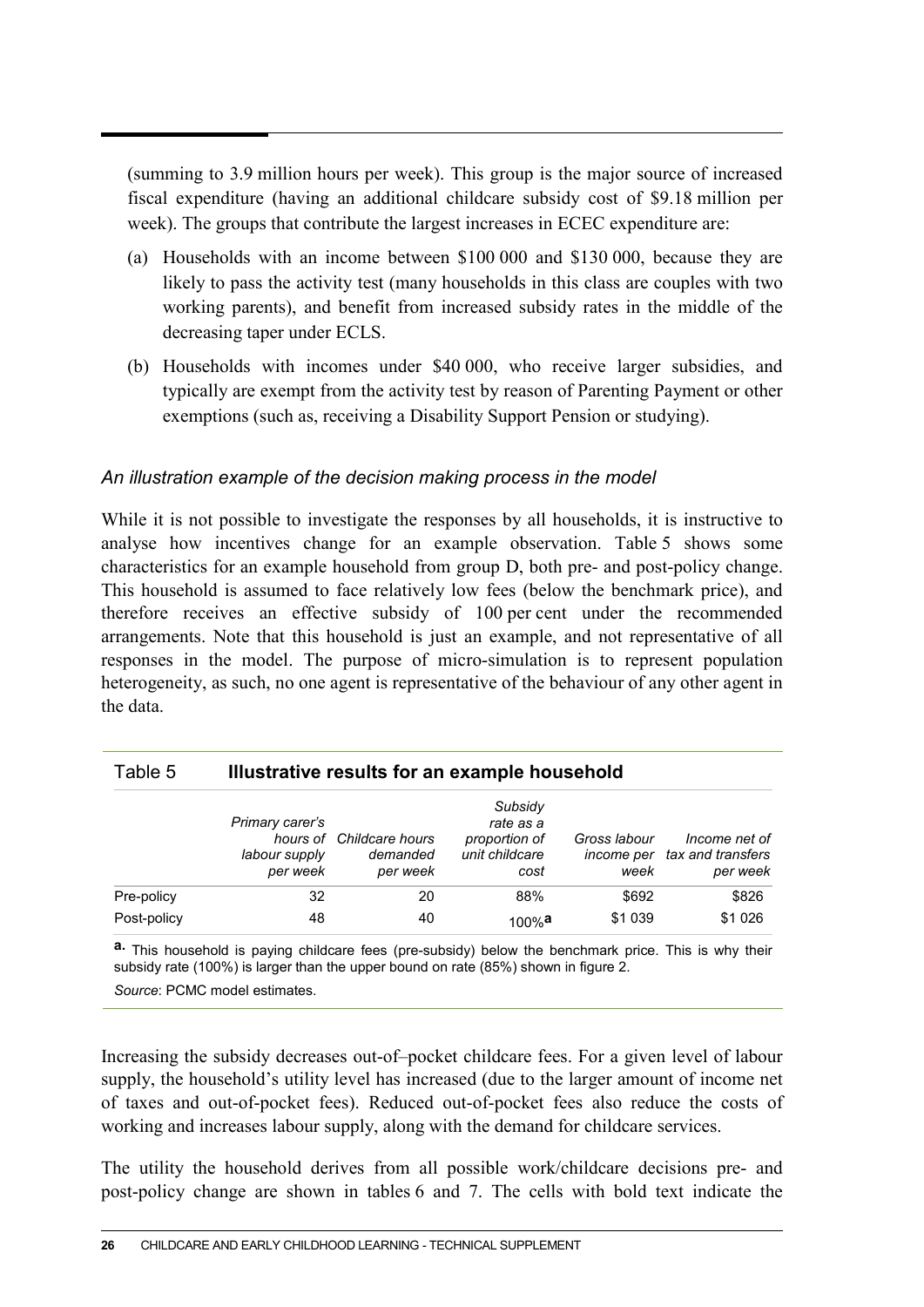utility-maximising choice. Note that units of utility are ordinal — they determine the ranking of choices for the individual, but not the relativities. For example, a utility of 12 is not necessarily twice as desirable as a utility of 6.

| Table 6                                                  | Illustrative pre-policy utility payoff table |      |                           |      |       |      |
|----------------------------------------------------------|----------------------------------------------|------|---------------------------|------|-------|------|
|                                                          |                                              |      | Hours of formal childcare |      |       |      |
| Primary<br>carer's hours<br>per week of<br>labour supply | 0                                            | 10   | 20                        | 30   | 40    | 50   |
| $\mathbf 0$                                              | 9.66                                         | 8.14 | 7.90                      | 7.18 | 6.89  | 3.92 |
| 8                                                        | 6.70                                         | 6.33 | 6.63                      | 4.73 | 5.60  | 4.23 |
| 16                                                       | 6.10                                         | 6.58 | 9.32                      | 6.28 | 6.67  | 5.28 |
| 24                                                       | 7.20                                         | 7.12 | 9.23                      | 8.53 | 11.08 | 7.21 |
| 32                                                       | 6.97                                         | 8.42 | 12.59                     | 8.10 | 6.70  | 7.13 |
| 40                                                       | 6.85                                         | 7.97 | 7.72                      | 8.56 | 9.57  | 7.40 |
| 48                                                       | 6.34                                         | 7.98 | 7.36                      | 6.82 | 12.29 | 8.87 |
| 56                                                       | 5.39                                         | 7.31 | 6.23                      | 8.89 | 6.80  | 9.89 |

*Source*: PCMC model estimates.

| Table 7                                                  |      | Illustrative post-policy utility payoff table <sup>a</sup> |                           |      |       |       |
|----------------------------------------------------------|------|------------------------------------------------------------|---------------------------|------|-------|-------|
|                                                          |      |                                                            | Hours of formal childcare |      |       |       |
| Primary<br>carer's hours<br>per week of<br>labour supply | 0    | 10                                                         | 20                        | 30   | 40    | 50    |
| 0                                                        | 9.66 | 7.39                                                       | 6.40                      | 5.33 | 5.01  | 2.00  |
| 8                                                        | 6.70 | 5.47                                                       | 4.90                      | 2.32 | 2.65  | 0.71  |
| 16                                                       | 6.10 | 6.69                                                       | 9.54                      | 6.61 | 7.11  | 5.82  |
| 24                                                       | 7.20 | 7.22                                                       | 9.43                      | 8.83 | 11.49 | 7.72  |
| 32                                                       | 6.97 | 8.51                                                       | 12.77                     | 8.38 | 7.07  | 7.60  |
| 40                                                       | 6.85 | 8.09                                                       | 7.96                      | 8.90 | 10.04 | 7.98  |
| 48                                                       | 6.34 | 8.10                                                       | 7.60                      | 7.19 | 12.78 | 9.49  |
| 56                                                       | 5.39 | 7.43                                                       | 6.49                      | 9.27 | 7.31  | 10.53 |

**a** Light grey cells indicate where the utility has declined relative to the pre-policy value. The dark grey cells indicate values where utility has increased relative to the pre-policy value. The bold number is the maximum utility, showing the optimal work-childcare choice.

*Source*: PCMC model estimates.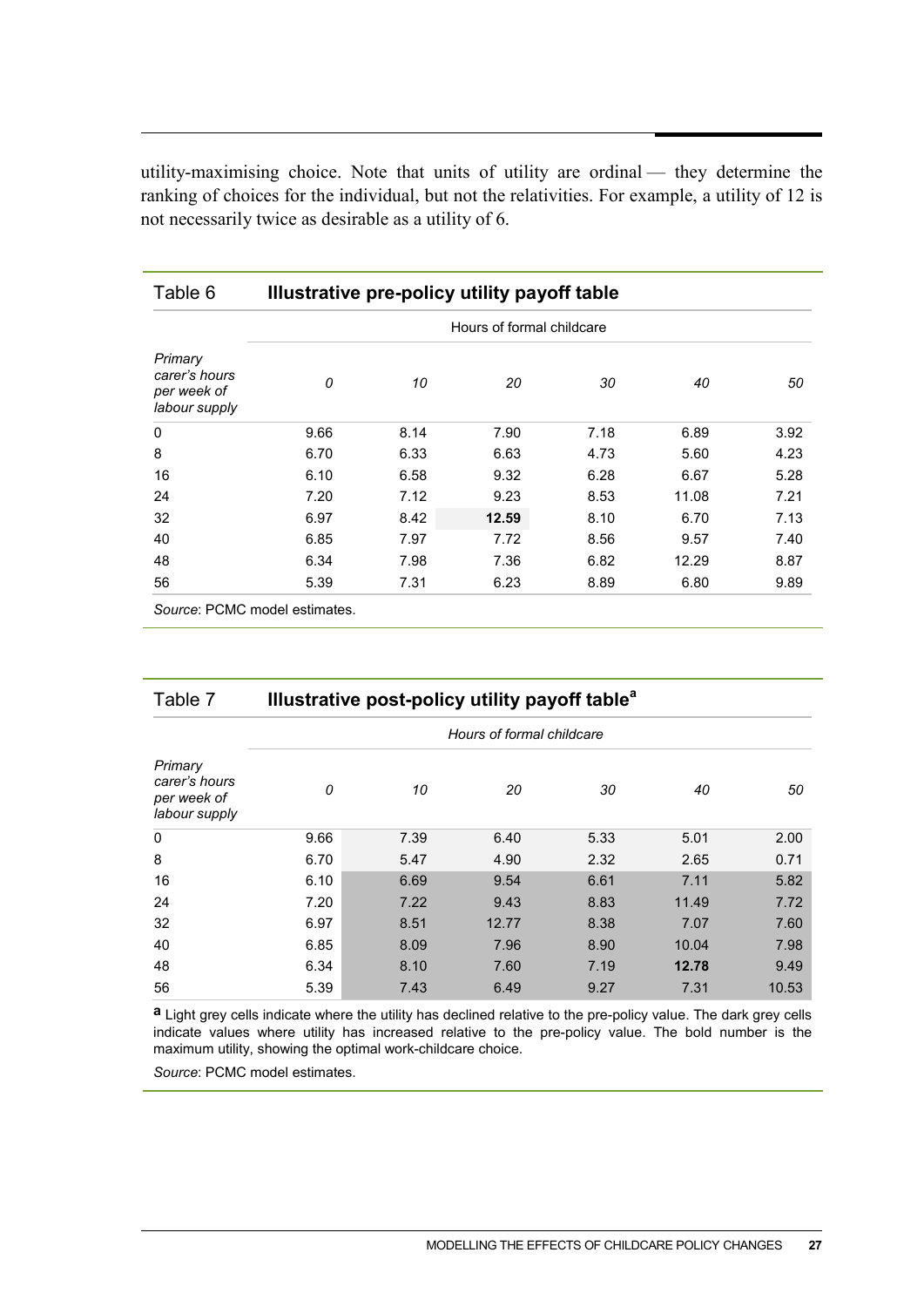The individual has higher utility as a result of the policy even assuming no behavioural change (at 32 hours of labour supply, 20 hours of childcare demand per week). However, a higher ranking level of utility can be obtained by supplying 48 hours of labour, and using 40 hours of childcare.

# **5 Sensitivity of model results to alternative policy settings**

As part of the inquiry process the Commission examined a range of alternative policy settings, including variations to the activity test and eligibility criteria, maximum subsidy payments with respect to the benchmark price, how the benchmark price is determined, as well as variation of the maximum and minimum subsidy rates. This section illustrates the impacts of alternative policy settings on aggregate results, and for different demographic groups. Different cut-offs<sup>[15](#page-29-0)</sup> were also examined, but are not illustrated here, as the insights from these variations are similar to those from other policy alternatives.

## **Activity test**

 $\overline{a}$ 

The recommended subsidy arrangements include an activity test requiring at least 24 hours of work, study or training per fortnight (modelled as 12 hours per week) from each parent for a household to be eligible for assistance, with an exemption for up to 20 hours of subsidies care per fortnight (modelled as 10 hours of subsidised care per week) for households receiving the Parenting Payment. The Commission also examined scenarios without an activity test, with an 16 hour per fortnight activity test (modelled as 8 hours per week), as well as alternative levels of exemption for households receiving the parenting payment.

The impact of varying the activity test and eligibility criteria is shown in table 8.

The effect of an activity test is to encourage formal childcare use in those households which use childcare while working, but not in those households which consume it for other, non-work driven reasons. As a result, increasing the activity test hour requirement reduces total demand for childcare, and makes the policy cheaper for government (as fewer households receive assistance). This can be seen in that increasing the activity test from zero, to 8 hours and 12 hours per week decreases formal childcare demand from 1.70 to 1.07 and to 0.67 million hours per week respectively. This brings the policy closer to fiscal neutrality.

<span id="page-29-0"></span><sup>&</sup>lt;sup>15</sup> The household income levels at which rates change — for the recommended policy, \$60,000 for the maximum subsidies rate, \$250 000 for the minimum subsidy rate.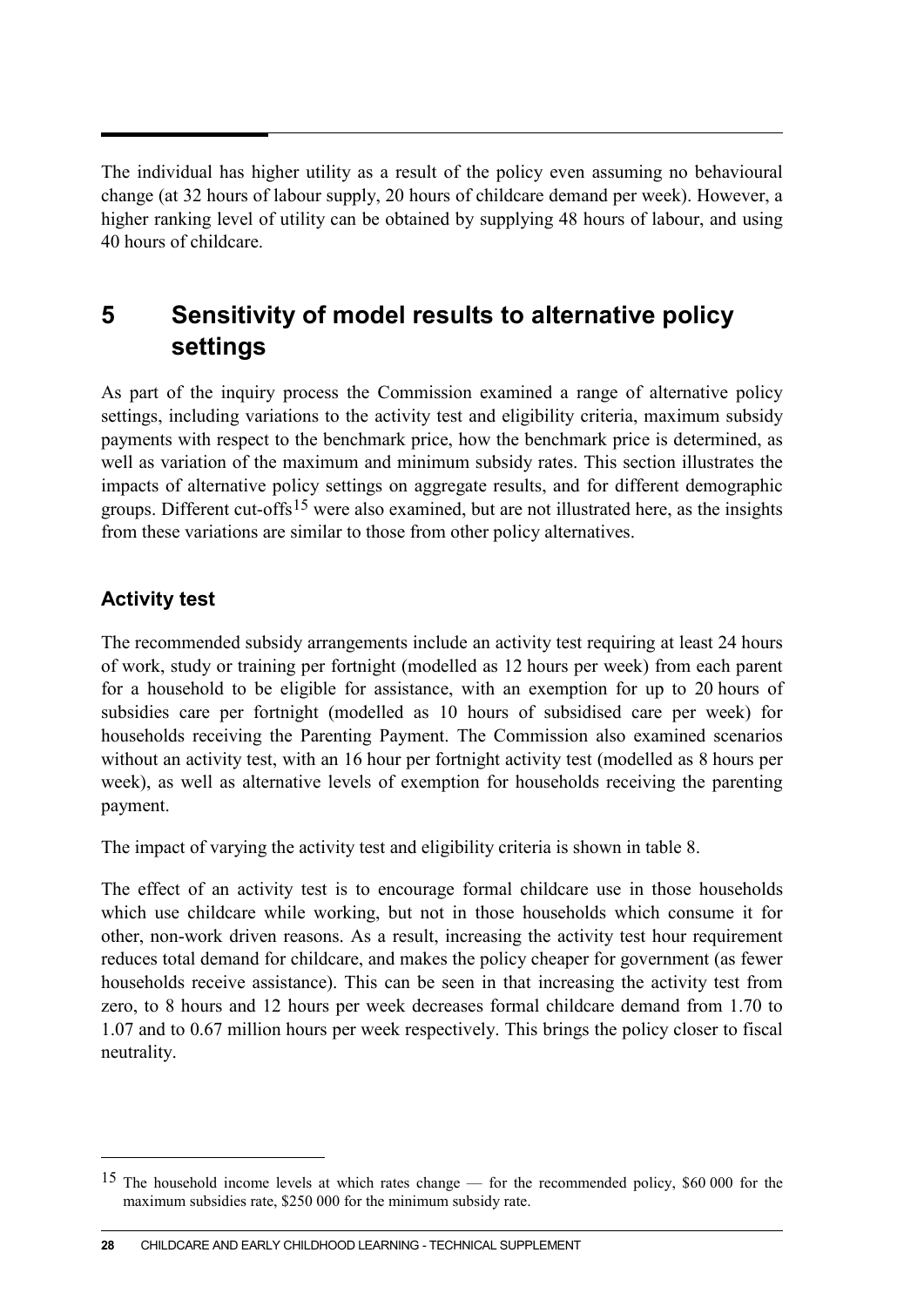| ania o                               |                                                                  | $m$ and $m$ in $m$ and $m$ and $m$ and $m$ and $m$ are $m$             |                                                                |                                                                          |                                                                      |                                                                       |  |  |
|--------------------------------------|------------------------------------------------------------------|------------------------------------------------------------------------|----------------------------------------------------------------|--------------------------------------------------------------------------|----------------------------------------------------------------------|-----------------------------------------------------------------------|--|--|
| Activity test<br>(hours per<br>week) | Change in<br>labour supply<br>(millions of<br>hours per<br>week) | Change in<br>childcare<br>demand<br>(millions of<br>hours per<br>week) | Net fiscal<br>position<br>(millions of<br>dollars per<br>week) | Share of<br>additional<br>labour from<br>households<br>under<br>\$60 000 | Per cent of<br>households<br>under<br>\$60 000 with<br>lower utility | Per cent of<br>households<br>under<br>\$60 000 with<br>higher utility |  |  |
| 0 hours                              | 0.12                                                             | 1.70                                                                   | $-20.05$                                                       | 0.60                                                                     | 8                                                                    | 22                                                                    |  |  |
| 8 hours                              | 0.52                                                             | 1.07                                                                   | $-7.67$                                                        | 0.53                                                                     | 10                                                                   | 20                                                                    |  |  |
| 12 hours <sup>b</sup>                | 0.62                                                             | 0.67                                                                   | $-1.30$                                                        | 0.45                                                                     | 10                                                                   | 19                                                                    |  |  |
| 40 hours <sup>C</sup>                | 0.50                                                             | $-3.00$                                                                | 50.21                                                          | 0.07                                                                     | 16                                                                   | 13                                                                    |  |  |

### Table 8 **Illustrative impacts of alternative activity tests**<sup>a</sup>

**a** Results are shown for ECLS varying only the hours of labour supply required to pass the activity test. All other policy settings remain unchanged. **b** The bold row is the recommended policy. **c** Note that this policy was not considered by the Commission for implementation, but is included in this table to provide an insight into the mechanisms driving model results.

*Source*: PCMC model estimates.

Higher activity test hour requirements — in general — increase labour supply. As discussed above, some households who receive CCB for up to 24 hours of care under current arrangements increase their hours to meet the new activity test. They do this if the benefit that they derive from assisted care exceeds the disutility costs associated with working and forgoing maternal care. A relatively small activity test increases labour supply — no activity test gives only 0.12 million hours per week; while 8 and 12 hour tests increase labour supply by 0.52 and 0.62 million hours per week respectively.

However, if the activity test requirements are too onerous, fewer households will meet it and labour supply will not be increased. For example, increasing an activity test from 8 to 12 hours per week increases labour supply by an additional 0.10 million hours per week; while moving from a 12 hours to a 40 hours per week activity test would *decrease* labour supply by 0.12 million hours per week.

Activity tests disproportionately affect households that work less than full time (and consequently, those that have lower income levels). Some low income households work more to meet the activity test, but they often move to a childcare–work decision that they find less desirable than their situation under current arrangements (either working more to receive assisted care; or cease receiving assisted care). These households are often financially better off, but this does not mean they prefer this outcome (typically because they are forgoing maternal childcare, which they derive utility from). Activity tests impose proportionately larger utility costs on low income households, as these are the households most likely impacted by stricter tests. This is illustrated in the results, where the proportion of households earning under \$60 000 with lower utility increases as the activity test increases (no activity test decreases utility for 8 per cent of households and a 40 hour per week test decreases utility for 16 per cent of households).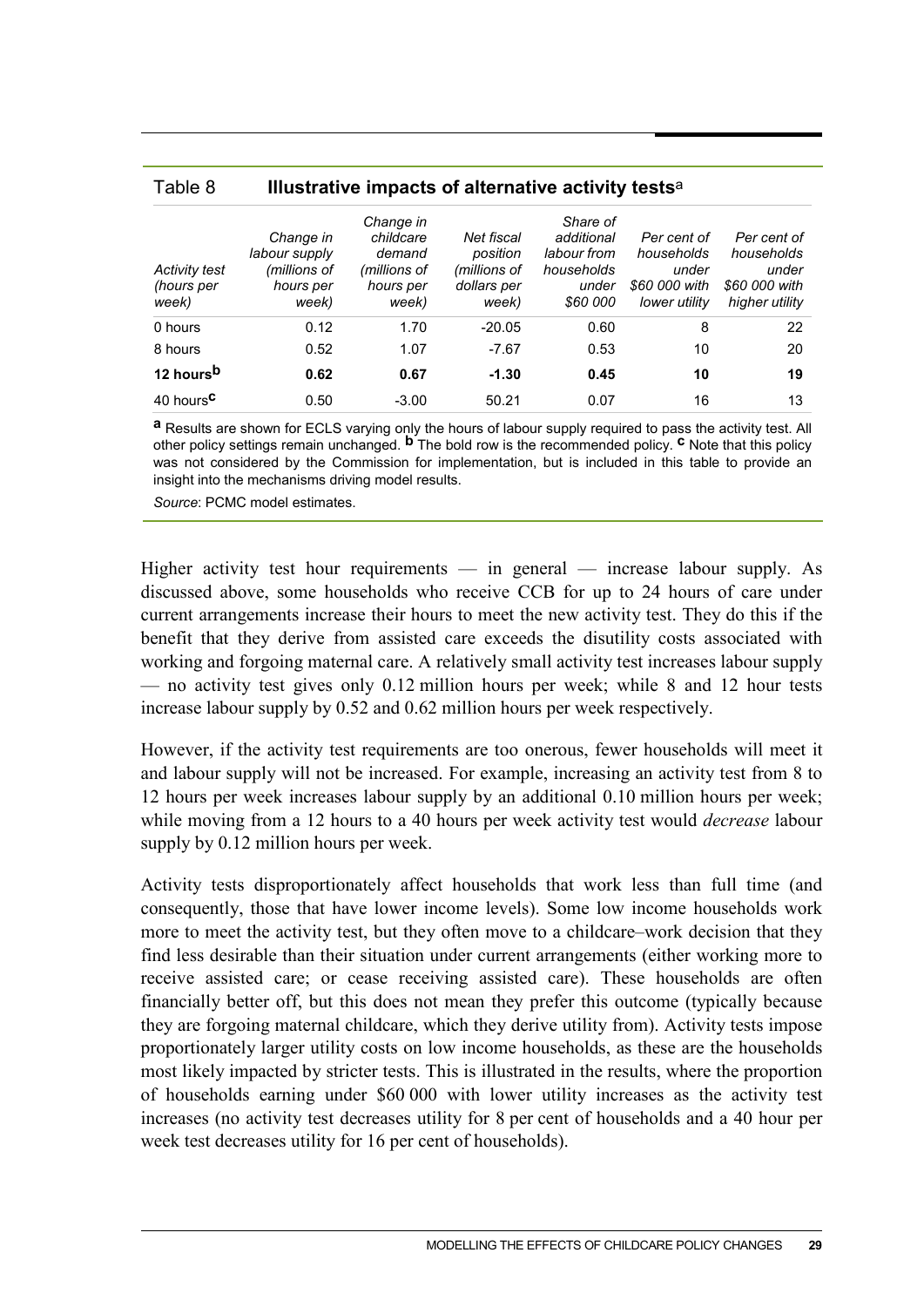|                                                                                                    | test for Parenting Payment recipients <sup>a</sup>               |                                                                        |                                                                |                                                                          |                                                                      |                                                                       |  |  |
|----------------------------------------------------------------------------------------------------|------------------------------------------------------------------|------------------------------------------------------------------------|----------------------------------------------------------------|--------------------------------------------------------------------------|----------------------------------------------------------------------|-----------------------------------------------------------------------|--|--|
| Parenting<br>Payment<br>activity test<br>exemption<br>(hours per<br>week of<br>subsidised<br>care) | Change in<br>labour supply<br>(millions of<br>hours per<br>week) | Change in<br>childcare<br>demand<br>(millions of<br>hours per<br>week) | Net fiscal<br>position<br>(millions of<br>dollars per<br>week) | Share of<br>additional<br>labour from<br>households<br>under<br>\$60 000 | Per cent of<br>households<br>under<br>\$60 000 with<br>lower utility | Per cent of<br>households<br>under<br>\$60 000 with<br>higher utility |  |  |
| No exemption                                                                                       | 0.93                                                             | 0.25                                                                   | 6.34                                                           | 0.62                                                                     | 14                                                                   | 15                                                                    |  |  |
| 10 hours <sup>b</sup>                                                                              | 0.62                                                             | 0.67                                                                   | $-1.30$                                                        | 0.45                                                                     | 10                                                                   | 19                                                                    |  |  |
| 20 hours                                                                                           | 0.48                                                             | 0.87                                                                   | $-5.13$                                                        | 0.36                                                                     | 9                                                                    | 20                                                                    |  |  |
| Full (50 hours)                                                                                    | 0.40                                                             | 1.15                                                                   | $-8.18$                                                        | 0.29                                                                     | 9                                                                    | 20                                                                    |  |  |

# Table 9 **Illustrative impacts of alternative exemptions to the activity**

**a** Results are shown for ECLS varying only the extent of the Parenting Payment exemption to the activity test. All other policy settings remain unchanged. **b** The bold row is the recommended policy. *Source*: PCMC model estimates.

A Parenting Payment activity test exemption lessens the negative impact of the activity test on the relative utility of low income groups, as shown in table 9. In the absence of any exemption from the activity test, 14 per cent of households earning under \$60 000 move to a childcare–work decision that gives them less utility than current arrangements. As stated above, this is because low income households (particularly sole parent households) typically do not work or work a small number of hours, and choose to either stop receiving assisted care or work more (forgoing maternal care). Exempting Parenting Payment recipients from the activity test to access 10 hours of subsidised care, or full exemption, decreases the proportion of households whose utility decreases by approximately 4- 5 percentage points.

However, any kind of exemption mutes the labour supply response in these groups. Although their utility increases, the contribution from the low income cohort to additional labour supply is reduced (from 62 per cent to: 45 per cent for a 10 hour exemption; 36 per cent for a 20 hour exemption; and 29 per cent for a full exemption). As might be expected, exemptions also increase the fiscal cost to government — this can be interpreted as part of the cost of increasing access to childcare among Parenting Payment recipients.<sup>[16](#page-31-0)</sup>

When Parenting Payment recipients are exempted, the activity test affects mainly the behaviour of middle- and high-income couple households (particularly those where only one member supplies labour).

In summary, activity tests largely limit childcare demand to those using it for work — this increases labour supply, decreases childcare demand and reduces fiscal costs. Lower income households are typically impacted most adversely by activity tests, because they

 $\overline{a}$ 

<span id="page-31-0"></span><sup>16</sup> Note that the model does not account for the societal benefits that could result from this exemption, discussed below.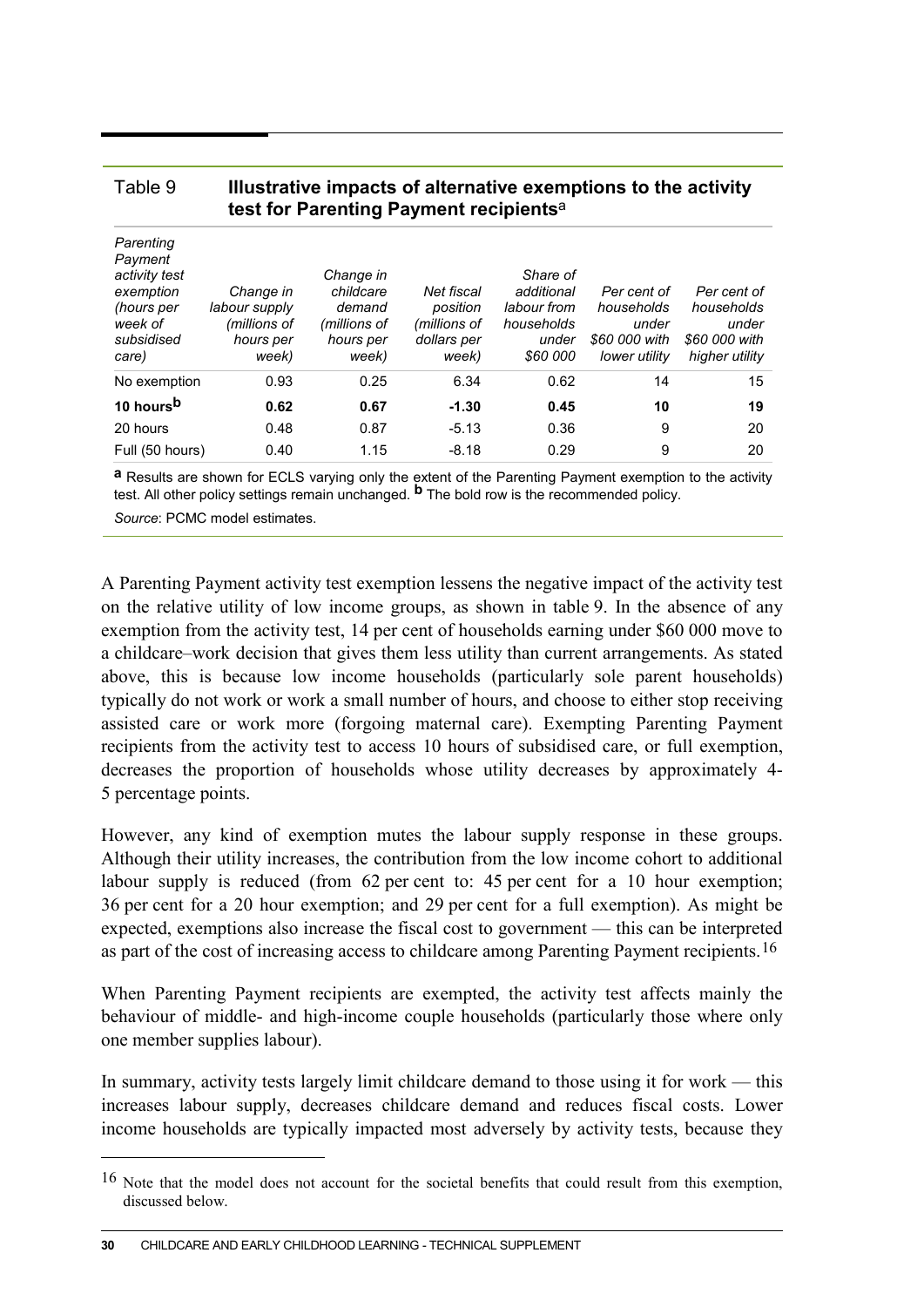typically work fewer hours, and have greater need for financial assistance to obtain care. Exempting Parenting Payment recipients reduces the negative impact of an activity test on low income households, but also reduces the labour supply gain and increases net fiscal cost.

The model does not take into account the child development benefits of ECEC, and these benefits are not reflected in the metrics showing the impact in the model from the Parenting Payment activity test exemption. There is strong evidence that children facing disadvantage benefit developmentally from early exposure and attendance at high quality ECEC and the additional income generated by parental employment (chapter 5 of the inquiry report).

The results from the 2012 Australian Early Development Index indicate that although children assessed as being developmentally vulnerable when commencing formal schooling are over represented in disadvantaged or lower socioeconomic groups (Department of Education 2013). Children from higher socioeconomic backgrounds who performed poorly in early standardised tests or commenced school with poor development indicators had a tendency to 'catch up' academically, whereas similar children from low socioeconomic backgrounds were more likely to remain on a low educational trajectory through school (chapter 5).

Moreover, children from disadvantaged backgrounds are less likely to attend ECEC and preschool in particular than the wider population (chapter 12 of the inquiry report).

## **Subsidy payments and the benchmark price**

-

A benchmark price arrangement (with the benchmark price set at a value less than the maximum fees observed) to calculate the subsidy introduces the possibility that households facing supply prices below the benchmark price could be eligible for subsidies greater than the fees they face. The recommended policy in the inquiry report caps the payment at 100 per cent of the supply price ('high' subsidy rule). However, an alternative was also examined where a households' rate of assistance is capped at the maximum scheduled rate<sup>[17](#page-32-0)</sup> ('low' subsidy rule). The impact of both arrangements on the PCMC model results are illustrated in table 10.

<span id="page-32-0"></span><sup>&</sup>lt;sup>17</sup> The 'scheduled rate' refers to the rate that the household would receive, paid on the benchmark price, as opposed to the actual share of the total supply price that is subsidised. For example, a household earning \$50 000 would have a scheduled rate of 85 per cent, despite the fact that it's actual subsidy rate might be higher if the supply price is below the benchmark price.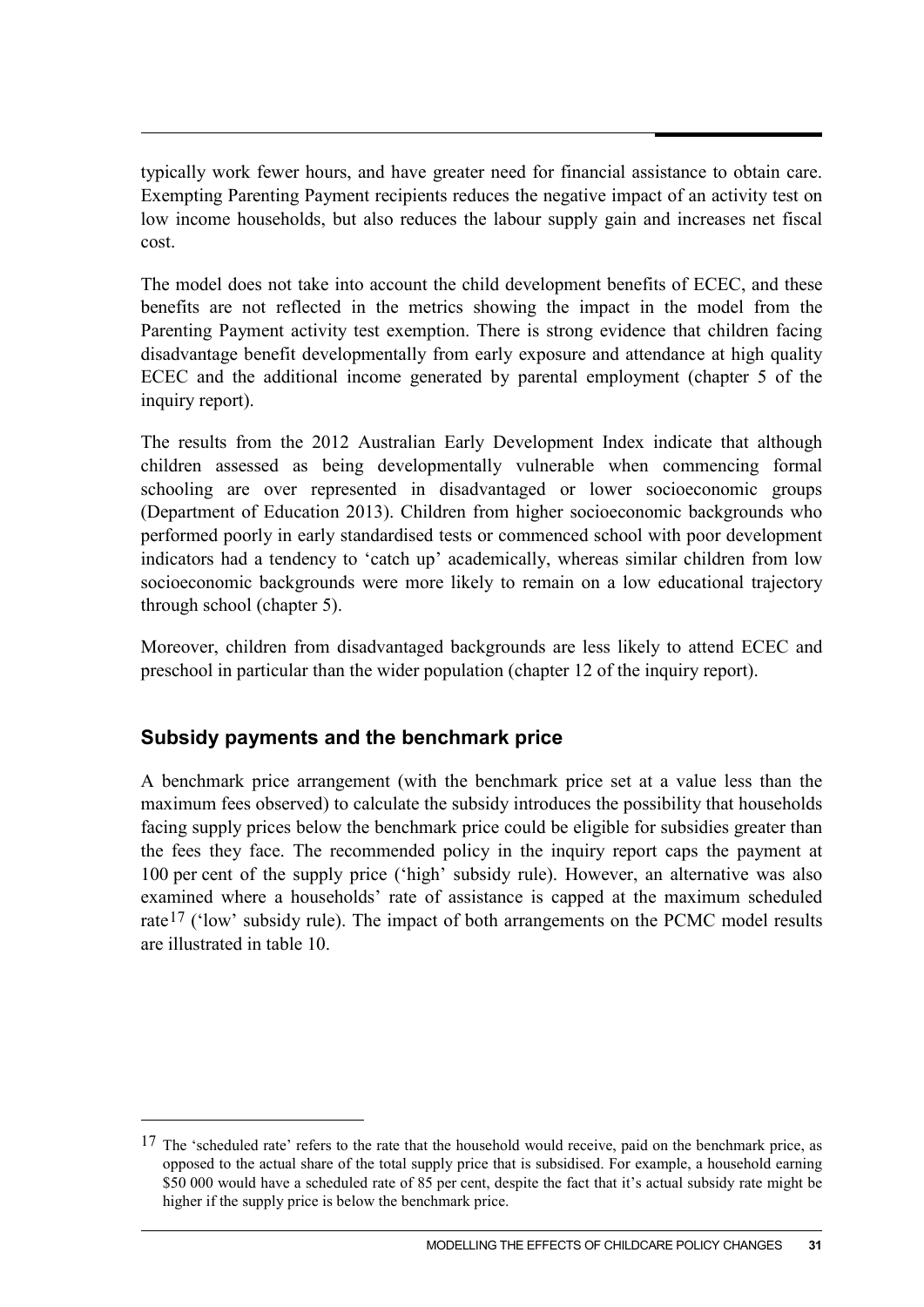| payment rules <sup>a</sup> |                                                                  |                                                                        |                                                                |                                                                          |                                                                      |                                                                       |  |
|----------------------------|------------------------------------------------------------------|------------------------------------------------------------------------|----------------------------------------------------------------|--------------------------------------------------------------------------|----------------------------------------------------------------------|-----------------------------------------------------------------------|--|
| Subsidy rule               | Change in<br>labour supply<br>(millions of<br>hours per<br>week) | Change in<br>childcare<br>demand<br>(millions of<br>hours per<br>week) | Net fiscal<br>position<br>(millions of<br>dollars per<br>week) | Share of<br>additional<br>labour from<br>households<br>under<br>\$60 000 | Per cent of<br>households<br>under<br>\$60 000 with<br>lower utility | Per cent of<br>households<br>under<br>\$60 000 with<br>higher utility |  |
| High rule <sup>b</sup>     | 0.62                                                             | 0.67                                                                   | $-1.30$                                                        | 0.45                                                                     | 10                                                                   | 19                                                                    |  |
| Low rule                   | 0.37                                                             | $-0.15$                                                                | 7.00                                                           | 0.25                                                                     | 14                                                                   | 14                                                                    |  |

# Table 10 **Illustrative impacts of alternative 'high' and 'low' subsidy**

**a** Results are shown for ECLS varying only the subsidy payment rule — the 'high' rule allows a household to receive a subsidy of up to 100% of the supply price; the 'low' rule caps assistance at the maximum scheduled rate. All other policy settings remain unchanged. **b** The bold row is the recommended policy. *Source*: PCMC model estimates.

The low subsidy rule reduces assistance and the incentive to work for many low income households. Low income households (who tend to live in cheaper areas) typically face lower supply price care (potentially below the benchmark price). Receiving the highest rates of assistance under the Commission's recommended scheme, these households (a) are most likely to hit the 100 per cent assistance cap with the high rule and (b) are (in many cases) eligible for high rates of assistance under current arrangements (upwards of 85 per cent). For many poorer households the low subsidy rule reduces their incentive to work compared to current arrangements. For example, while the 45 per cent of the additional labour supply from the Commission's recommended scheme comes from households earning under \$60 000 initially, they supply only 25 per cent of the increase under a low subsidy rule policy.

The low rule decreases the cost to government. Since a large proportion of childcare used by households earning under \$60 000 (approximate 36 per cent of households), and these households receive the highest rates of assistance per hour, capping their subsidies at a low level reduces fiscal cost (saving the government \$8.3 million per week relative to the high subsidy rule).

## **Defining the benchmark price**

Alternative definitions of the benchmark price were also examined by the Commission. In the Commission's recommended policy, the benchmark price is defined as the median price paid for all hours of childcare by type (varying by age for LDC). The Commission explored (a) setting the benchmark price at the  $75<sup>th</sup>$  percentile of supply prices and (b) calculating subsidies based on actual fees paid (no benchmark price). The impact of these alternative treatments on model results is shown in table 11.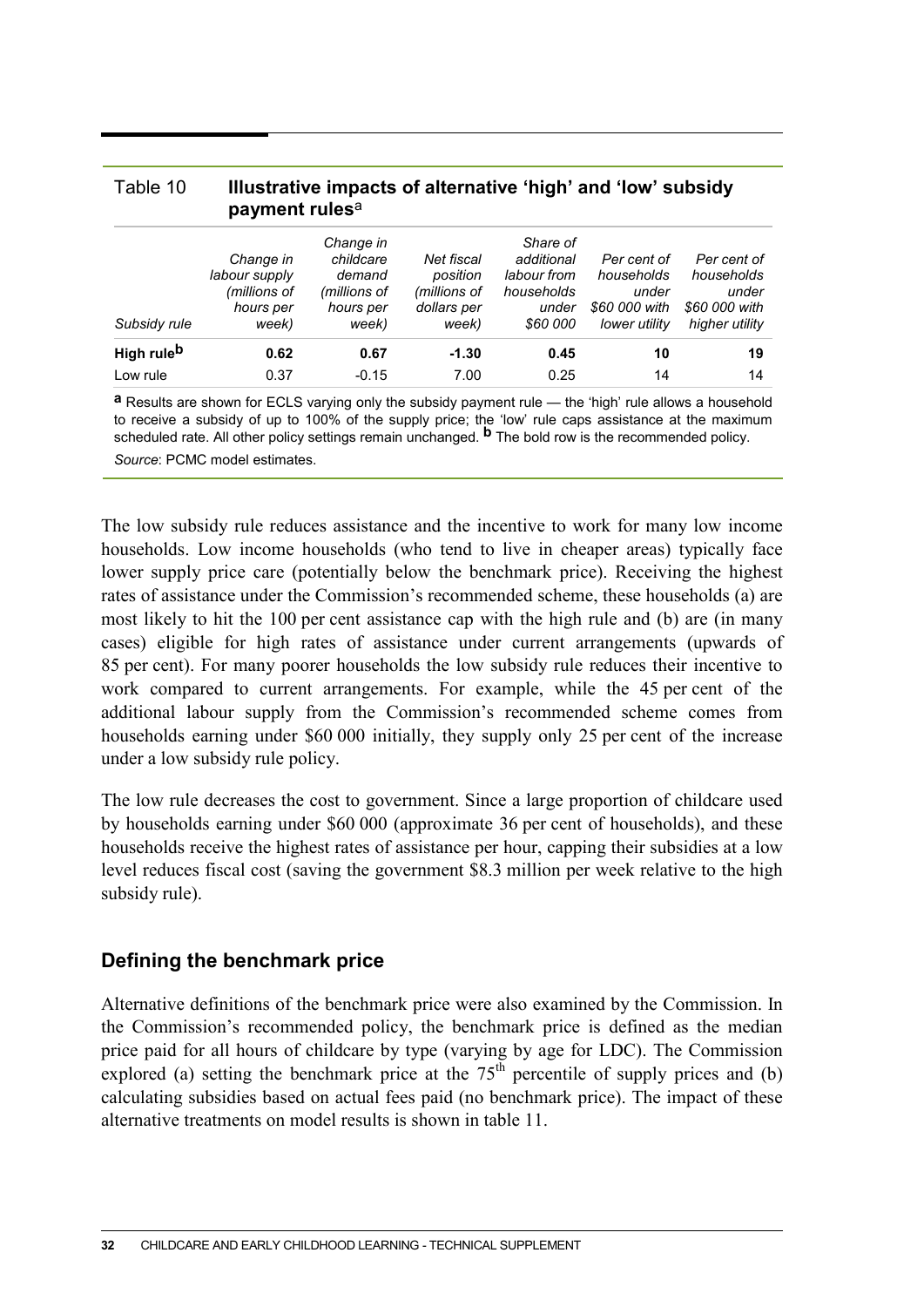|               | Change in    |              | Share of    |               |                |
|---------------|--------------|--------------|-------------|---------------|----------------|
| Change in     | childcare    | Net fiscal   | additional  | Per cent of   | Per cent of    |
| labour supply | demand       | position     | labour from | households    | households     |
| (millions of  | (millions of | (millions of | households  | under         | under          |
| hours per     | hours per    | dollars per  | under       | \$60 000 with | \$60 000 with  |
| week)         | week)        | week)        | \$60 000    | lower utility | higher utility |
| 0.62          | 0.67         | $-1.30$      | 0.45        | 10            | 19             |
| 0.74          | 1.51         | $-12.33$     | 0.47        |               | 23             |
| 0.70          | 0.88         | $-10.14$     | 0.44        | 10            | 19             |
|               |              |              |             |               |                |

| Table 11 | Illustrative impacts of alternative benchmark prices <sup>a</sup> |  |  |
|----------|-------------------------------------------------------------------|--|--|
|----------|-------------------------------------------------------------------|--|--|

**a** Results are shown for ECLS varying only the benchmark price. All other policy settings remain unchanged. **b** The bold row is the recommended policy.

*Source*: PCMC model estimates.

Increasing the benchmark price increases labour supply, childcare demand and the fiscal cost. This is because (a) households typically face smaller out-of-pocket expenses per hour and (b) more households receive effective subsidy rates of 100 per cent. For example, moving from the median to  $75<sup>th</sup>$  percentile benchmark price increases labour supply by an additional 0.12 million hours per week, childcare demand by an additional 0.84 million hours per week, and the net fiscal cost by an additional \$11.03 million per week. While more low income households have higher utility with a higher benchmark price, this is true for most income ranges.

Basing the subsidy on the actual supply price (i.e. having no benchmark price) brings a larger benefit to higher income households with little change for low income households. Typically, high income households face childcare supply prices above the benchmark price, while lower income households face supply prices below the benchmark price. Basing subsidies on the actual supply price tends to increase payments to high income households, but tends not to change the incentives for low income households. Higher income households tend not to respond strongly to ECEC subsidies as financial assistance is not as critical to their decision to use ECEC and only have a minor impact on their chosen hours of formal childcare. This is primarily because higher income households are typically already supplying a large amount of labour, and have smaller scope to supply more.

### **Maximum and minimum rates of assistance**

The Commission explored a range of different scenarios where the maximum and minimum scheduled rates of assistance (and consequently, all subsidy rates in between these) were varied (tables 12 and 13).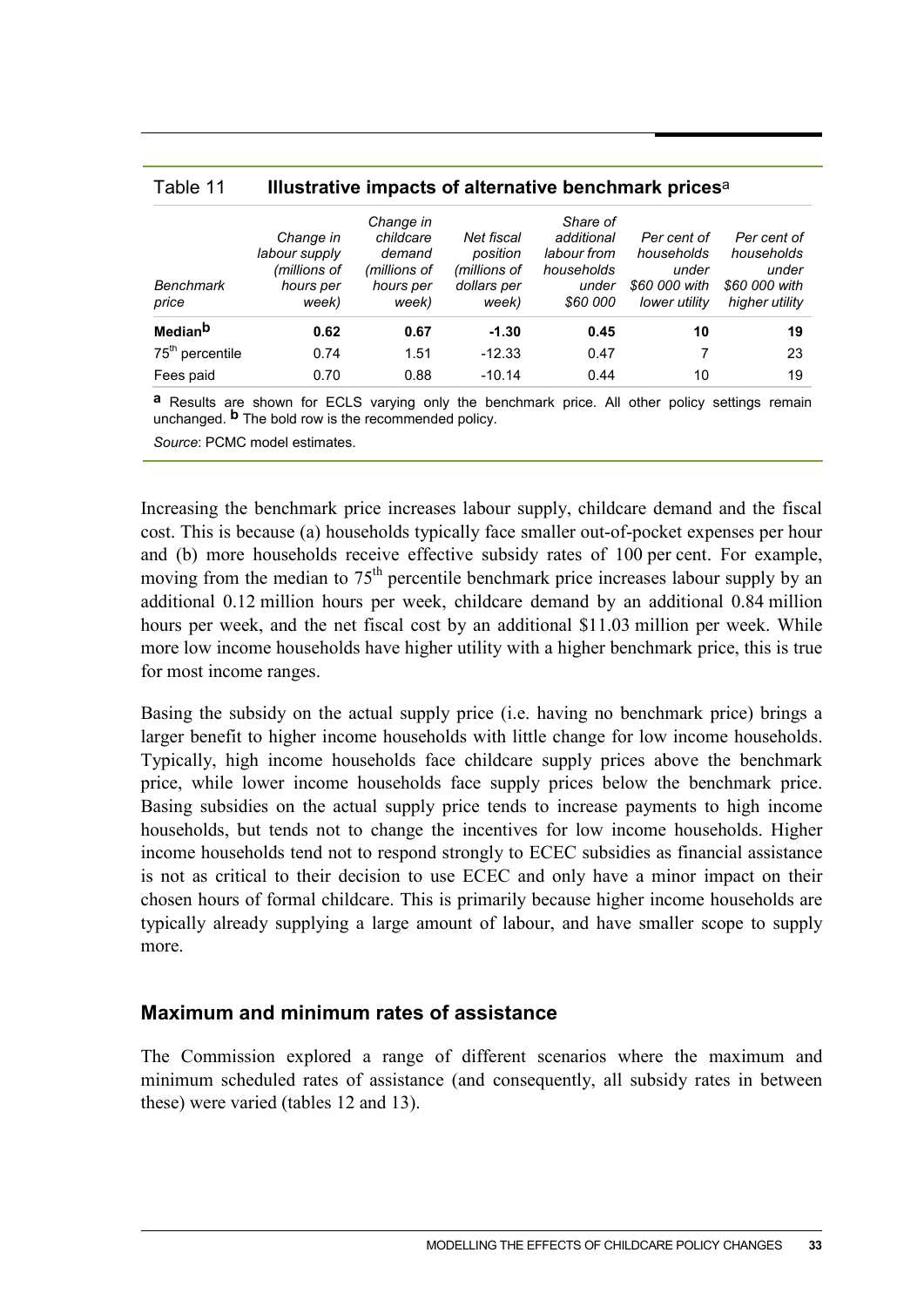| subsidy rate <sup>a</sup>                    |                                                                  |                                                                        |                                                                |                                                                          |                                                                      |                                                                       |
|----------------------------------------------|------------------------------------------------------------------|------------------------------------------------------------------------|----------------------------------------------------------------|--------------------------------------------------------------------------|----------------------------------------------------------------------|-----------------------------------------------------------------------|
| Maximum<br>rate (% of<br>benchmark<br>price) | Change in<br>labour supply<br>(millions of<br>hours per<br>week) | Change in<br>childcare<br>demand<br>(millions of<br>hours per<br>week) | Net fiscal<br>position<br>(millions of<br>dollars per<br>week) | Share of<br>additional<br>labour from<br>households<br>under<br>\$60 000 | Per cent of<br>households<br>under<br>\$60 000 with<br>lower utility | Per cent of<br>households<br>under<br>\$60 000 with<br>higher utility |
| 80                                           | 0.49                                                             | $-0.05$                                                                | 9.21                                                           | 0.41                                                                     | 16                                                                   | 12                                                                    |
| 85 <sup>b</sup>                              | 0.62                                                             | 0.67                                                                   | $-1.30$                                                        | 0.45                                                                     | 10                                                                   | 19                                                                    |
| 90                                           | 0.70                                                             | 1.45                                                                   | $-12.47$                                                       | 0.50                                                                     | 6                                                                    | 24                                                                    |
| 95                                           | 0.90                                                             | 2.17                                                                   | $-21.59$                                                       | 0.54                                                                     | 4                                                                    | 26                                                                    |

# Table 12 **Illustrative impacts of varying the maximum scheduled**

**a** Results are shown for ECLS varying only the maximum scheduled subsidy rate (i.e. for households earning under \$60 000), allowing the taper for households earning between 60 000 and \$250 000 to vary to accommodate the change. All other policy settings remain unchanged. **b** The bold row is the recommended policy.

*Source*: PCMC model estimates.

Increasing the maximum rate of assistance increases labour supply, childcare demand, and fiscal cost, and increases the number of low income households that have a higher estimated utility after the policy change. Childcare demand is most responsive, as is fiscal cost. Not only does increasing the lowest rate increase payments to the lowest income brackets, but it also increases payments to middle income households who now have assistance starting to taper from a higher starting point. This means increasing rates of assistance for a very large share of the population. As the maximum subsidy rate is increased to 95 per cent, almost all eligible low income households are not paying any out-of-pocket cost for childcare (since most pay below the benchmark price). The few remaining low-income households with lower utility after the policy change (4 per cent) are those who change their behaviour due to the activity test.

Increasing the minimum subsidy rate (and varying the taper rate to allow this, while keeping the top income threshold fixed at \$250 000) increases childcare demand and fiscal cost, with small changes in labour supply (table 13). The majority of this response is driven by those in middle- and high-incomes (i.e. those earning between \$60 000 and \$250 000), not the highest income earners themselves (those earning over \$250 000). This is because the shallower taper causes higher payments to those between the highest and lowest subsidy thresholds. The lack of responsiveness from the wealthiest households can be seen by comparing the results between scenarios where the taper is allowed to vary (table 13) to scenarios where the taper is held fixed and instead the top threshold is allowed to vary (table 14).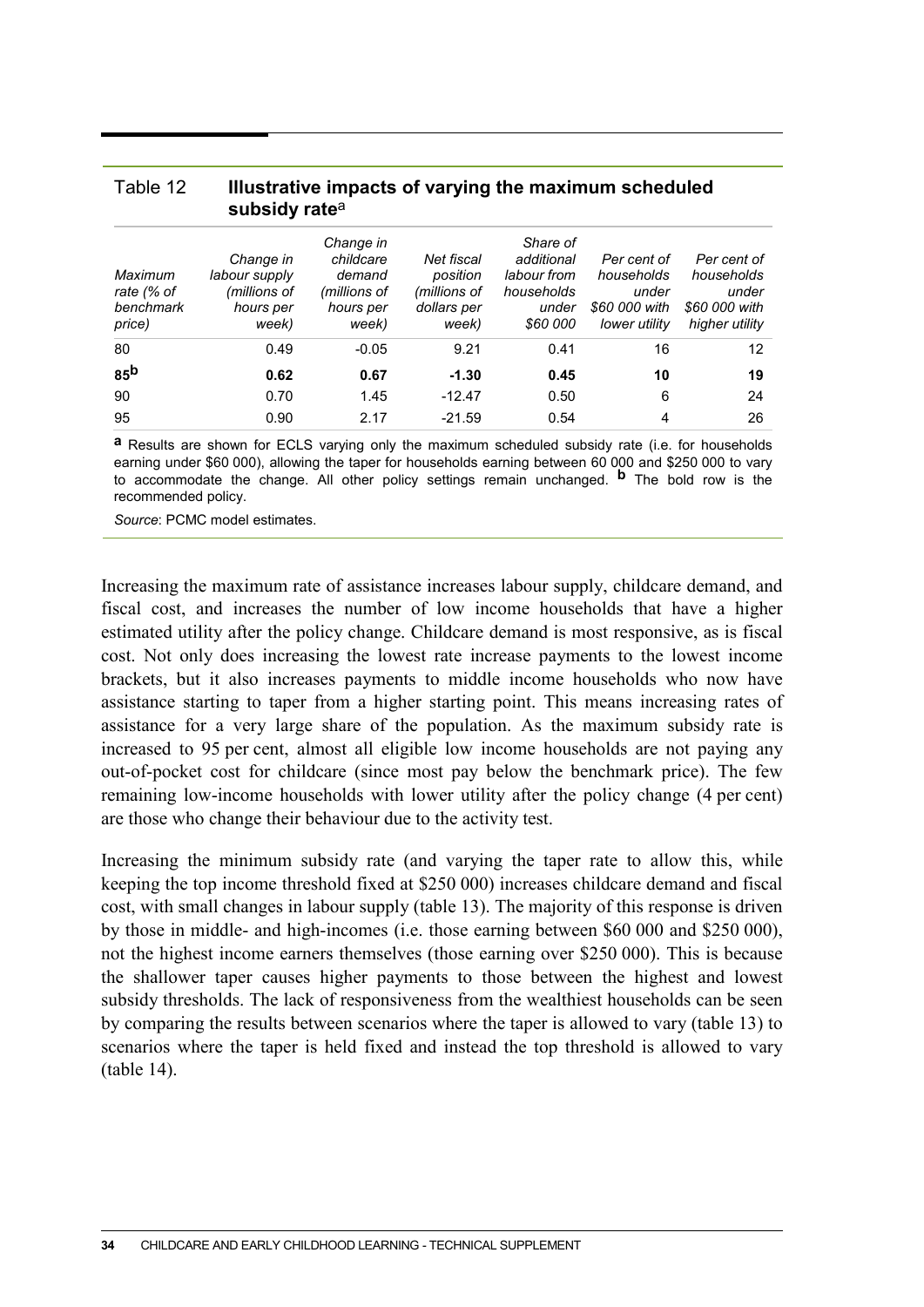| subsidy rate, keeping the income thresholds fixed <sup>a</sup> |                                                                  |                                                                        |                                                                |                                                                          |                                                                      |                                                                       |
|----------------------------------------------------------------|------------------------------------------------------------------|------------------------------------------------------------------------|----------------------------------------------------------------|--------------------------------------------------------------------------|----------------------------------------------------------------------|-----------------------------------------------------------------------|
| Minimum rate<br>(% of<br>benchmark<br>price)                   | Change in<br>labour supply<br>(millions of<br>hours per<br>week) | Change in<br>childcare<br>demand<br>(millions of<br>hours per<br>week) | Net fiscal<br>position<br>(millions of<br>dollars per<br>week) | Share of<br>additional<br>labour from<br>households<br>under<br>\$60,000 | Per cent of<br>households<br>under<br>\$60 000 with<br>lower utility | Per cent of<br>households<br>under<br>\$60 000 with<br>higher utility |
| $\Omega$                                                       | 0.50                                                             | $-0.07$                                                                | 8.64                                                           | 0.54                                                                     | 10                                                                   | 19                                                                    |
| 10                                                             | 0.57                                                             | 0.26                                                                   | 4.07                                                           | 0.48                                                                     | 10                                                                   | 19                                                                    |
| 20 <sup>b</sup>                                                | 0.62                                                             | 0.67                                                                   | $-1.30$                                                        | 0.45                                                                     | 10                                                                   | 19                                                                    |
| 30                                                             | 0.79                                                             | 1.13                                                                   | $-4.85$                                                        | 0.42                                                                     | 10                                                                   | 19                                                                    |

# Table 13 **Illustrative impacts of varying the minimum scheduled**

**a** Results are shown for ECLS varying the minimum scheduled subsidy rate while holding the top income threshold fixed (i.e. for households earning over \$250 000), allowing the taper for households earning between 60 000 and \$250 000 to vary to accommodate the change. All other policy settings remain unchanged. **b** The bold row is the recommended policy.

*Source*: PCMC model estimates.

### Table 14 **Illustrative impacts of varying the minimum scheduled subsidy rate, keeping the taper rate fixed**<sup>a</sup>

| Minimum rate<br>$%$ of the<br>benchmark<br>price) | Change in<br>labour supply<br>(millions of<br>hours per<br>week) | Change in<br>childcare<br>demand<br>(millions of<br>hours per<br>week) | Net fiscal<br>position<br>(millions of<br>dollars per<br>week) | Share of<br>additional<br>labour from<br>households<br>under<br>\$60 000 | Per cent of<br>households<br>under<br>\$60 000 with<br>lower utility | Per cent of<br>households<br>under<br>\$60 000 with<br>higher utility |
|---------------------------------------------------|------------------------------------------------------------------|------------------------------------------------------------------------|----------------------------------------------------------------|--------------------------------------------------------------------------|----------------------------------------------------------------------|-----------------------------------------------------------------------|
| $\Omega$                                          | 0.62                                                             | 0.65                                                                   | $-0.95$                                                        | 0.45                                                                     | 10                                                                   | 19                                                                    |
| 10                                                | 0.62                                                             | 0.67                                                                   | $-0.98$                                                        | 0.45                                                                     | 10                                                                   | 19                                                                    |
| 20 <sup>b</sup>                                   | 0.62                                                             | 0.67                                                                   | $-1.30$                                                        | 0.45                                                                     | 10                                                                   | 19                                                                    |
| 30                                                | 0.64                                                             | 0.69                                                                   | $-1.74$                                                        | 0.45                                                                     | 10                                                                   | 19                                                                    |

**a** Results are shown for ECLS varying the minimum scheduled subsidy rate by varying the cut-off income at which the maximum rate is paid to accommodate the change (i.e. keeping the taper rate the same as the Commission's recommended policy). All other policy settings remain unchanged. **b** The bold row is the recommended policy.

*Source*: PCMC model estimates.

The minimum rate of assistance paid to the highest income earners does not materially impact labour supply or childcare demand results when the taper rate to middle income is held constant (table 14). The wealthiest households are relatively unresponsive to changes in subsidies — when rates increase they typically do not expand their childcare demand or labour supply; and when rates decrease they typically keep their childcare demand relatively stable and fund the additional costs out-of-pocket.

Subsidies to the highest income families do increase net fiscal costs. While their level of childcare demand does not change significantly, increases in the subsidy rate to some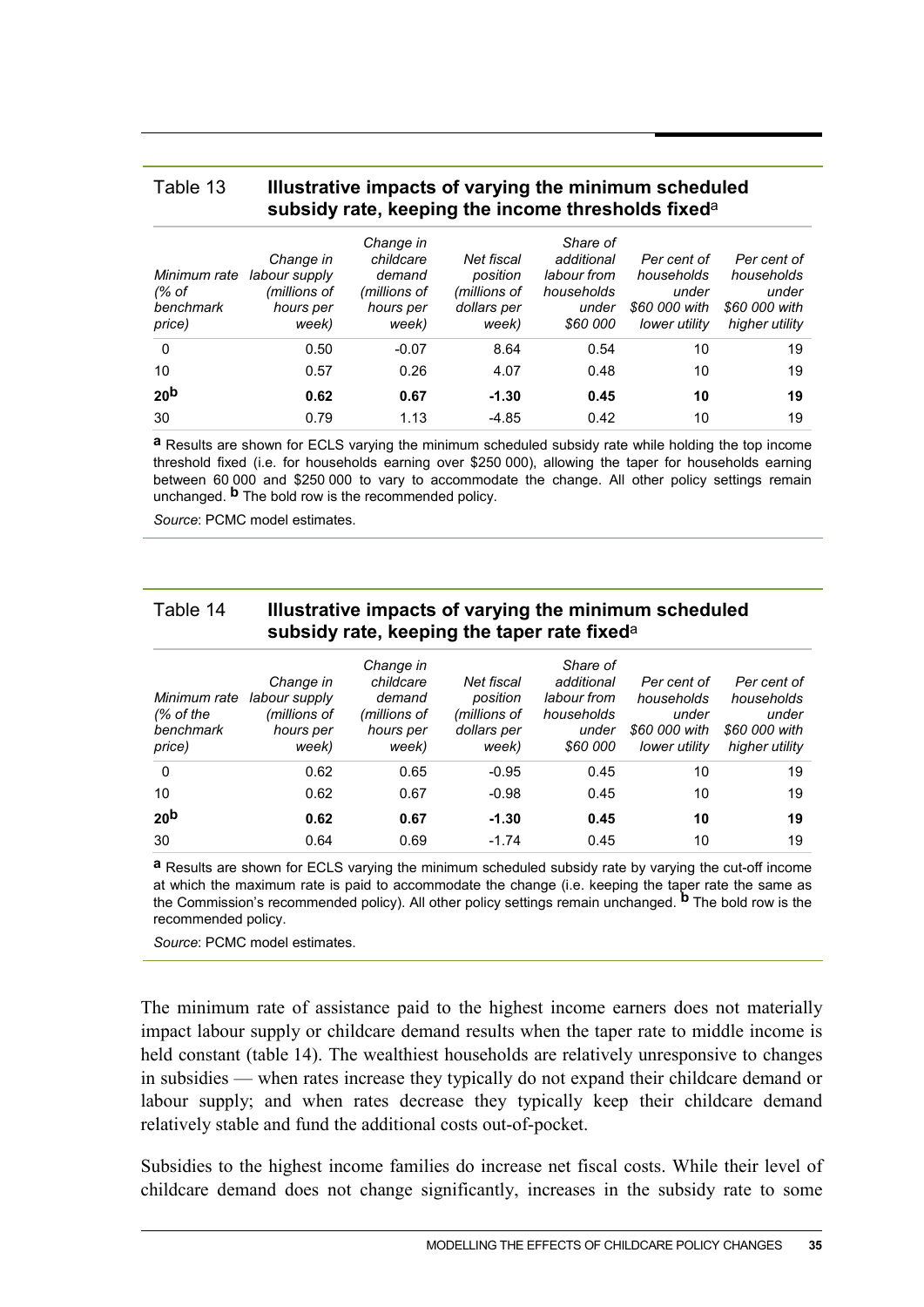households in this bracket (where those households have high levels of initial formal childcare demand) result in large additional government payments on pre-existing formal childcare demand. This cost is limited by the fact that very few households (approximately 1.6 per cent) are in the highest income brackets.

It is worth noting that the responses from households in the highest income brackets are the most uncertain of the model results. There are a small number of households in the model (approximately 20) being used to represent population-wide behaviour.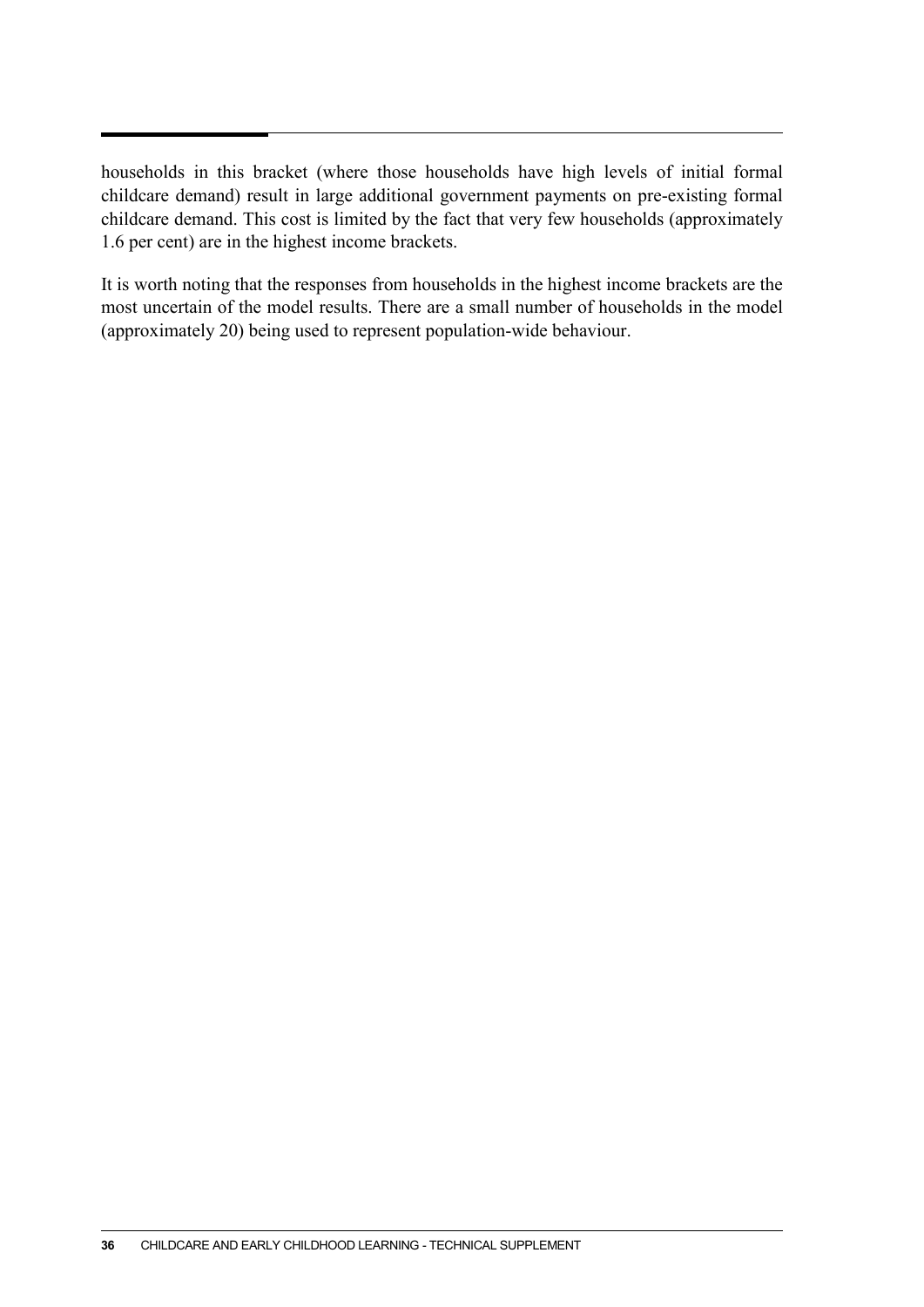# **Appendix A — Data**

The Commission's micro-simulation model uses data from two sources:

- The basic confidential unit record file (CURF) version of the 2011-12 Survey of Income and Housing (SIH) (ABS 2013b). This survey captures key demographic and economic characteristics of individuals residing in private dwellings across Australia.
- An unpublished administrative childcare dataset (Department of Education 2011-12). This dataset provides a comprehensive description of childcare use, childcare prices[18,](#page-38-0) location of services and childcare benefits received.

After considering multiple sources, the basic SIH was adopted as a starting point, since it contained most of the variables necessary for calibrating the model.

# **Processing the source data**

The model's database includes two samples extracted from the basic SIH — a household sample representing lone parents and a household sample representing coupled parents. When extracting samples, a parent was defined as an adult member of a household who — for the relevant variable — identified as a parent or guardian of a child under 12 years.<sup>[19](#page-38-1)</sup>

Variables describing parent's characteristics were extracted from the basic SIH and assigned to the relevant household. Specifically, variables capturing income sources, employment status, number of children, age, occupation, industry of employment, location, educational attainment and hours of childcare use were extracted.

## **Inconsistent responses**

-

In the basic SIH, several households report inconsistent combinations *'total current weekly employee income'* and *'number of hours usually worked per week in main and second jobs'*. Specifically, some individuals report no labour income and positive employment, or positive labour income and no employment. If any person in the household reported inconsistent combinations, the household was removed.[20](#page-38-2) Additionally, any household with no children was removed. In total, 172 households were removed from the model's database prior to calibration (table A.1).

<span id="page-38-0"></span><sup>&</sup>lt;sup>18</sup> Childcare price was derived by dividing total fees by the number of hours charged for childcare.

<span id="page-38-1"></span><sup>19</sup> For a couple with dependent children, it was sufficient for *either* member of the couple to identify as a parent or guardian of a child under 12 years.

<span id="page-38-2"></span> $20$  For some households, the primary earner reported working no hours but earning wage income. As these households were dropped, any work reported by the primary carer would be excluded.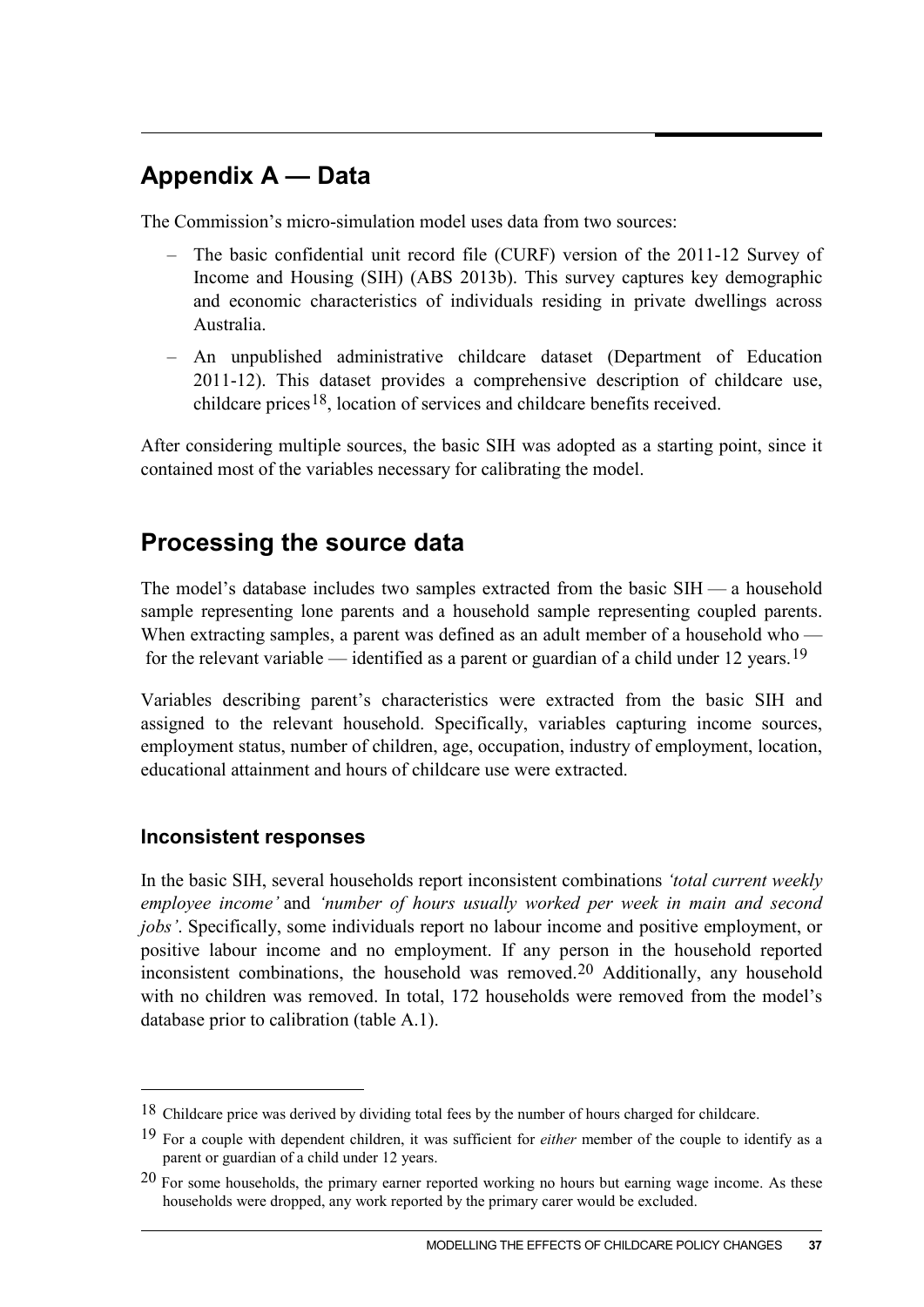| Aggregate characteristics of observations removed from the model's database |                      |                                         |                               |                                            |
|-----------------------------------------------------------------------------|----------------------|-----------------------------------------|-------------------------------|--------------------------------------------|
| Sample                                                                      | Sample<br>households | Population<br>units <sup>a</sup> ('000) | Labour supply<br>('000 hours) | Childcare use <sup>b</sup><br>('000 hours) |
| Initial sample                                                              | 3476                 | 2095                                    | 104 796                       | 10 473                                     |
| Positive income and zero<br>hours                                           | 55                   | 32                                      | 974                           | 147                                        |
| Positive hours and zero<br>income                                           | 109                  | 64                                      | 3857                          | 226                                        |
| Zero children                                                               | 8                    |                                         | 328                           | 0                                          |
| Final sample prior to<br>calibration                                        | 3 3 0 4              | 1991                                    | 99 637                        | 10 100                                     |

### Table 1.A.1 **From SIH sample to model database**

**a** Population units reflect the sum of population weights assigned to households in each sample. **b** Childcare use of the youngest child.

*Sources*: 2011-12 Survey of Income and Housing (ABS 2013b); Productivity Commission estimates.

Further, approximately 10 per cent of observations are dropped as part of the endogenous model calibration process. The process of model calibration and dropped observations is further discussed in appendix B.

## **Childcare prices**

The modelling framework requires that all households are assigned a childcare price. For the draft report model, childcare prices were assigned to households based on the geographic location of childcare users and services, the age of the child in care and the type of childcare provided.

For the final report model, the process for assigning childcare prices has been improved to better account for variation in childcare prices within capital cities (for example, households in wealthier areas are likely to face higher childcare prices). This was achieved using the following methodology:

- The relationships between childcare prices and median house prices and between childcare prices and median weekly rent were estimated for Melbourne, Sydney, Brisbane, Perth and Adelaide. Separate regressions were undertaken for different care types and for different age brackets (i.e 0–2, 3–4 and 5–14 year olds). All data used for these regressions were at the Statistical Area Level 4 regional level:
	- Data on childcare prices were sourced from Department of Education administrative data for 2011-12.
	- Data on median house prices for 2011-12 were sourced from Australian Property Monitors.
	- Data on median weekly rents were sourced from the 2011 Census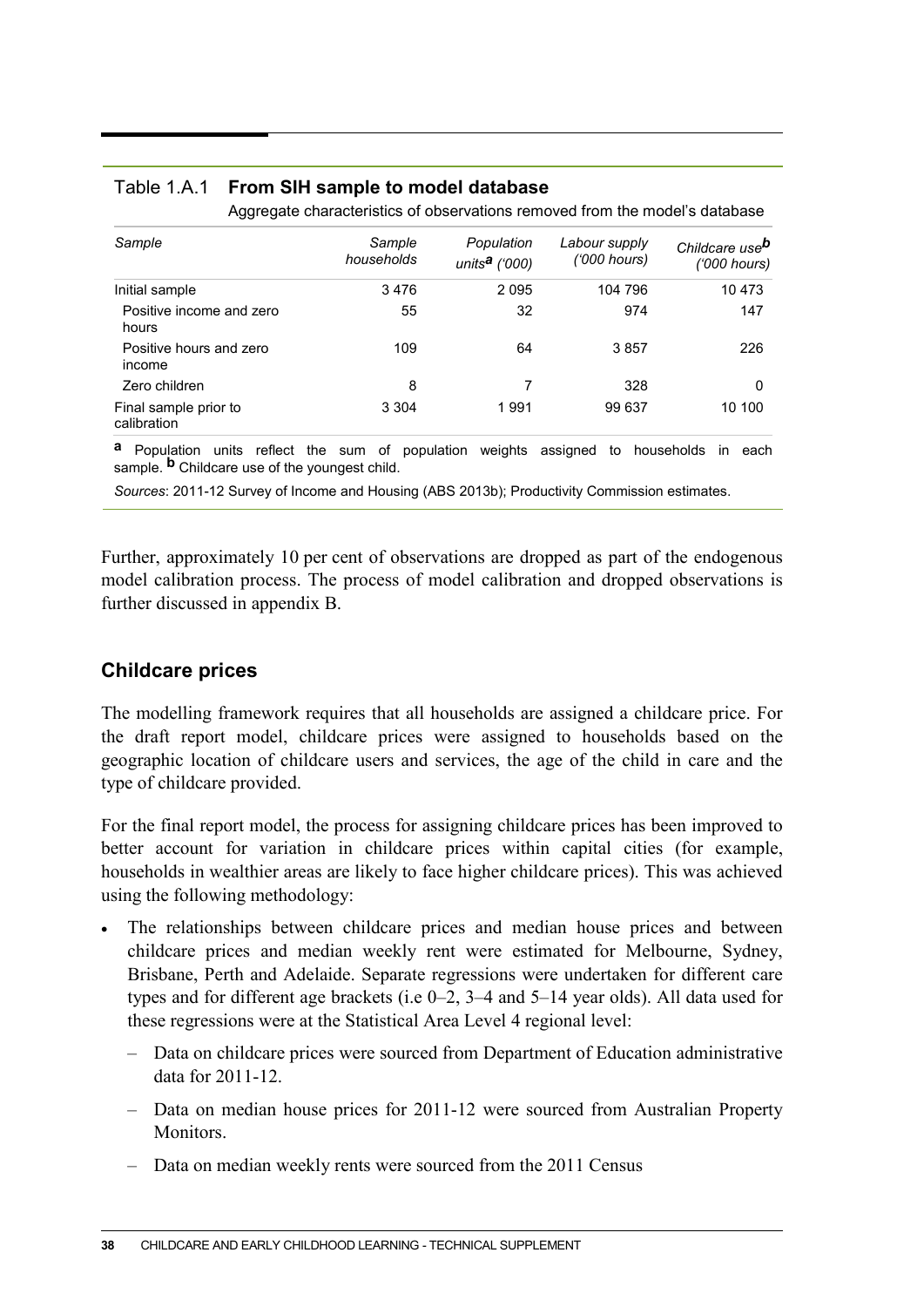- Households in the SIH who reside in one of the five aforementioned capital cities were assigned three predicted childcare prices (one each for children aged 0–2, 3–4 and 5– 14) based on the value of their house (or their weekly rent if they do not own a house) and the type of care they use. Households who reside in one of the remaining capital cities (Darwin, Canberra or Hobart) or who did not reside in a capital city were assigned the average childcare price of that region based on the 2011–12 administrative data supplied by the Department of Education.
- Nanny prices were calculated by taking the estimated family daycare price and adding \$20 (creating a price range of between approximately \$25 and \$30). This total was then divided by the number of children in a household to obtain a per child per hour cost.

# **Post simulation calculations**

# **Weighting the SIH**

The SIH incorporates population weights for each household. These weights were amended so that the SIH database (after difficult to calibrate observations were dropped, table A.1) reproduced administrative data on the total hours of care used and total ECEC subsidies.

First, population weights in the SIH were adjusted so that the number of hours of care (disaggregated by care type, income level and whether or not the household passed the current CCB activity test) were consistent with Department of Education administrative data for 2013-14. Households that did not used childcare initially were given the average population weight of households that did use childcare initially. These population weights were used to weight the majority of the model outputs.

A set of financial population weights were calculated to weight childcare cost and ECEC subsidy model outputs (after they had been converted to 2013-14 prices). These weights were calculated by adjusting the population weights discussed in the previous section that replicate hours of care, so that the total level of ECEC subsidy (disaggregated by care type, income level and whether or not the household passed the CCB activity test) matched administrative data for 2013-14.

## **Calculating GDP effects**

GDP was calculated by taking the sum of labour incomes and assuming that additional labour supply will be matched by new capital in proportion to the 2013-14 economy-wide average labour–capital ratio. This GDP calculation therefore assumes that there will be: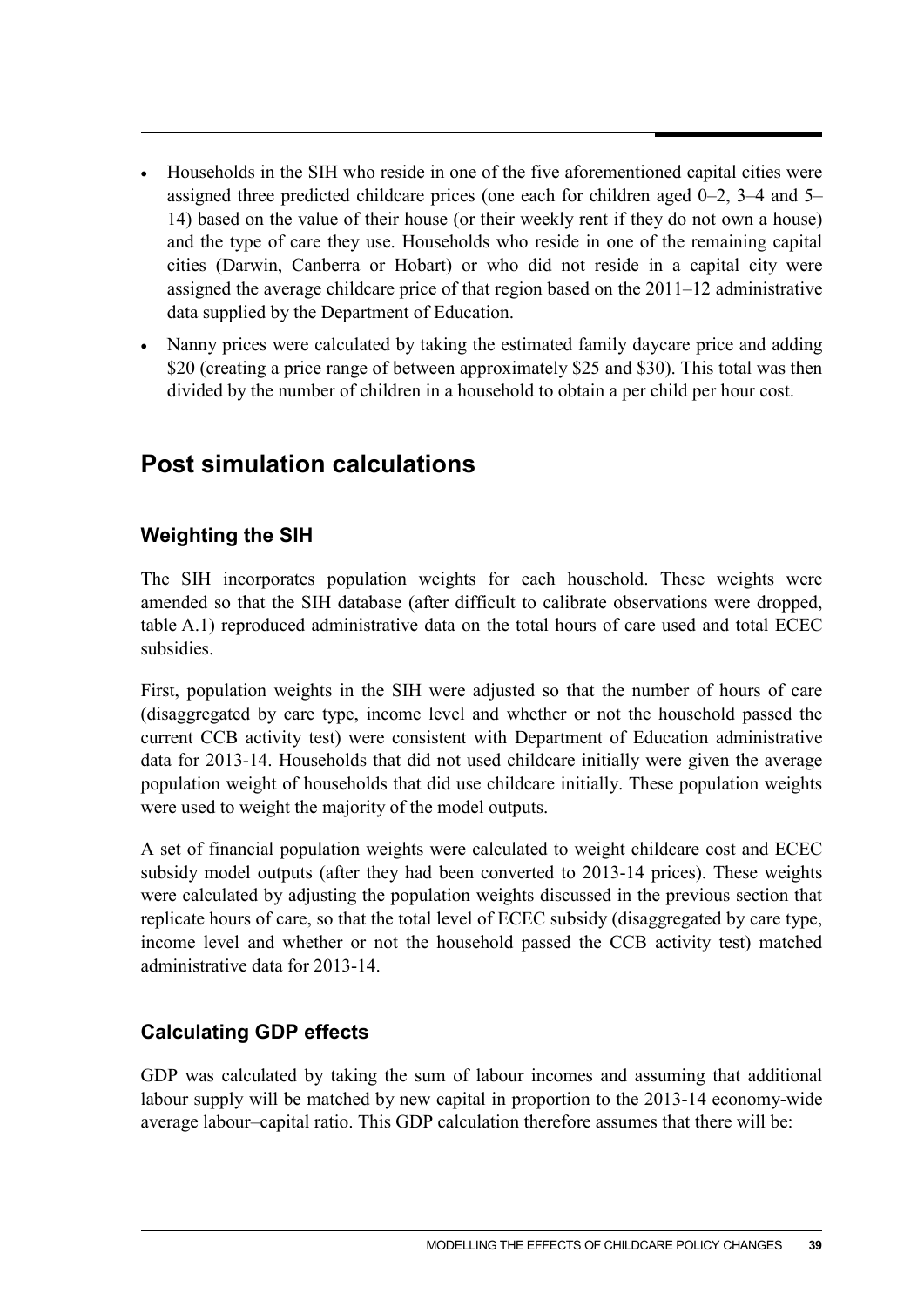- zero unemployment in those people entering the labour market as a result of the policy change, and zero underemployment of those increasing their hours of work in response to the policy change
- zero change in wages and childcare supply prices faced by households within the PCMC model
- no impact on the wages of those households not included in the PCMC model as a result of the modelled labour supply expansion.

## **Sensitivity analysis**

The commission undertook a sensitivity analysis to assess how the model results change when the estimated utility parameters are varied. 1000 Monte Carlo simulations were generated where the utility parameters were assumed vary in a manner consistent with a multinomial normal distribution. The variance-covariance matrix of the multinomial normal distribution was sourced from the multinomial logit estimation process.

None of the other assumptions implicit in the Commission's modelling framework were varied as part of the sensitivity analysis. These assumptions include that:

- the population weights required to hit the 2013-14 fiscal cost totals contained in the Department of Education administrative data are accurate (as opposed to the SIH population weights, or some combination of the two)
- there were no changes in preferences other than those reflected in variability in the 2011-12 SIH data.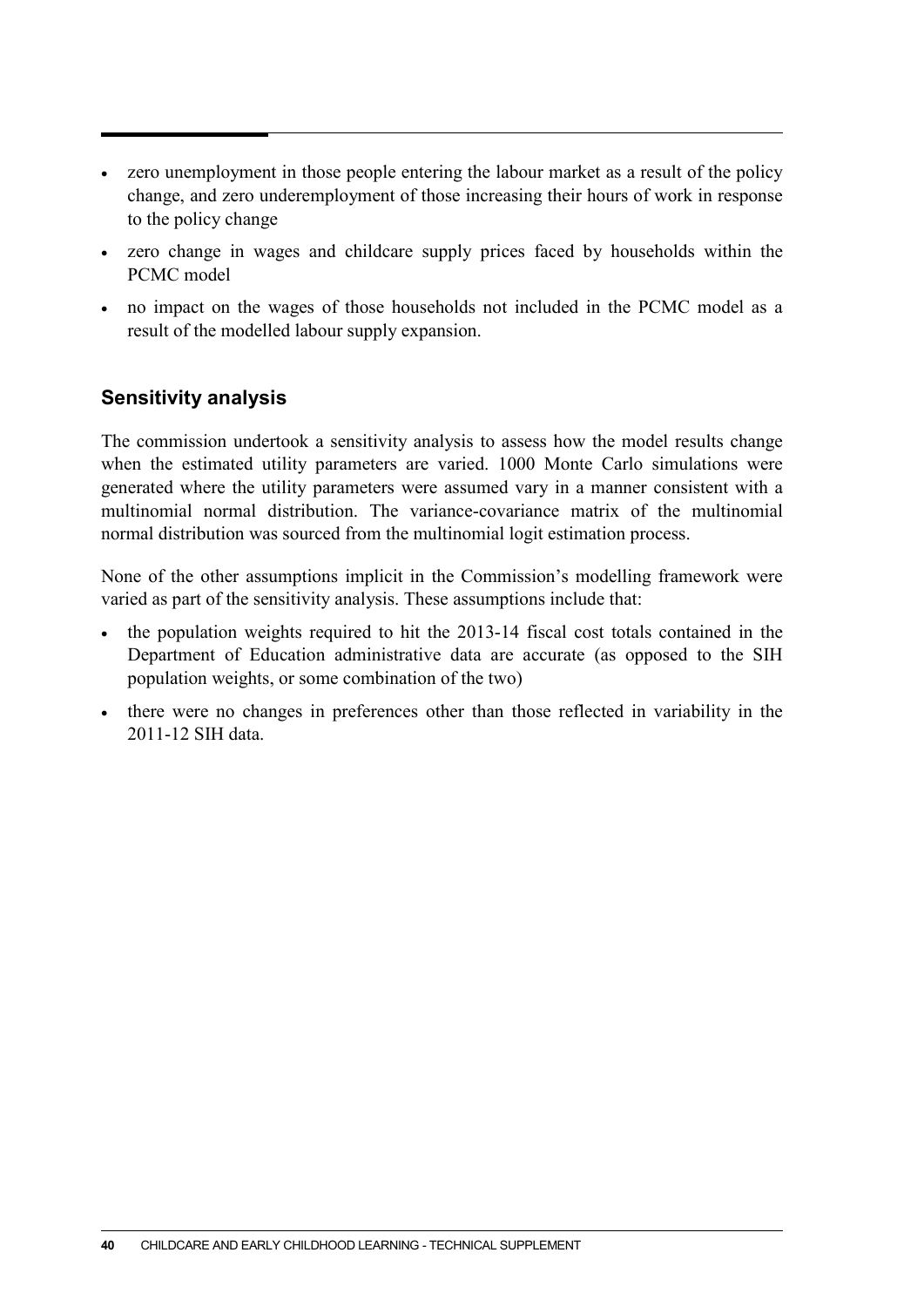# **Appendix B — Model specification**

The PCMC model is comprised of three modules:

- 1. tax and transfer module
- 2. childcare module
- 3. decision module.

-

This appendix presents additional detail on the decision module.

# **Decision module framework**

In the PCMC model, primary care givers have 120 hours in a working week to spend on various activities. It is assumed that 40 of these hours are spent sleeping. Of the remaining 112 hours, primary care givers can choose to work, look after their child(ren), or enjoy leisure, home production or other activities.

Children are also assumed to have 120 hours in the week. They are assumed to sleep for 50 of those hours, and their remaining hours can be spent being minded by the primary care giver, being minded in formal childcare, being minded at school (for school-aged children) or being minded in informal care.

A number of simplifying assumptions are made regarding when these activities can occur.

- If a child is at home and the primary caregiver is at home (and they are both awake), the primary care giver is assumed to care for the child.
- If the child is in formal care (or at school) and the primary care giver is at home, the primary care giver is assumed to undertake leisure/home production.
- If the primary care giver is at work, and the child is not in formal care, the child is assumed to be in informal care (this includes care by the secondary care giver in a couple).

Households are assumed to make two choices simultaneously:

- the number of hours that the primary care giver works
- the number of hours that the youngest child is in formal child care.

Households must choose from a set of discrete options for these two choices:

- labour supply can be  $0, 8, 16, 24, 32, 40, 48$  or 56 hours a week
- formal child care can be 0, 10, 20, 30, 40 or 50 hours a week.<sup>[21](#page-42-0)</sup>

<span id="page-42-0"></span><sup>21</sup> OSHC care can be 0,4,8,12,16 or 20 hours. This is equal to two fifths of the formal child care choices.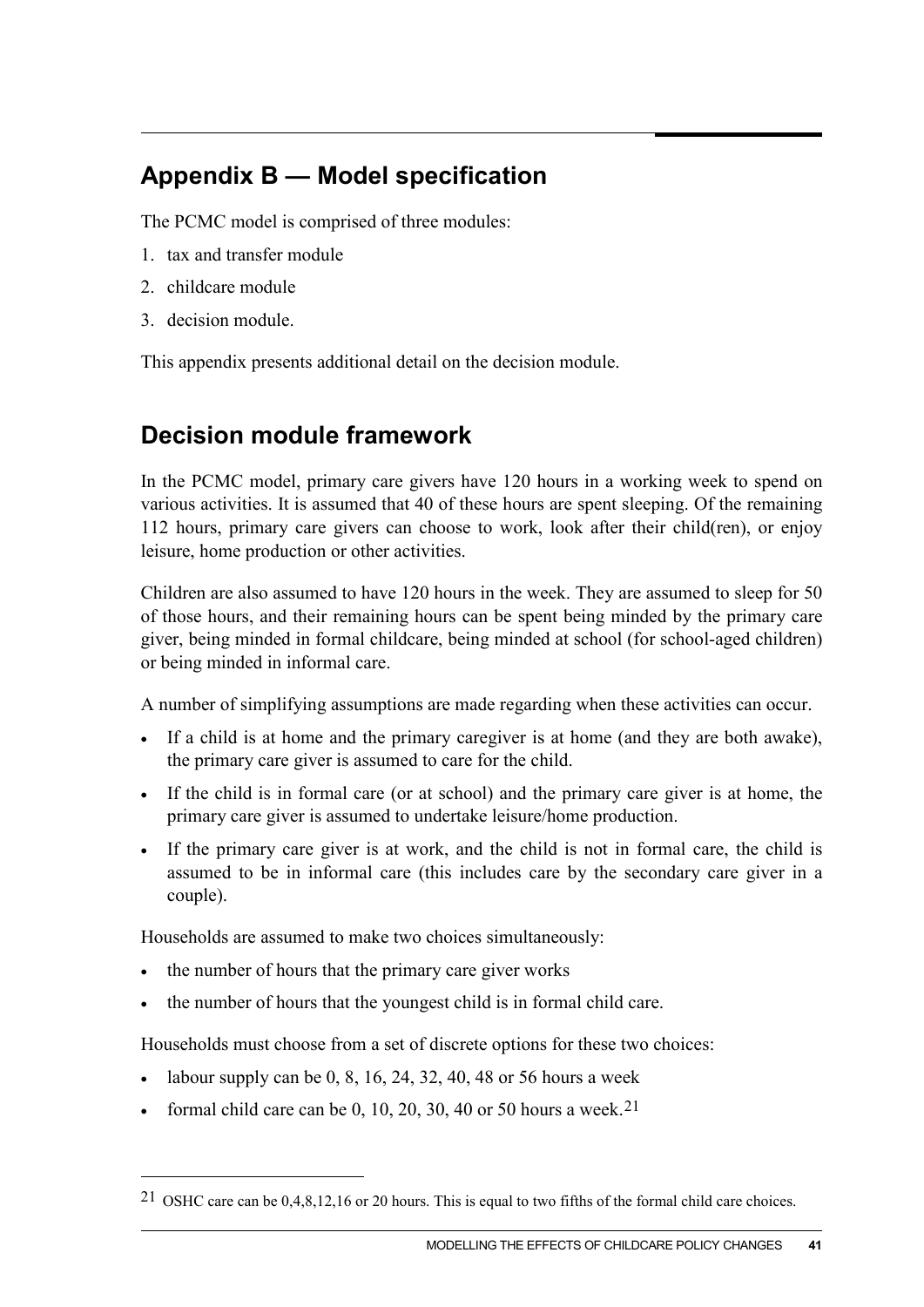Households with multiple children are assumed to base labour supply and childcare decisions on the caring needs of the youngest child. That is, childcare for older children mirrors the decision for the youngest child. For example, for a family with one pre-school and one school-age child, if the younger child requires 40 hours per week of non-primary-carer childcare, the older child would also require 40 hours of care (comprising of school and OSHC). The costs associated with the formal care of *all* children in a household factor in the estimate of a household's net income and its decisions (that is, households have to pay for and receive utility from care for all children, but the nature of the care decision is driven by the youngest).

Households are permitted to use one type of formal care for children aged 0 to 4 years old. The types of care available for 0 to 4 year olds are: LDC, FDC, qualified nannies, and up to 15 hours per week of preschool. Households who do not use a type of care in the base case, are assigned a childcare type for children aged 0 to 4, based on their income and childcare administrative data to inform the underlying probability distribution. All children aged 5 to 12 years old are assumed to use OSHC if any formal care is required, and receive the same amount of informal care as younger children.

All households are assigned childcare prices using the methodology presented in Appendix A.

## **The utility function**

Households are assumed to choose the combination of the number of hours of work supplied by the primary care giver and the number of hours of formal childcare demanded that maximises household utility.

Primary carers can make a choice from the limited set of discrete combinations of labour and childcare hours mentioned above.

Households derive utility (*u*) (or disutility) from:

- household income net of taxes and transfers less out-of-pocket childcare costs (*y)*
- the labour supply of adult members of the household  $(h)^{22}$  $(h)^{22}$  $(h)^{22}$
- childcare provided by the primary care giver (*m*)
- childcare provided informally (*i*).

 $\overline{a}$ 

Like MITTS, the model uses a quadratic utility function. This function consists of squared terms, linear terms for all inputs and cross product terms for all inputs into the utility function.

<span id="page-43-0"></span><sup>22</sup> Note that labour supply is also driving the level of income.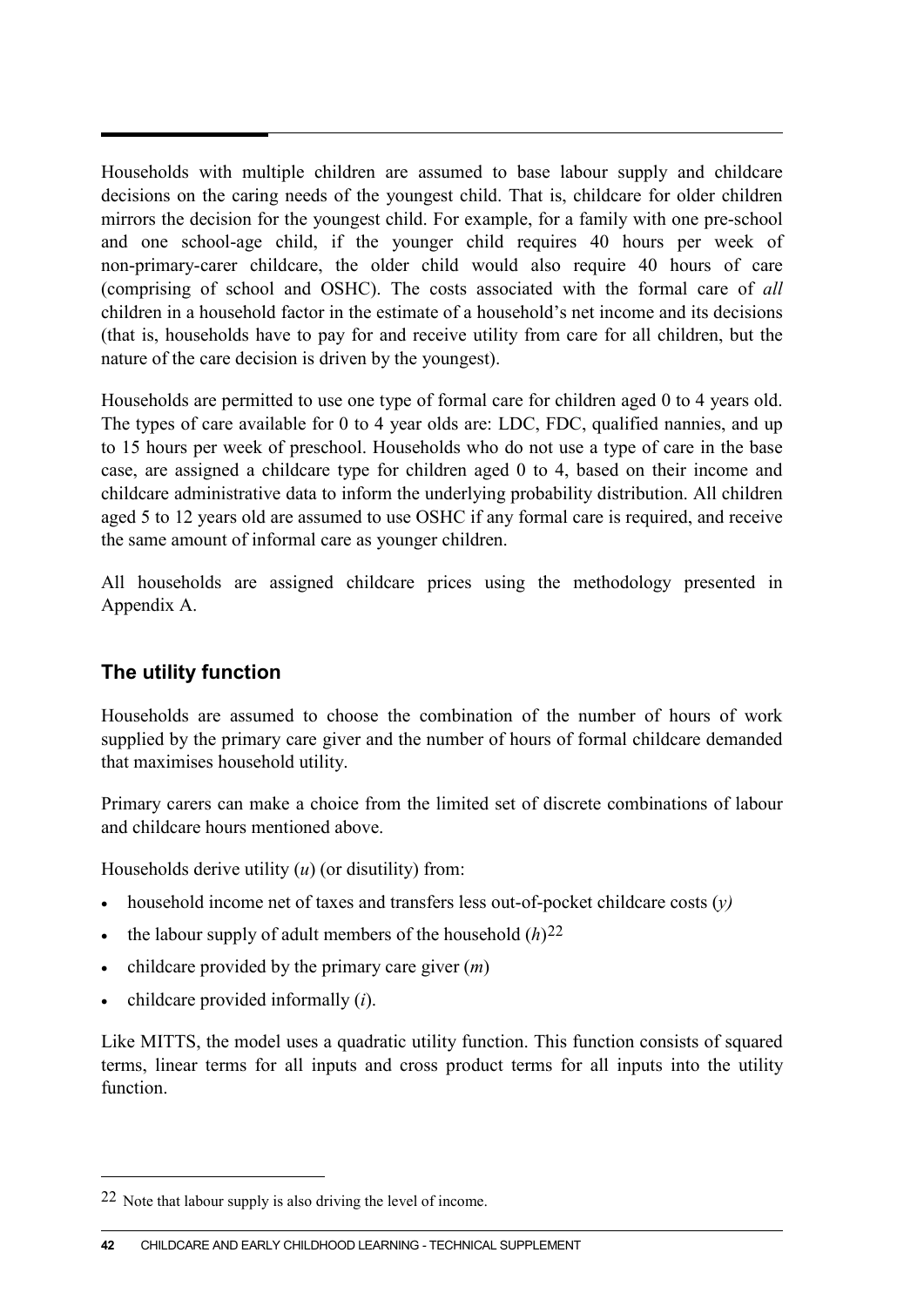A fixed cost of working parameter is included in the linear income variable  $(\gamma)$ . This is used to prevent the model from under-predicting non-participation and over-predicting part-time hours.

Heterogeneity of preferences was included in the module by making the linear terms (including the fixed cost term) depend on household and individual characteristics (such as the age of the youngest child, the number of children, age of parents and educational attainment of parents).

The deterministic component of the utility function for sole parent households can be represented as:

(1) 
$$
u = \alpha_y(y)^2 + \alpha_h(h)^2 + \alpha_m(m)^2 + \alpha_i(i)^2 + \alpha_{yh}yh + \alpha_{ym}ym + \alpha_{yi}yi
$$

$$
\alpha_{hm}hm + \alpha_{hi}hi + \alpha_{mi}mi + \beta_y(y - \gamma) + \beta_hh + \beta_m m + \beta_i i
$$

where the ' $\alpha$ 's and the ' $\beta$ 's are parameter values. The utility function for couple households can be represented as:

(2) 
$$
u = \alpha_y(y)^2 + \alpha_{h2}(h_2)^2 + \alpha_m(m)^2 + \alpha_i(i)^2 + \alpha_{yh1}yh_1
$$
  
\t $+ \alpha_{yh2}yh_2 + \alpha_{ym}ym + \alpha_{yi}yi + \alpha_{h1h2}h_1h_2 + \alpha_{h1m}h_1m + \alpha_{h1i}h_1i$   
\t $+ \alpha_{h2m}h_2m + \alpha_{h2i}h_2i + \alpha_{mi}mi$   
\t $+ \beta_y(y - \gamma) + \beta_{h2}h_2 + \beta_m m + \beta_i i$ 

The parameter values for these utility functions were estimated using a multinomial logit model. The estimation process is discussed in appendix C.

### **Individual household responses are complex**

The model used by the Commission for the draft report contains the utility specification detailed above. While individual level responses — and consequently aggregate responses — could be derived, the relationships would be very complicated. For this reason, the simulation approach documented in this paper does not directly derive individual response functions.

Households choose their level of labour supply, the level of childcare provided by the primary carer, and formal childcare demand to maximise utility. Equation (2) could be expressed in functional form notation as:

 $(3) u = U(y, h, m, i)$ 

Where  $U(.)$  is the function converting the inputs into household utility. Note that formal childcare does not directly enter the utility equation. However, the choice of formal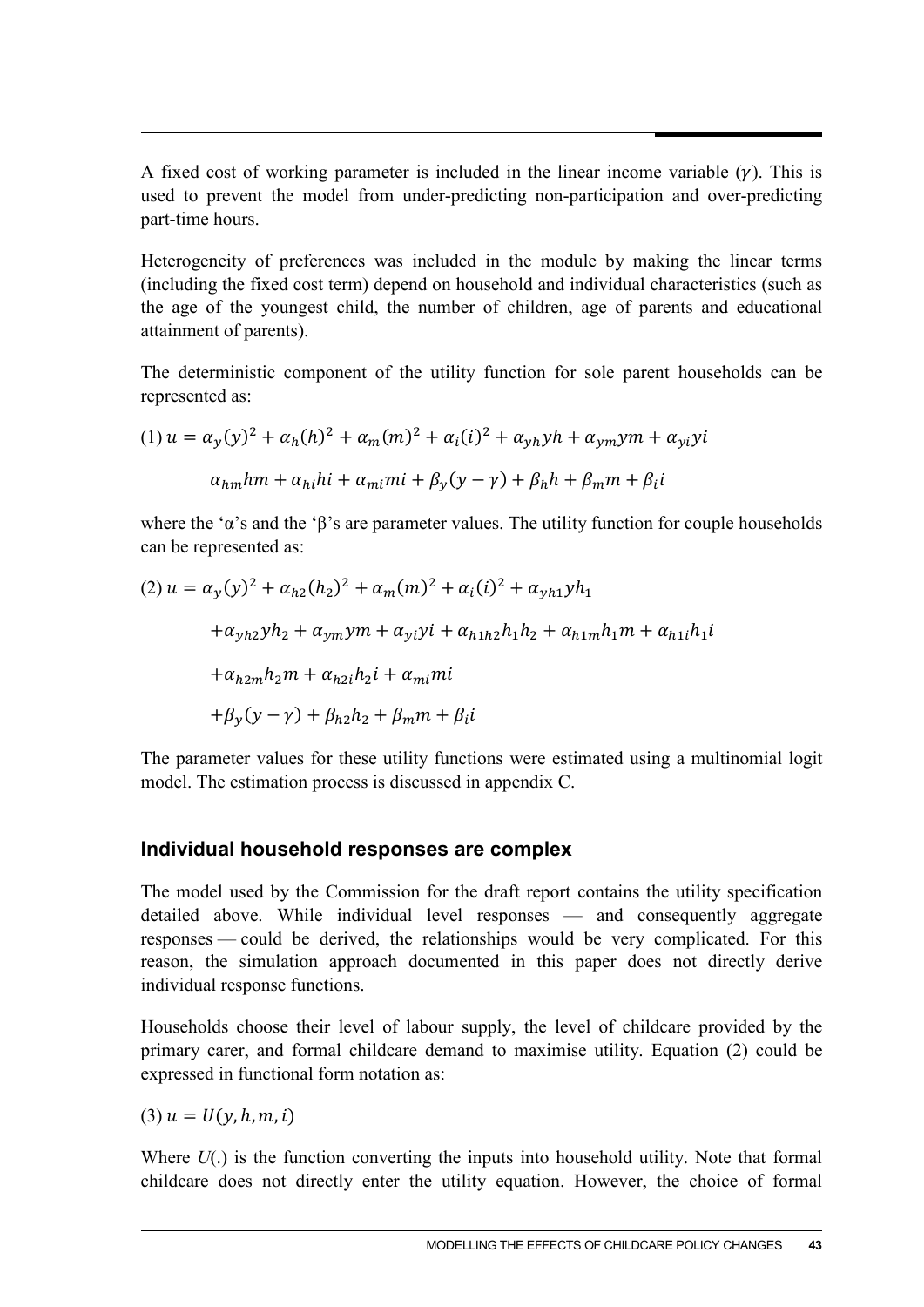childcare (in conjunction with the primary carers labour supply) does determine the use of informal childcare and the use of maternal childcare which are in the utility function.[23](#page-45-0)

This utility function can be re-expressed as a function of only *h* and *f* by substituting other functions into  $(3)^{24}$  $(3)^{24}$  $(3)^{24}$ :

- Reflecting constraints on the total available hours of the primary carer, and the total required time of care for children, the amount of care provided by the primary carer (*m*) and the amount of informal childcare (*i*) can be thought of as a function *C*(.) of household labour supply (*h*) and formal childcare demand (*f*).
- Similarly, assuming a fixed price of childcare and a fixed wage for each household, household income net of taxes and transfers less childcare costs can be thought of as a function *T*(.) of the tax and transfer system, household labour supply (*h*) and formal childcare demand (*f*).

These substitutions allow the household utility function to be simplified to:

$$
(4) u = U(T(h, f), h, f, C(h, f)) = V(h, f)
$$

where  $V(.)$  is defined for a given wage, childcare price, total hours for the primary carer, total required care for the children, and a given tax and transfer system.

Assuming differentiability, taking the total differential of (4) with respect to *h* and setting it equal to zero:

$$
(5) \frac{du}{dh} = \frac{\partial V(h,f)}{\partial h} + \frac{\partial V(h,f)}{\partial f} \cdot \frac{df}{dh} = 0
$$

Solving equation (5) for *h* will give the household supply of labour, for given parameters, policy environment and formal childcare demand. A similar relationship can be derived for formal childcare demand as a function of given parameters, policy environment and labour supply, taking the total differential of (4) with respect to *f*:

$$
(6)\frac{du}{df} = \frac{\partial V(h,f)}{\partial f} + \frac{\partial V(h,f)}{\partial h} \cdot \frac{dh}{df} = 0
$$

 $\overline{a}$ 

These two relationships could be used to derive an individual household's childcare demand and labour supply as a function of parameters (utility coefficients, wages, childcare prices) and the policy environment (tax, transfer and childcare subsidy system).

<span id="page-45-0"></span> $23$  Informal care is defined as a residual, such that informal childcare equals the minimum of either (a) formal care less primary-carer labour supply or (b) zero. Informal childcare can be treated as a residual because it is assumed that any formal childcare used by a household will be used while the primary carer is working, unless the formal childcare hours are greater than hours of labour supply. This is consistent with the approach adopted by Gong and Breunig (2012).

<span id="page-45-1"></span><sup>24</sup> Note that the model used by the Commission does not substitute out these terms. This substitution is made for illustrative purposes in this section only.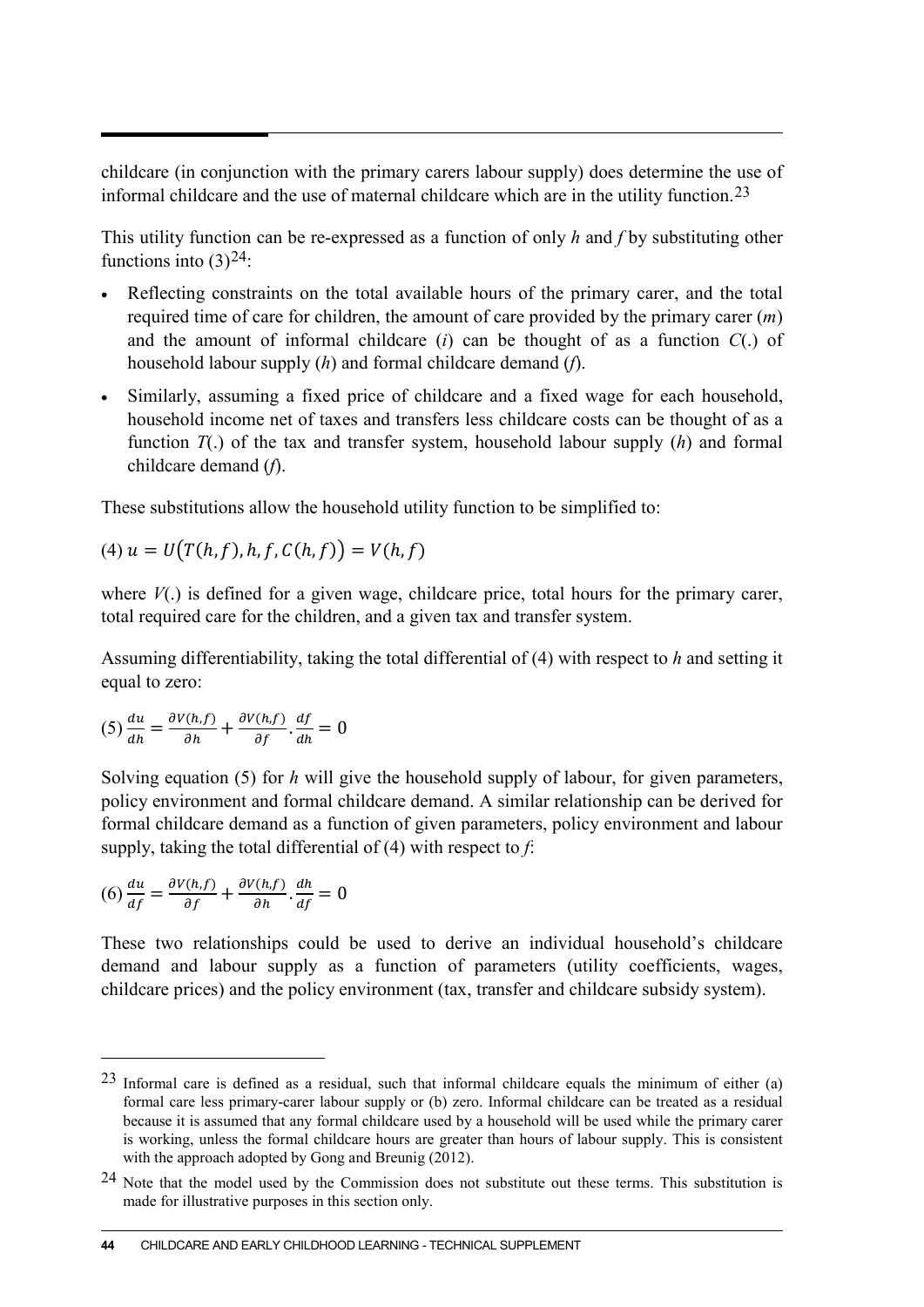In order to describe the household's response to a policy change, the difference would need to be taken between the functions derived from (5) and (6), and alternative functions derived with a new tax, transfer and childcare cost function (replacing *T(.)* in equation (4)).

An aggregate function would require a weighted sum of all of these individual household change functions. This relationship would be very complex (containing many terms). The complicated nature of the resulting functions (and difficulty deriving them) make simulation methods (like those used in this paper) a practical method for evaluating the impacts of policy change.

## **Calibration**

The decision making module needs to be calibrated to replicate observed data for households before the effects of policy changes can be estimated.

In practice, an estimated parameterised utility function (even with parameters varying by demographic characteristics) will not perfectly reproduce observed data for all individuals in the dataset. In order to ensure the initial database can be reproduced using the model, a process of calibration is completed.

Calibration involves generating a set of error terms (one for each combination of labour supply and childcare demand, and drawn from a standard Gumbel distribution) such that when the error terms are added to the utility function, households replicate their observed behaviour. For the draft report, a 'trial and error' approach was used to obtain the set of error terms. For the final report, a more efficient approach is used (Bourguignon et al 1998). In this approach:

- The error term for the observed choice is drawn from the conditional distribution given that it is known that the utility of this choice (when the error is included) must be greater than all other choices.
- The error terms for the remaining choices are also drawn from conditional distributions. The utility of the remaining choices must all be lower than the observed choice.

This process is replicated until each household has 10 sets of errors that lead to the utility function reproducing observed behaviour. Households are dropped from the dataset if they are difficult to calibrate [25](#page-46-0)

These error terms (described as 'unobserved utility' or 'calibration' parameters) can be thought of as including individual-specific factors outside the model that cause a household to a have the particular work-care choice observed in the data.

-

<span id="page-46-0"></span><sup>25</sup> Approximately 10 per cent of observations are dropped.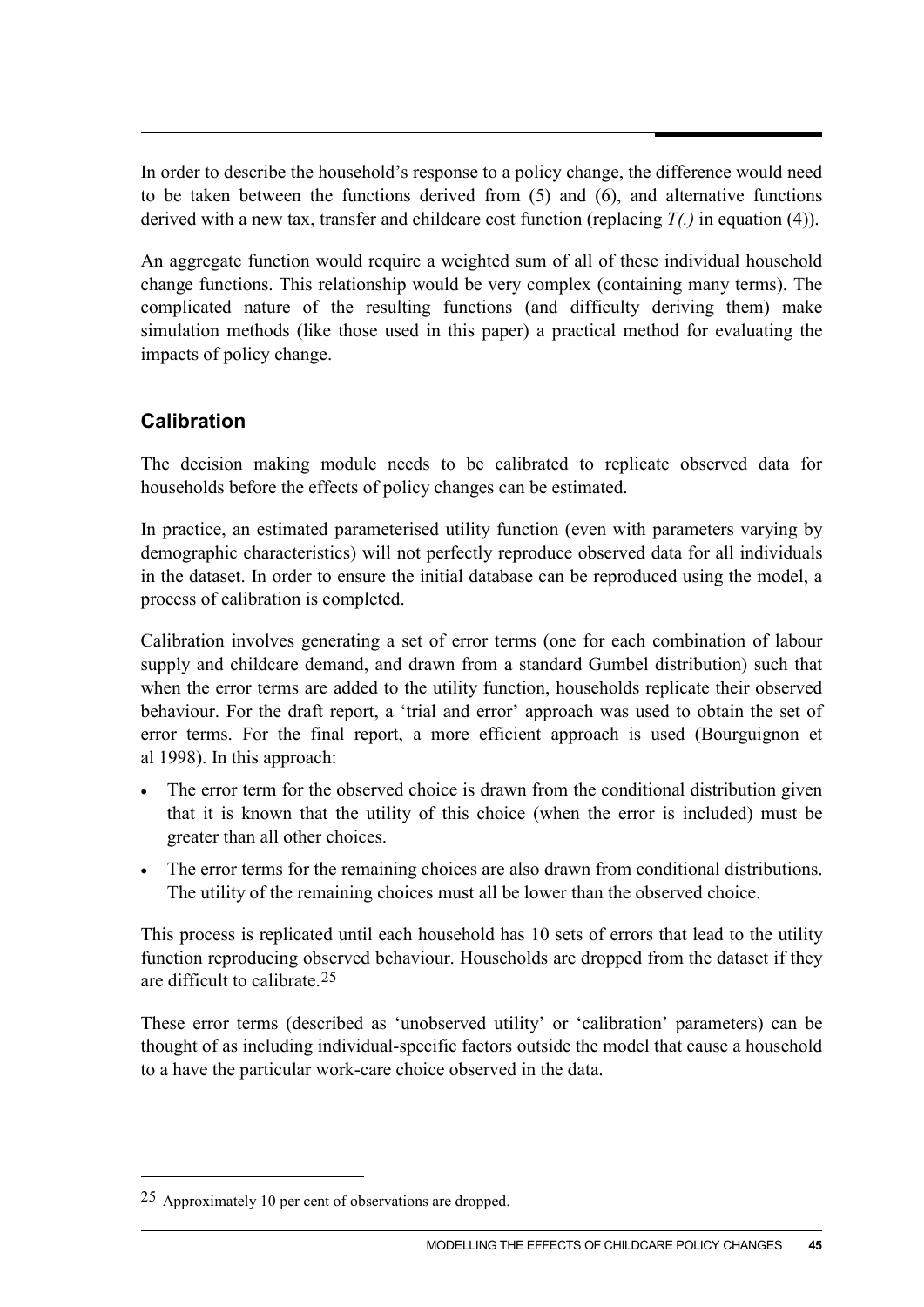### **The wage equation**

There is no wage reported in the database for individuals who do not work (and thus do not earn a salary). However, to model the impact of changes in childcare prices, wages are required for all individuals. A wage equation was estimated to provide wages for individuals who do not work initially. Details of this estimation process are presented in appendix C.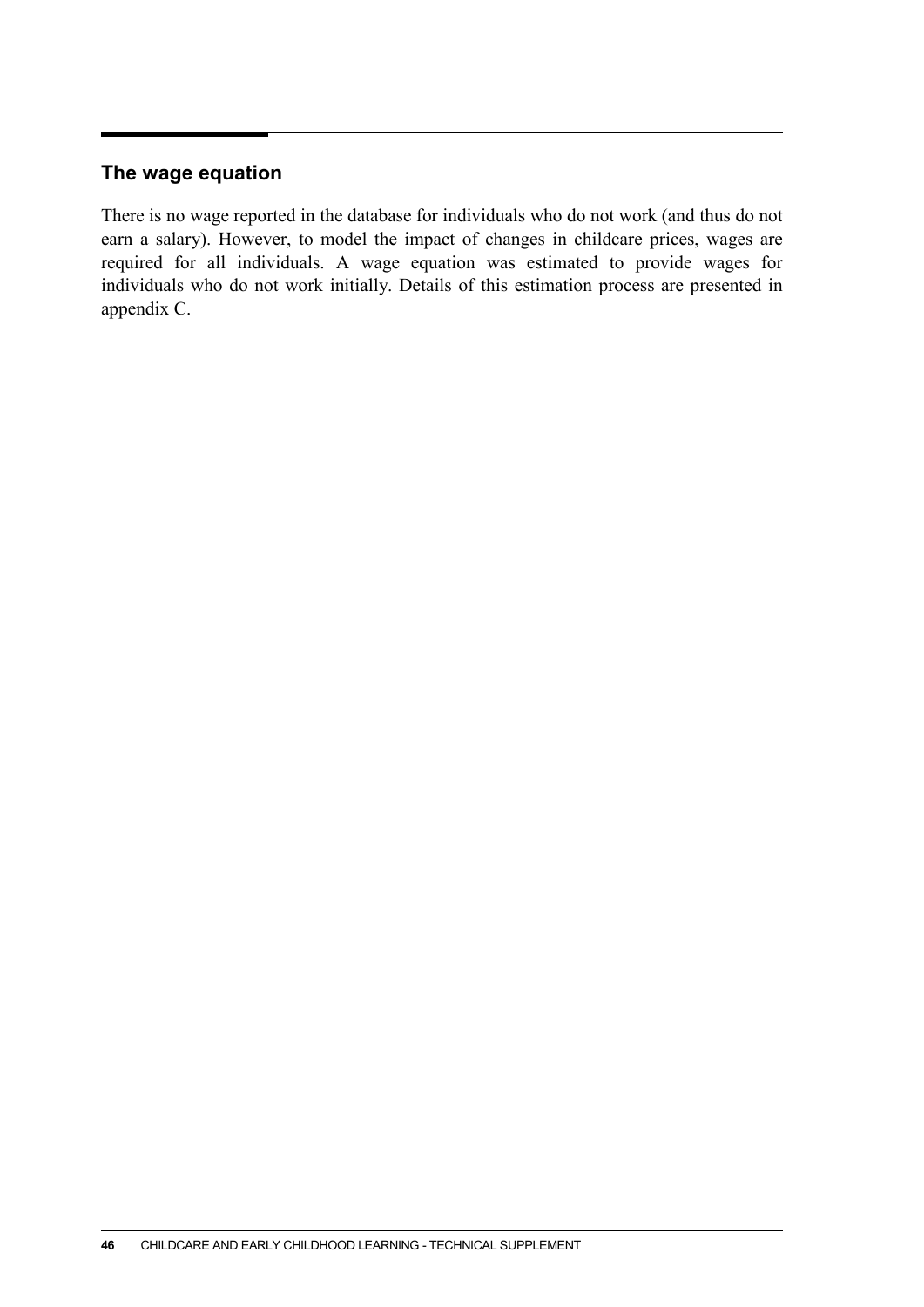# **Appendix C — Wage equation and utility function parameter estimation**

The Productivity Commission Micro-simulation Childcare (PCMC) model simulates household decisions about labour supply and childcare demand in response to changing childcare subsidies. The decision module within the model controls the manner in which individual households respond to those changing incentives.

Modelling changes in behaviour requires a parameterised household utility function, and the potential wages of those who might choose to enter the labour force. Parameters for behavioural micro-simulation models that consider both labour supply and childcare demand have been estimated by Doiron and Kalb (2005) and Gong and Breunig (2012) and were used in a preliminary version of the PCMC. However, these papers do not use recent data, and have micro-simulation model specifications that are not identical to the specification adopted by the Commission for the inquiry (appendix B). For these reasons, the Commission estimated new parameters that fit the model and data at hand.

The Commission has followed the econometric approaches documented in Kalb and Scutella (2002), Doiron and Kalb (2005) and Gong and Breunig (2012). This approach involves a two-stage estimation:

- in the first stage, wages for those not participating in the labour market are imputed, based on an equation which corrects for the likelihood of people not participating
- in the second stage, utility parameters are estimated that describe household decisions with respect to labour supply and childcare demand for given wages.

This appendix is divided into three sections. The first section describes the data used for the regressions. The second section describes the wage imputation regression, and the estimated wage equation parameters. The third section details the process of estimating household utility functions, and presents results for the estimated parameters.

# **C.1 Data description**

The data are from the ABS Survey of Income and Housing 2011–12, which is described in appendix A. For the purposes of estimation, the data were split into two broad samples: one for sole parent households; and another for couple households. The data included variables for age, educational attainment, the number of children (and age of youngest child), as well as information on income, hours worked and childcare hours.

The means for some variables of interest are in table C.1. Each observation relates to a coupled or single parent household.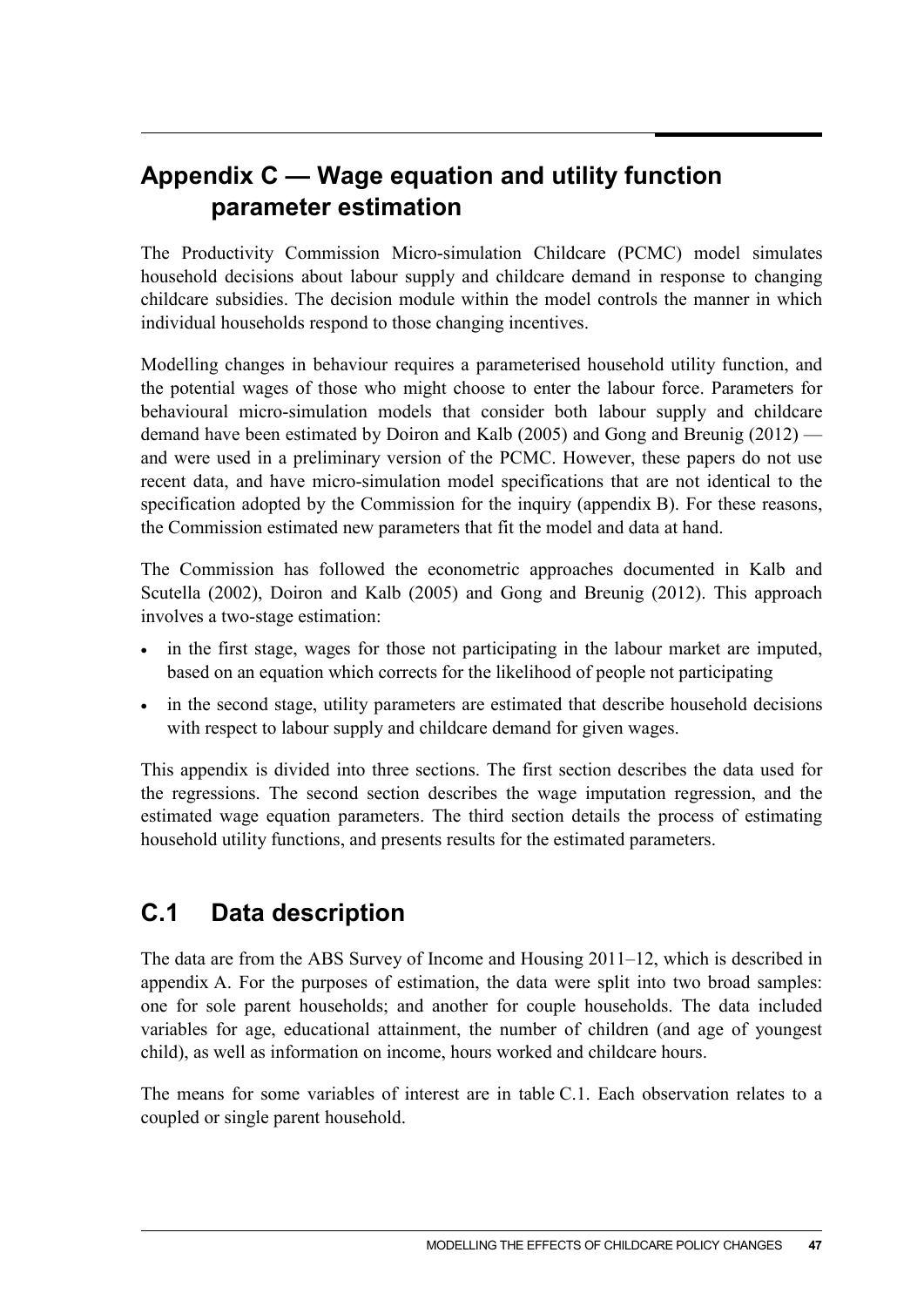| Variable                                         | Couples | Single parents |  |
|--------------------------------------------------|---------|----------------|--|
| Age of mother (years)                            | 36.60   | 36.45          |  |
| Number of children                               | 1.91    | 1.80           |  |
| Youngest child aged 0-2                          | 0.41    | 0.22           |  |
| Youngest child aged 3-4                          | 0.15    | 0.18           |  |
| Youngest child aged 5-9                          | 0.29    | 0.34           |  |
| Youngest child aged 10-14 (omitted) <sup>b</sup> | 0.15    | 0.26           |  |
| Work experience                                  | 0.74    | 0.63           |  |
| Vocational education                             | 0.17    | 0.24           |  |
| Degree or higher                                 | 0.33    | 0.15           |  |
| Diploma or lower education (omitted) <b>b</b>    | 0.50    | 0.61           |  |
| Number of observations                           | 2498    | 685            |  |

**a** With the exception of 'age' and 'number of children' all variables are binary – the values represent therefore the proportion of observations that include this characteristic. **b** Variables are omitted to ensure there is no collinearity. Regressions results should be interpreted as being relative to the omitted category.

*Source*: Productivity Commission estimates.

Table C.1 **Mean of key variables**<sup>a</sup>

# **C.2 Estimating parameters for an imputed wage equation**

Information is required about the financial returns to work (specifically each individual's wage) in order to model the impact of changes in childcare policies on households decisions — in particular whether a parent will choose to supply (additional) labour as a result of a change to out-of-pocket childcare costs. However, wages are only observed for people who are employed. For this reason, wages have to be imputed for those not currently working.

There is the potential for sample selection bias in those observed to be working, since people are self-selecting into the labour market. To the extent that — for example people who have higher wages are more likely to *choose* to work, uncorrected regressions would produce biased wage predictions.

To account for sample selection bias a wage equation was estimated using the approach proposed by Heckman (1979). This involves estimating two equations. First, a 'selection' equation estimates the likelihood that a person with a given set of characteristics will self-select into the labour market. Second, a 'wage' equation that includes an 'adjustment factor' obtained from the selection equation is used to estimate a wage for everybody in the sample, including those not observed to be working.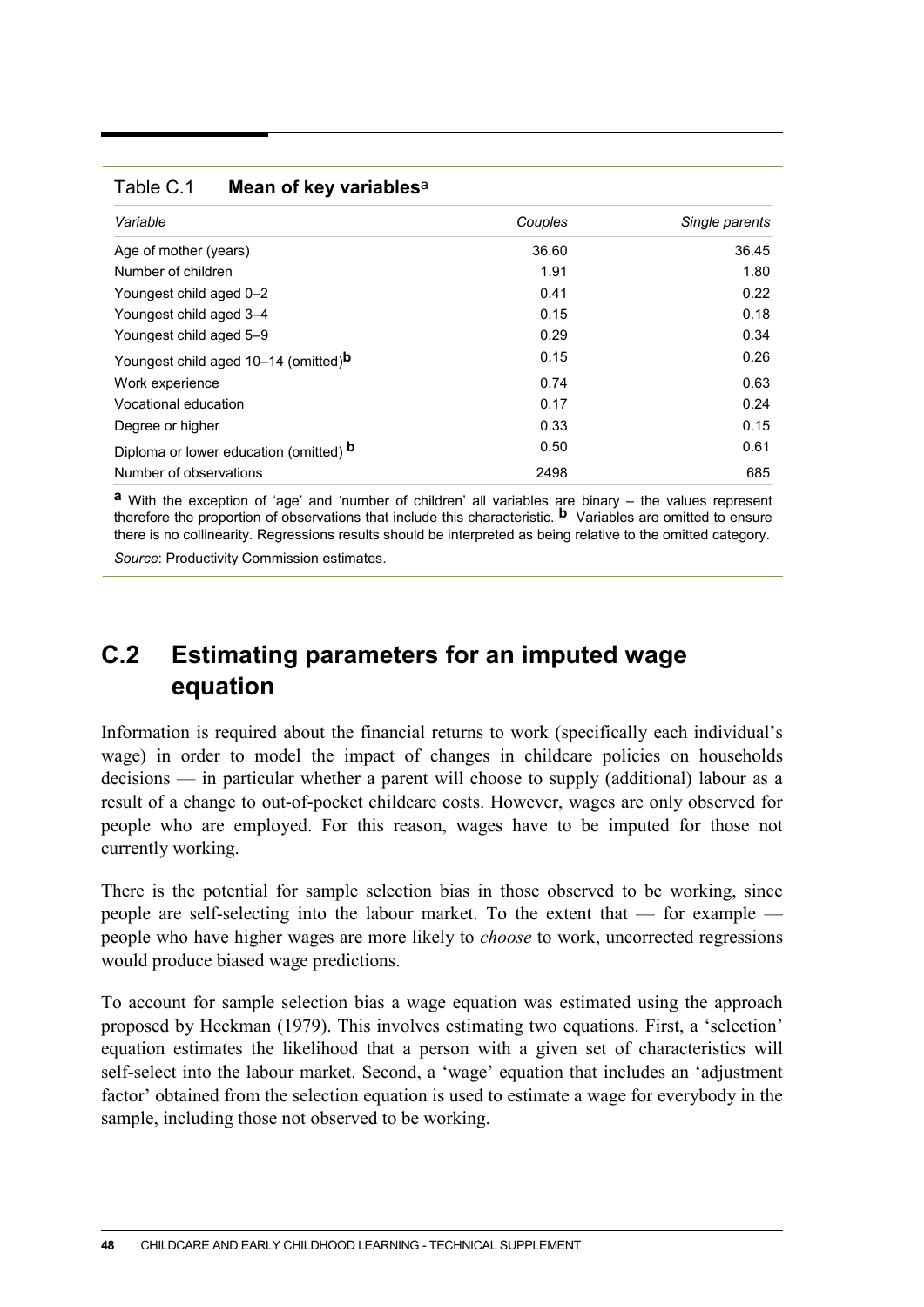The selection equation is estimated as:

 $Prob(L = 1 | Z) = \Phi(ZV)$ 

where:  $L = 1$  if employed, 0 otherwise

 $Z = a$  vector of explanatory variables

 $\Phi$  = the cumulative distribution function of the standard normal distribution

 $\gamma$  = parameters to be estimated.

The wage equation is then estimated:

 $w^* = X\beta + u$ 

where :  $w^* = a$  wage, which is only observed if the person is working

The predicted wage, conditional on a person working is:

 $E[w|X, L = 1] = X\beta + E[u|X, L = 1]$ 

where:  $u =$  the unobserved determinants of wage offers. Unlike standard ordinary least squares regressions, this is not assumed to be zero.

The above predicted wage equation can be rewritten as:

 $E[w|X, L = 1] = X\beta + \rho\sigma_{u}\lambda(Z\gamma)$ 

where:  $\rho$  = correlation between error terms in the first and second equations

 $\sigma_{\rm u}$  = standard deviation of *u* 

*λ* = inverse mills ratio

Again the predicted wage equation can be expressed as:

 $E[w|X, L = 1] = X\beta + c\lambda(Z\gamma)$ 

where:  $c = \rho \sigma_{\rm u}$ 

When the estimate of *c* (the coefficient of  $\lambda$  — the inverse mills ratio) is different from zero a 'selection effect' is present. Controlling for the selection effect leads to unbiased estimates in the wage equation for those both with and without jobs in the data. To accurately measure if a selection effect is present, a reliable instrument is needed. An instrument is a variable that affects the likelihood of being employed, but does not affect wages. In practice it can be difficult to find a suitable instrument. The presence of children is often used, and is also used here.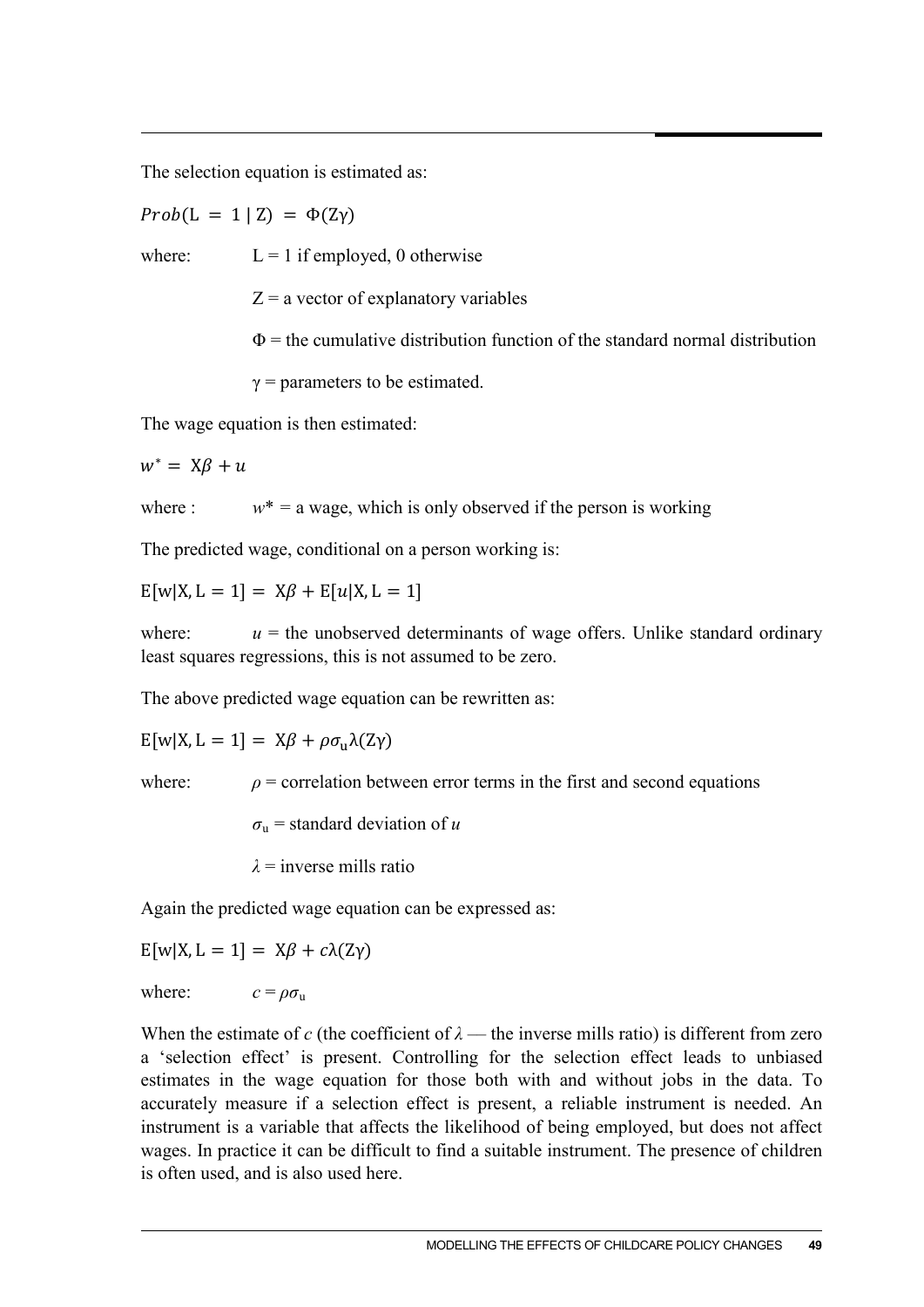### **Results from the estimated wage equation**

Coefficient estimates for the selection and wage equations are presented in table C.2.

The inverse mills ratio is statistically significant for partnered women, meaning that there is a positive selection effect for this group.

The presence of children is included in the selection equation, but not the wage equation. This is because it is assumed that having children is likely to have an effect on employment (by potentially decreasing the probability of labour market participation), but not wages. Having children has a negative effect on the likelihood of participating, in particular having a younger child (aged 0–2 years).

Work experience has a positive effect on the probability of employment. Education is also included in the selection equation. As expected, having a degree has a positive effect on employment.

In the wage equation, the coefficient for degree is positive (and statistically significant for partnered women) meaning that a degree (relative to having diploma or lower education) is associated with higher expected wages. Sector and state of residence are also included in the wage equation. Working in the mining sector has the largest positive coefficient.

# **C.3 Estimating parameters for the utility function**

In the behavioural micro-simulation model, household utility is affected by levels of:

- household income including transfers, net of taxes, and net of out-of-pocket costs of childcare
- labour supply (hours worked)
- formal, informal and sole parent/maternal childcare use.

The household utility function is documented in more detail in appendix B.

There are three different types of childcare in the PCMC model: formal childcare, informal childcare and maternal childcare. In the estimation, both informal childcare and maternal childcare enter the utility function. Formal childcare is omitted as including all three forms of childcare would result in an over-specified model.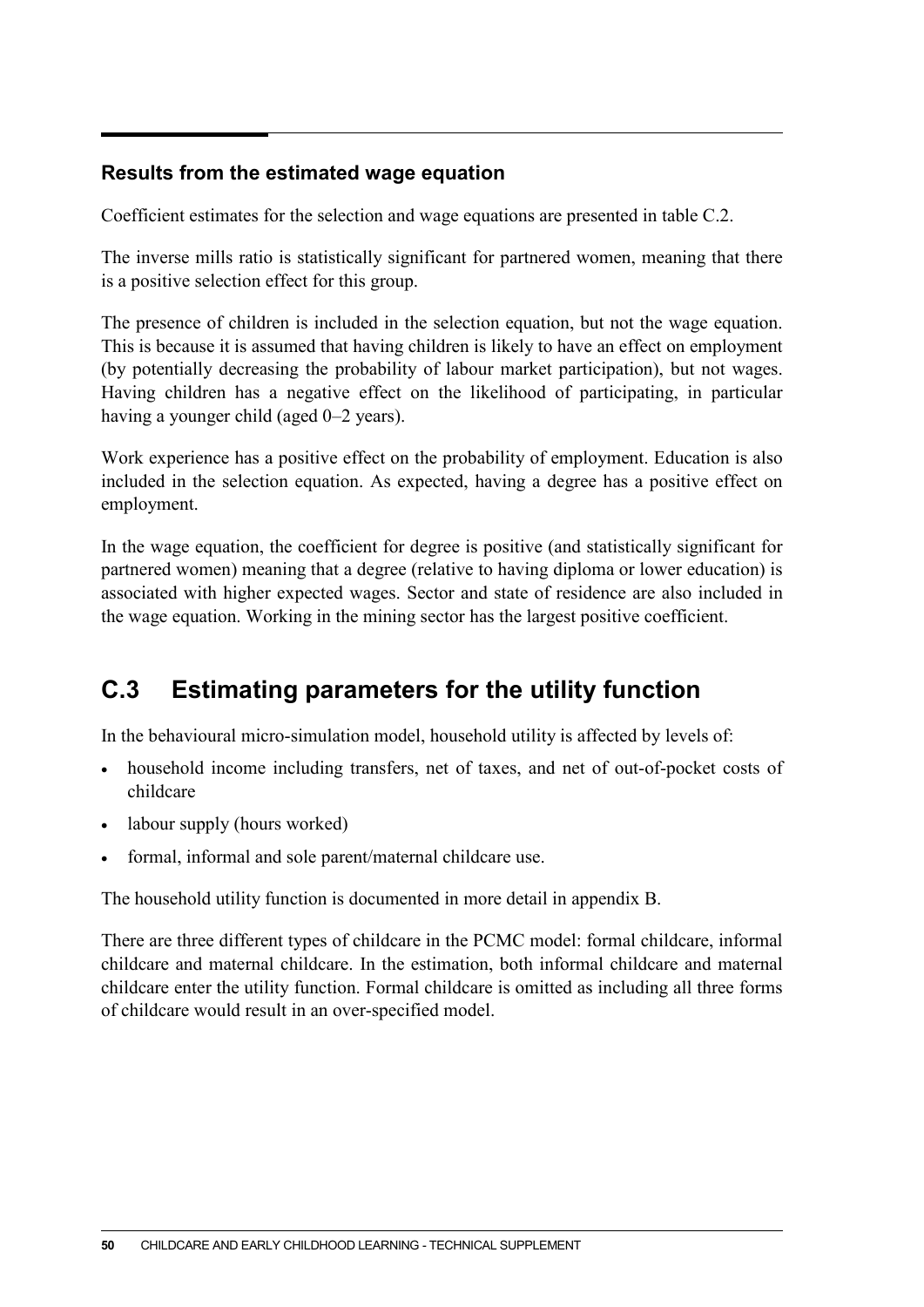| <b>Selection equation</b><br>$-0.78**$<br>Female<br>na<br>$-0.15***$<br>$-0.08***$<br>Age<br>$0.20***$<br>$0.09**$<br>Age squared/100<br>0.07<br>0.14<br>Capital city | Variable           | Couples, female | Single parents |
|-----------------------------------------------------------------------------------------------------------------------------------------------------------------------|--------------------|-----------------|----------------|
|                                                                                                                                                                       |                    |                 |                |
|                                                                                                                                                                       |                    |                 |                |
|                                                                                                                                                                       |                    |                 |                |
|                                                                                                                                                                       |                    |                 |                |
|                                                                                                                                                                       |                    |                 |                |
|                                                                                                                                                                       | Number of children | 0.01            | $-0.14$        |
| $-0.96***$<br>$-0.82***$<br>Child aged 0-2                                                                                                                            |                    |                 |                |
| $-0.36**$<br>$-0.70***$<br>Child aged 3-4                                                                                                                             |                    |                 |                |
| $-0.33**$<br>$-0.32$<br>Child aged 5-9                                                                                                                                |                    |                 |                |
| $3.94***$<br>$3.91***$<br>Work experience                                                                                                                             |                    |                 |                |
| Vocational education<br>0.02<br>$-0.26$                                                                                                                               |                    |                 |                |
| $0.36***$<br>0.30<br>Degree or higher                                                                                                                                 |                    |                 |                |
| <b>Wage equation</b>                                                                                                                                                  |                    |                 |                |
| $-0.01$<br>Female<br>na                                                                                                                                               |                    |                 |                |
| $2.00***$<br>2.96***<br>Constant                                                                                                                                      |                    |                 |                |
| $0.03*$<br>$-0.01$<br>Age                                                                                                                                             |                    |                 |                |
| $-0.03$<br>0.02<br>Age squared/100                                                                                                                                    |                    |                 |                |
| 0.05<br>$-0.01$<br>Vocational education                                                                                                                               |                    |                 |                |
| $0.19***$<br>0.08<br>Degree or higher                                                                                                                                 |                    |                 |                |
| $0.28***$<br>$0.31***$<br>Professional                                                                                                                                |                    |                 |                |
| $-0.05$<br>0.09<br>Paraprofessional                                                                                                                                   |                    |                 |                |
| $0.08*$<br>$0.17**$<br>Clerical                                                                                                                                       |                    |                 |                |
| $0.69***$<br>$0.70**$<br>Mining                                                                                                                                       |                    |                 |                |
| $0.22*$<br>0.28<br>Manufacturing                                                                                                                                      |                    |                 |                |
| $0.49**$<br>$0.34***$<br>Construction                                                                                                                                 |                    |                 |                |
| <b>Utilities</b><br>$0.43**$<br>$0.65***$                                                                                                                             |                    |                 |                |
| 0.02<br>0.15<br>Retail/Wholesale                                                                                                                                      |                    |                 |                |
| 0.07<br>0.34<br>Transport                                                                                                                                             |                    |                 |                |
| $0.34**$<br>0.27<br>Communications                                                                                                                                    |                    |                 |                |
| $0.26**$<br>0.25<br>Financial business services                                                                                                                       |                    |                 |                |
| $0.18*$<br>$0.25*$<br>Other sector                                                                                                                                    |                    |                 |                |
| 0.01<br>South Australia<br>$-0.06$                                                                                                                                    |                    |                 |                |
| $-0.17**$<br>$-0.01$<br>Queensland                                                                                                                                    |                    |                 |                |
| Victoria<br>$-0.06$<br>$-0.11$                                                                                                                                        |                    |                 |                |
| $-0.04$<br>$-0.01$<br>Western Australia                                                                                                                               |                    |                 |                |
| $0.09*$<br>0.09<br><b>ACT/Northern Territory</b>                                                                                                                      |                    |                 |                |
| $-0.09*$<br>$-0.06$<br>Tasmania                                                                                                                                       |                    |                 |                |
| $0.08**$<br>0.04<br>Capital city                                                                                                                                      |                    |                 |                |
| $0.48***$<br>$-0.20$<br>Inverse Mills ratio                                                                                                                           |                    |                 |                |
| 0.45<br>0.58<br>Sigma                                                                                                                                                 |                    |                 |                |
| 0.82<br>Rho<br>$-0.45$                                                                                                                                                |                    |                 |                |

# Table C.2 **Wage equation parameter estimates**

\*\*\* significant at 1 per cent, \*\* 5 per cent and \* 10 per cent.

*Source*: Productivity Commission estimates.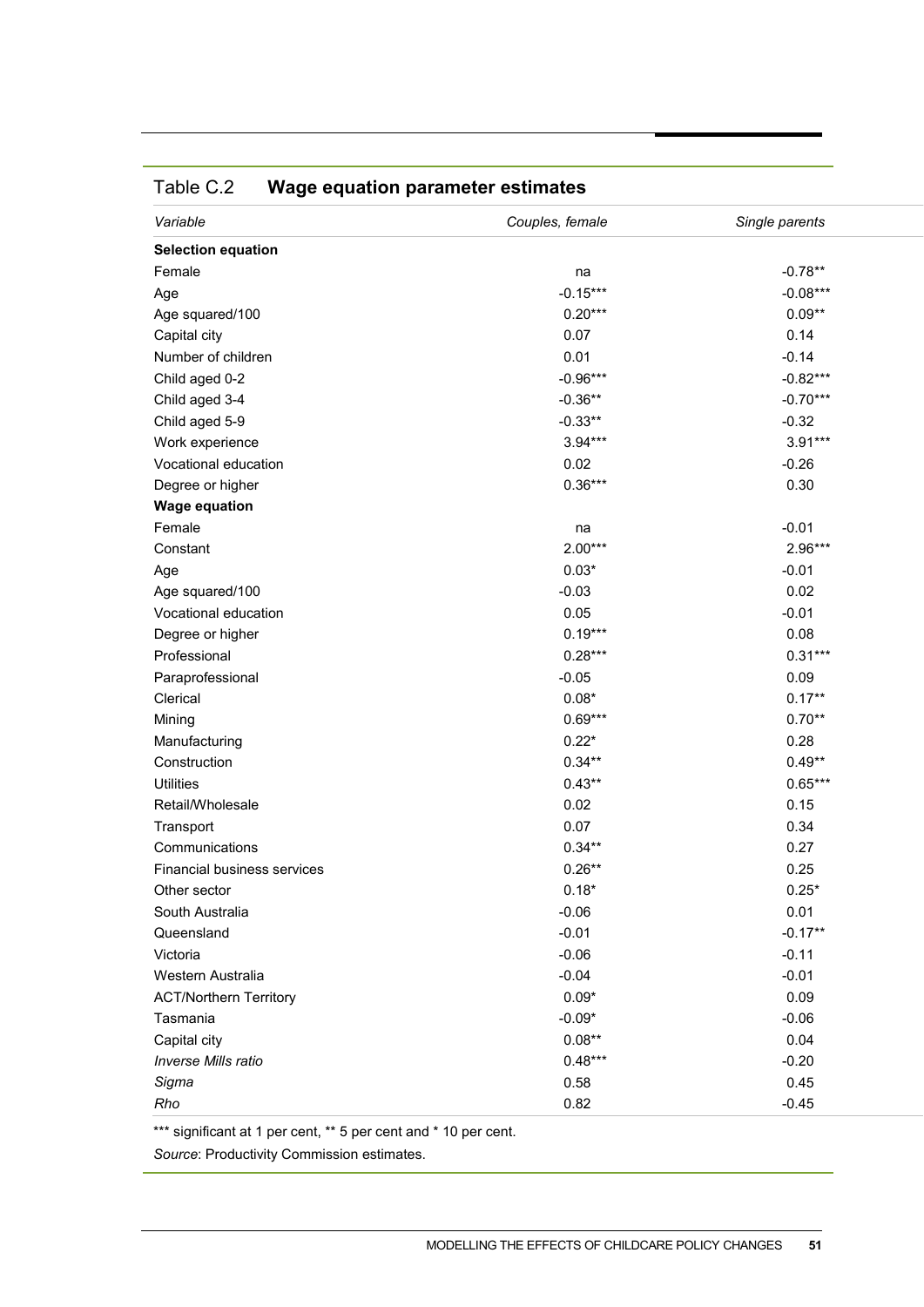The utility function in the PCMC model is parameterised using an econometric estimation of an observed preferences model. Following the notation of Gong and Breunig (2012), this model can be specified algebraically. Let  $\nu$  equal income net of taxes and transfers, less out-of-pocket childcare costs, *l* equal leisure of the mother, *c* equal a vector of childcare choices (formal, informal, maternal), and *j* denote a particular combined choice of labour, leisure and childcare. A household will choose choice *j* over all other choices *k* if it provides the most utility,  $U_i$ . That is <sup>26</sup>:

$$
Pr[U_j \ge U_k] = \frac{\exp(U(y_j, l_j, c_j))}{\sum_{k=1}^{48} \exp(U(y_k, l_k, c_k))}
$$

Observed and imputed wages (taken from the previously estimated wage equation) are combined with the number of work hours to derive the level of net income *y* for each potential labour and childcare choice *j*[27.](#page-53-1) All other variables (discussed below) do not vary across different hours worked and childcare combinations.

The household utility function includes terms for hours worked per week (*h*), sole parent/maternal childcare hours per week (*m*), informal childcare hours per week (*i*) and income and transfers net of taxes and out-of-pocket childcare expenses (*y*). There are also squared terms for these variables. There are also cross-product terms between these variables and cross-product terms between each of *h*, *y*, *m* and *i* and a number of demographic variables. The demographic variables include family characteristics such as the number of children in the household and whether the youngest child is aged 0–2 years, 3–4 years, 5–9 years or 10–14 years (omitted to ensure there is no collinearity). There are also interaction terms for age and age squared, as well as the highest educational attainment of the primary carer (diploma, vocational education or degree). A fixed cost of working parameter  $(\gamma)$  is also included.

The utility function (*U*) estimated for sole parents takes the form:

$$
U = \alpha_y(y)^2 + \alpha_h(h)^2 + \alpha_m(m)^2 + \alpha_i(i)^2 + \alpha_{yh}yh + \alpha_{hm}hm
$$
  
+
$$
\alpha_{hi}h.i + \alpha_{ym}ym + \alpha_{yi}yi + \alpha_{mi}m.i +
$$
  

$$
\beta_y(y - \gamma) + \beta_hh + \beta_m m + \beta_i i + \beta_1 X_1 + \beta_2 X_2 + \cdots + \beta_n X_n
$$

Where  $X_1$  to  $X_n$  are the various cross product terms associated with the demographic variables (demographic variables multiplied by income, labour supply, hours of informal

 $\overline{a}$ 

<span id="page-53-0"></span><sup>&</sup>lt;sup>26</sup> Note that k can vary from 1 to 48, since the PCMC model contains 48 possible labour-childcare combinations (8 possible '8 hour' increment labour choices, and 6 possible '10 hour' increment care choices) as documented in appendix B.

<span id="page-53-1"></span><sup>27</sup> Income net of tax and transfers less out-of-pocket childcare cost is derived by: (1) multiplying the wage by the hours worked; (2) passing this number through the tax and transfer module of the PCMC model, giving net disposable income; and (3) reducing the resultant net disposable income by the out-of-pocket childcare cost from the childcare module of the PCMC model.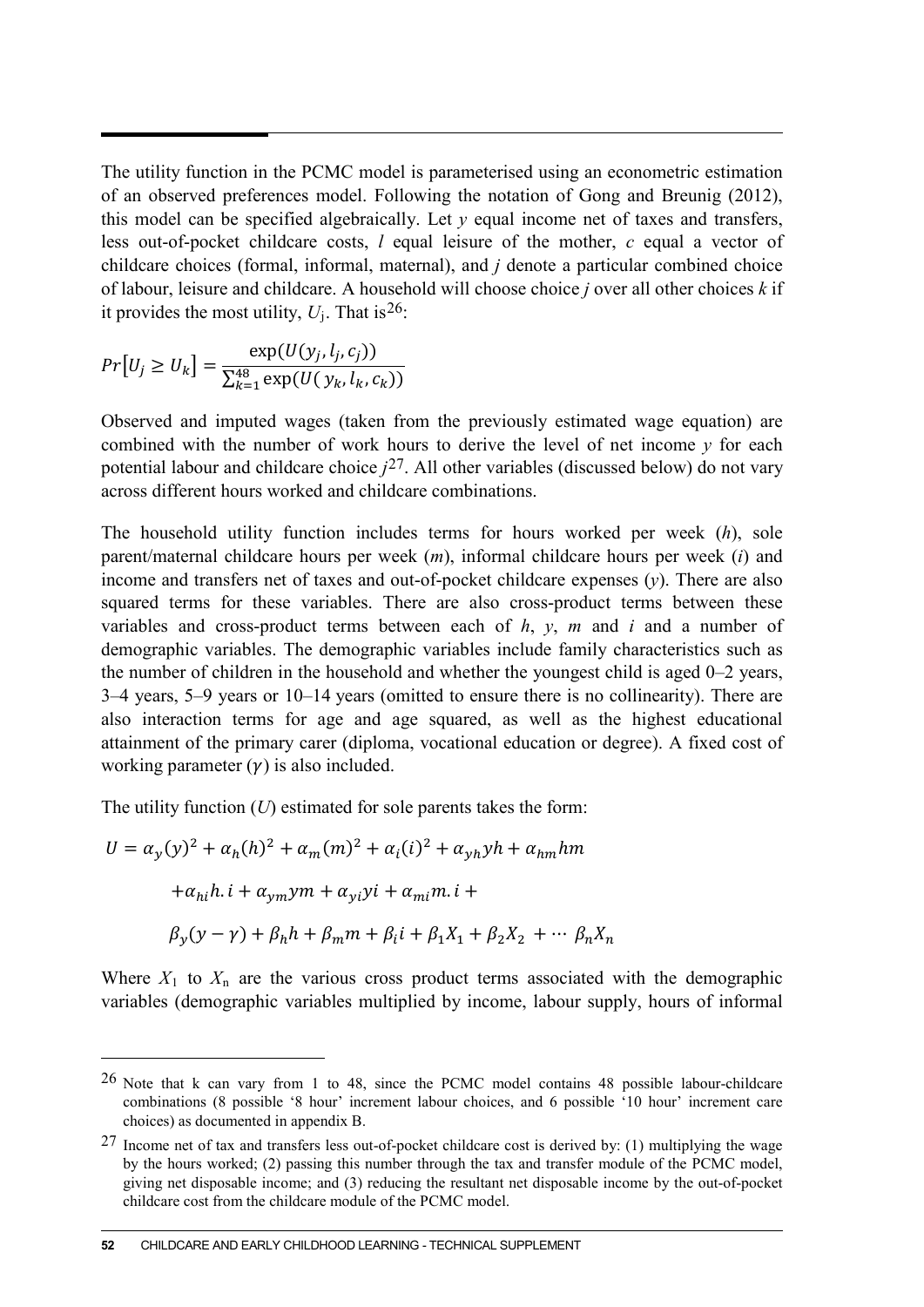childcare, and hours of sole parent/maternal childcare). For couples, there are additional cross product terms for the husband.

Table C.3 lists all utility function variables used.

| i avic o.o<br><u>Vanavics included in the utility function regressions</u> |            |                |  |  |
|----------------------------------------------------------------------------|------------|----------------|--|--|
| Variable                                                                   | Couples    | Single parents |  |  |
| Income, linear and squared                                                 | Yes        | <b>Yes</b>     |  |  |
| Labour supply, linear and squared                                          | <b>Yes</b> | <b>Yes</b>     |  |  |
| Maternal childcare, linear and squared                                     | Yes        | Yes            |  |  |
| Informal childcare, linear and squared                                     | Yes        | <b>Yes</b>     |  |  |
| Income × Hours worked by husband                                           | Yes        | No.            |  |  |
| Labour supply × Income                                                     | <b>Yes</b> | Yes            |  |  |
| Labour supply × Hours worked by husband                                    | <b>Yes</b> | <b>No</b>      |  |  |
| Maternal childcare × Hours worked by husband                               | Yes        | <b>No</b>      |  |  |
| Labour supply × maternal childcare                                         | Yes        | Yes            |  |  |
| Income × maternal childcare                                                | Yes        | Yes            |  |  |
| Informal childcare × hours worked by husband                               | <b>Yes</b> | <b>No</b>      |  |  |
| Labour supply × Informal childcare                                         | Yes        | Yes            |  |  |
| Income x informal childcare                                                | <b>Yes</b> | Yes            |  |  |
| Maternal childcare × informal childcare                                    | <b>Yes</b> | <b>Yes</b>     |  |  |
| Other cross product terms:                                                 |            |                |  |  |
| Income, labour supply, maternal childcare, informal childcare ×            |            |                |  |  |
| Youngest child aged 0-2                                                    | Yes        | <b>Yes</b>     |  |  |
| Youngest child aged 3-4                                                    | Yes        | <b>Yes</b>     |  |  |
| Youngest child aged 5-9                                                    | Yes        | <b>Yes</b>     |  |  |
| Number of children                                                         | Yes        | <b>Yes</b>     |  |  |
| Age of woman, squared                                                      | Yes        | <b>Yes</b>     |  |  |
| Vocational education woman                                                 | <b>Yes</b> | <b>Yes</b>     |  |  |
| Diploma woman                                                              | <b>Yes</b> | <b>Yes</b>     |  |  |
| Degree woman                                                               | <b>Yes</b> | <b>Yes</b>     |  |  |
| Female                                                                     | <b>No</b>  | <b>Yes</b>     |  |  |
| Fixed cost of working                                                      | Yes        | Yes            |  |  |
| × female                                                                   | No         | Yes            |  |  |

Table C.3 **Variables included in the utility function regressions**

A multinomial logit model is used because the dependent variable is a discrete choice outcome (1 of 48 possible discrete labour-childcare choice combinations), and the utility term is an unobserved variable. (See appendix B for a more detailed description of the choices available to households in the model.)

### **Results from the estimation of the utility function**

The estimated parameters for the utility function are presented in table C.4.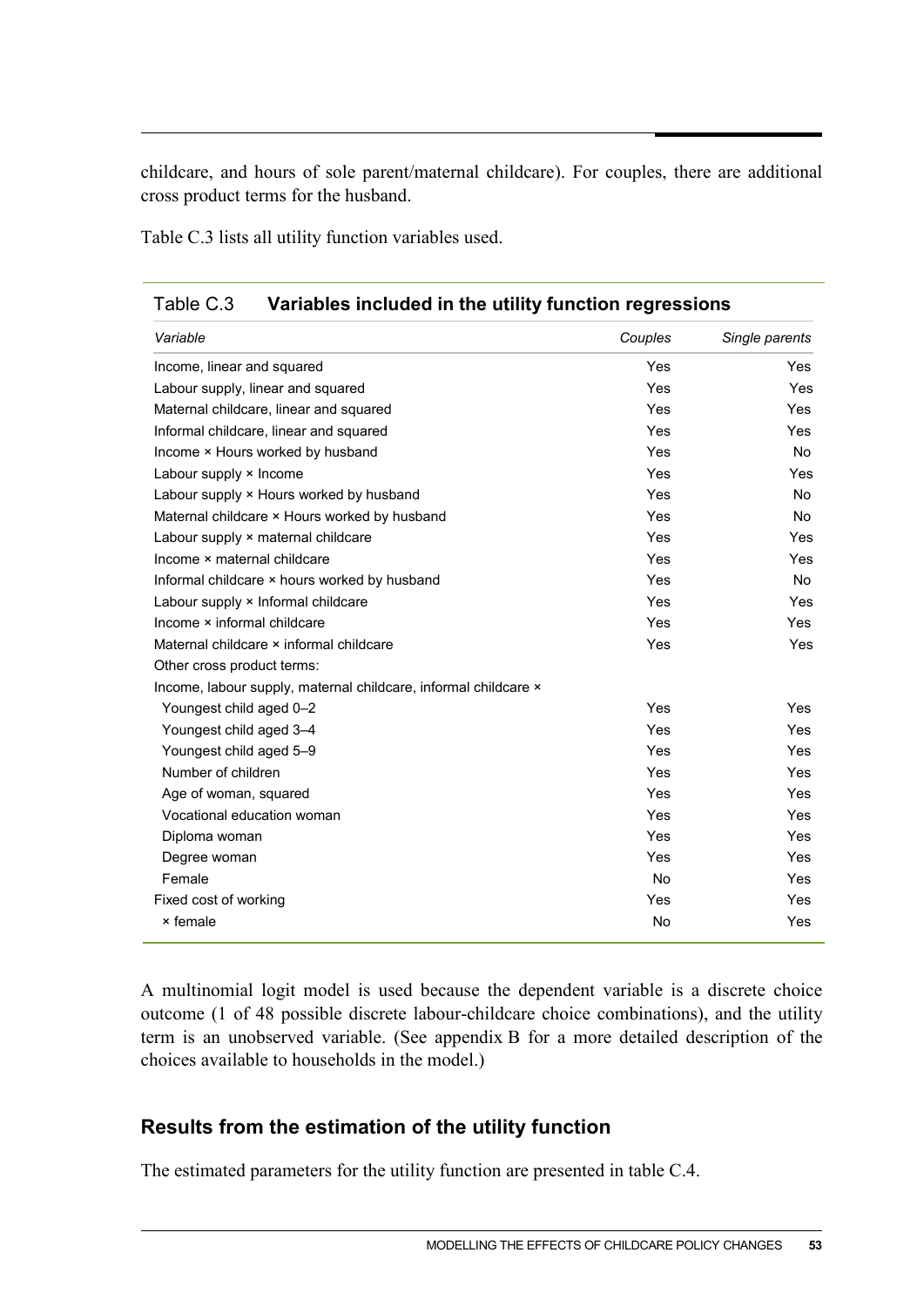The estimated linear term for income is positive, and the squared term parameter estimate is negative (these coefficients are significant for females with partners), consistent with decreasing marginal utility.

| Variable                                           | Couples    | Single parents        |
|----------------------------------------------------|------------|-----------------------|
| Income squared × 100 000                           | $-0.05***$ | $-0.02$               |
| Labour supply squared × 100                        | $-0.24***$ | $-0.24**$             |
| Maternal childcare squared × 100                   | 0.03       | $-0.06$               |
| Informal childcare squared × 100                   | $0.17***$  | 0.09                  |
| Income × Hours worked by husband 10 000            | 0.08       | na                    |
| Labour supply $\times$ Income $\times$ 100 000     | 0.03       | $-6.20$               |
| Labour supply × Hours worked by husband × 100      | 0.03       | na                    |
| Maternal childcare × Hours worked by husband × 100 | 0.04       | na                    |
| Labour supply × maternal childcare × 100           | $-0.26***$ | $-0.59***$            |
| Income × maternal childcare × 10 000               | 0.07       | $2.26***$             |
| Informal childcare × hours worked by husband × 100 | 0.01       | na                    |
| Labour supply × Informal childcare × 100           | $0.58***$  | $1.29***$             |
| Income × informal childcare × 10 000               | $-0.14***$ | $-0.14$               |
| Maternal childcare × informal childcare × 100      | $0.83***$  | $1.29***$             |
| Income                                             | $0.02***$  | 0.005                 |
| Youngest child aged 0-2 × 100                      | $0.10*$    | 0.40                  |
| Youngest child aged 3-4 × 100                      | 0.09       | 0.15                  |
| Youngest child aged 5-9 x 100                      | $-0.02$    | 0.13                  |
| Number of children × 100                           | $-0.02$    | $-0.03$               |
| Age of woman × 100                                 | $-0.07***$ | 0.03                  |
| Age of woman squared × 10 000                      | $0.10***$  | $-0.03$               |
| Vocational education woman × 100                   | $-0.24***$ | 0.08                  |
| Diploma woman × 100                                | $-0.22***$ | $-0.31$               |
| Degree woman × 100                                 | $-0.19***$ | $-0.54***$            |
| Female $\times$ 100                                | na         | $-0.58**$             |
| Labour supply                                      | $-0.12$    | $0.38**$              |
| Youngest child aged 0-2 × 100                      | $-0.60$    | $-8.79***$            |
| Youngest child aged 3-4 × 100                      | 1.87       | $-4.38$               |
| Youngest child aged 5-9 × 100                      | $-1.44$    | $-1.88$               |
| Number of children × 100                           | $-0.04$    | 0.47                  |
| Age of woman $\times$ 100                          | $1.87***$  | 0.24                  |
| Age of woman squared × 10 000                      | $-2.67***$ | $-0.67$               |
| Vocational education woman × 100                   | 4.19***    | $-0.41$               |
| Diploma woman × 100                                | 3.91***    | 1.75                  |
| Degree woman × 100                                 | 4.07***    | $5.75***$             |
| Female × 100                                       | na         | $-2.06$               |
|                                                    |            | (continued next page) |

Table C.4 **Utility function parameter estimates**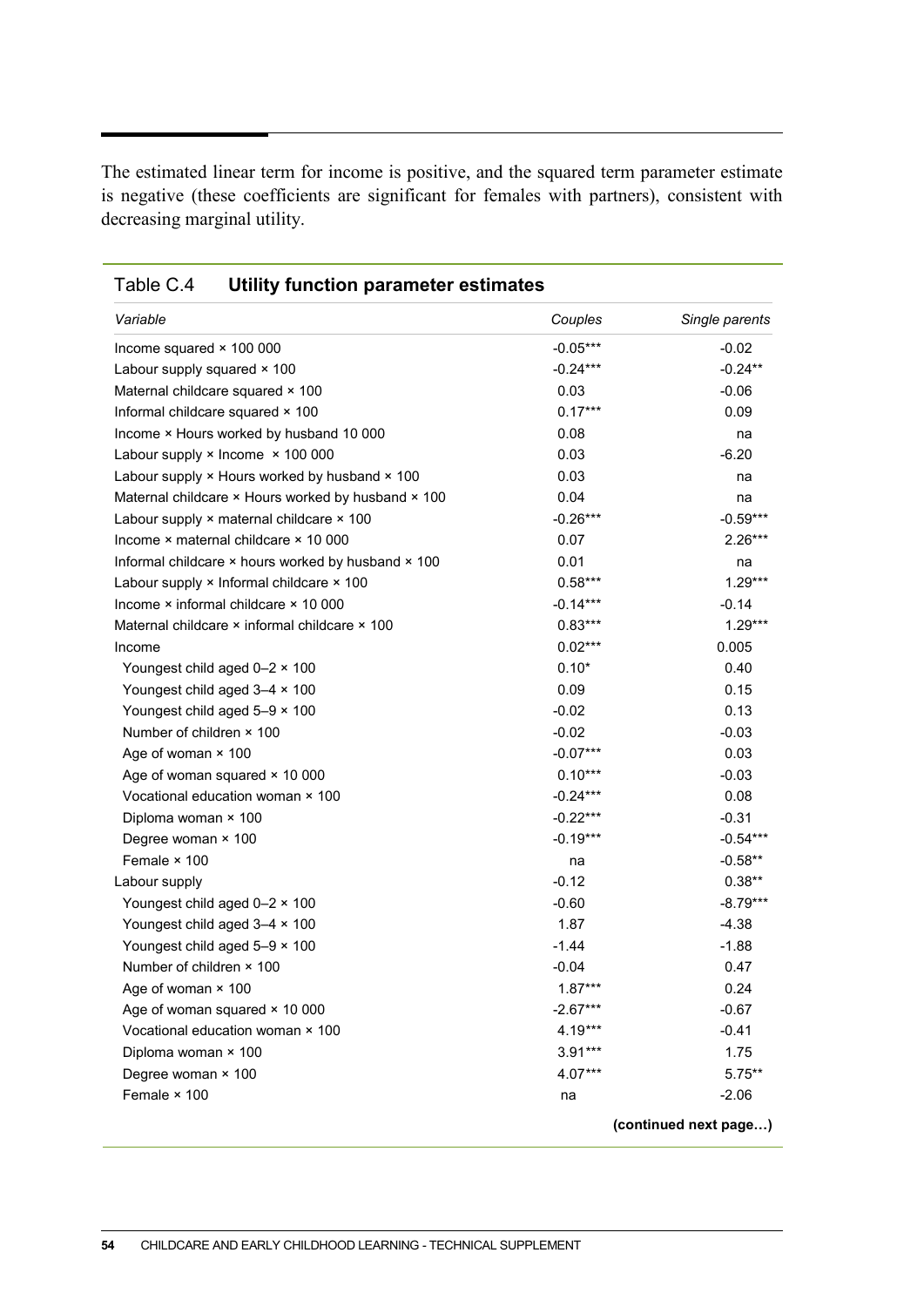#### Table C.4 (continued)

| Variable                             | Couples    | Single parents |
|--------------------------------------|------------|----------------|
| Maternal childcare                   | $0.52***$  | $0.56***$      |
| Youngest child aged 0-2              | $-0.54***$ | $-0.45***$     |
| Youngest child aged 3-4              | $-0.53***$ | $-0.44***$     |
| Youngest child aged 5-9              | $-0.27***$ | $-0.20***$     |
| Number of children × 100             | $1.18***$  | $-2.72$        |
| Age of woman $\times$ 100            | 0.40       | $-0.08$        |
| Age of woman squared × 10 000        | $-0.59$    | $-0.03$        |
| Vocational education woman × 100     | 1.29       | $-3.04*$       |
| Diploma woman × 100                  | 0.01       | $-5.77***$     |
| Degree woman × 10 000                | $-0.16$    | $-5.73***$     |
| Female × 100                         | na         | $-0.37$        |
| Informal childcare                   | 0.02       | $-0.68***$     |
| Youngest child aged 0-2              | $-0.53***$ | $-0.32***$     |
| Youngest child aged 3-4              | $-0.54***$ | $-0.34***$     |
| Youngest child aged 5-9              | $-0.26***$ | $-0.18***$     |
| Number of children × 100             | $0.98***$  | $1.63**$       |
| Age of woman × 100                   | $-0.44$    | $-0.32$        |
| Age of woman squared $\times$ 10 000 | 0.56       | 0.53           |
| Fixed cost of working                | $-1.86***$ | $-4.88***$     |
| Female                               | na         | $1.86***$      |

\*\*\* significant at 1 per cent, \*\* 5 per cent and \* 10 per cent.

*Source*: Productivity Commission estimates.

Labour supply could be expected to have a positive or negative effect on utility: increasing hours worked can be a source of utility for those who enjoy work, but it reduces the amount of time spent on leisure or caring for children. In the model, the linear term for labour supply is negative for females with partners, but positive (and statistically significant) for single parents. The squared term parameter estimate for labour supply is negative for both couples and sole parents.

Households also derive utility from spending time with children and from informal childcare (for example, children spending time with grandparents or with the partner in partnered households). The results include a positive parameter estimate for the linear maternal childcare term for couples and sole parents. The squared term parameter estimate is positive for couples and negative for sole parents. For informal childcare, the linear term is close to zero for couples and negative (and statistically significant) for sole parents. Quadratic terms for informal childcare are positive for both couples and sole parents.

The many interaction terms account for the potential diversity in effects across different demographic groups.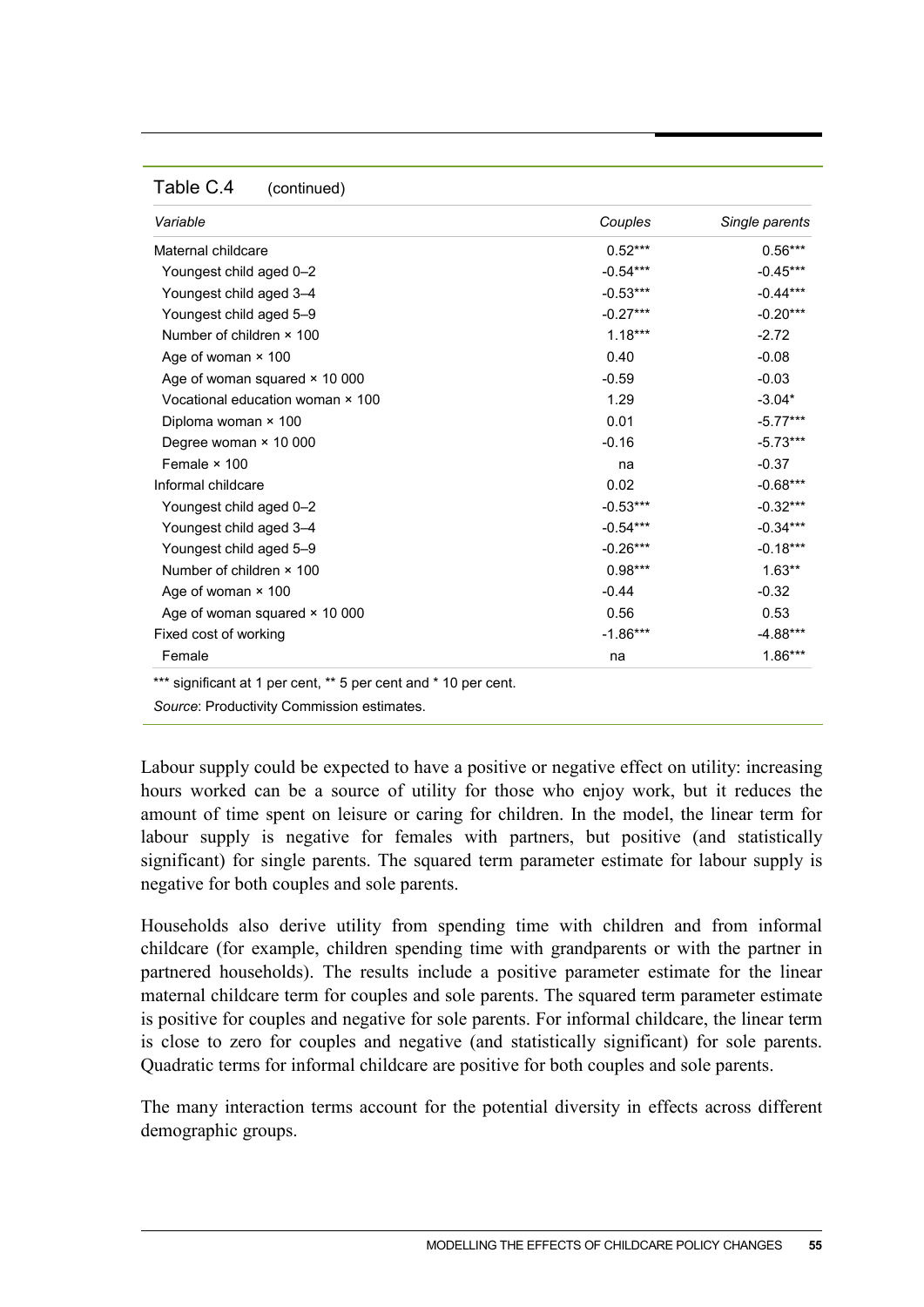# **Appendix D — Workshop and referee's report**

In accordance with the *Productivity Commission Act 1998 (Cwlth)*, the Commission appointed as referee Professor Guyonne Kalb, Director of the Labour Economics and Social Policy Program at the Melbourne Institute (University of Melbourne) and conducted a workshop on 6 August 2014 for the purpose of reporting on the modelling. A list of participants at the Commission's modelling workshop is presented in appendix A of the inquiry report.

## **Comments from Professor Guyonne Kalb**

Overall the technical paper is easy to read, and provides good intuition behind some of the anticipated effects, which is useful for understanding the impact of the proposed policy change.

### Simulation results by subgroups

Detailing the differential impacts that the policy may have on different groups of families is an important feature of this paper. Grouping families by whether they use formal childcare and whether the primary carer supplies labour in the base case provides useful insights. However, I would suggest an additional separate set of results by whether the family is a single-parent family or a two-parent family. Given the different circumstances of single parents compared to couples with children, and the importance of supporting single-parent families particularly with regard to labour force participation, it would be important to assess the effects of a policy change on each group separately.

## The number of separate models, two vs four

I agree with the authors of the report that estimating separate models for single parents and couple families is essential. However, I would probably not further divide these two groups in a subgroup with a youngest child of pre-school age and a subgroup with a youngest child of school age. Especially, since this would only be feasible for couple families, given the small sample size of single parents, whereas the distinction is probably more important for single parents who do not have a "back-up" carer at home.

## Using parameters from previous studies vs estimation

I also agree with the authors that the simulation results presented here are preliminary, and need to be redone after estimating the suggested model on recent data. Should this not be feasible within the time available, then I suggest to check the appropriateness of the current parameter values by carrying out a simulation without calibrating to the observed labour supply and formal childcare demand. This would allow you to compute the expected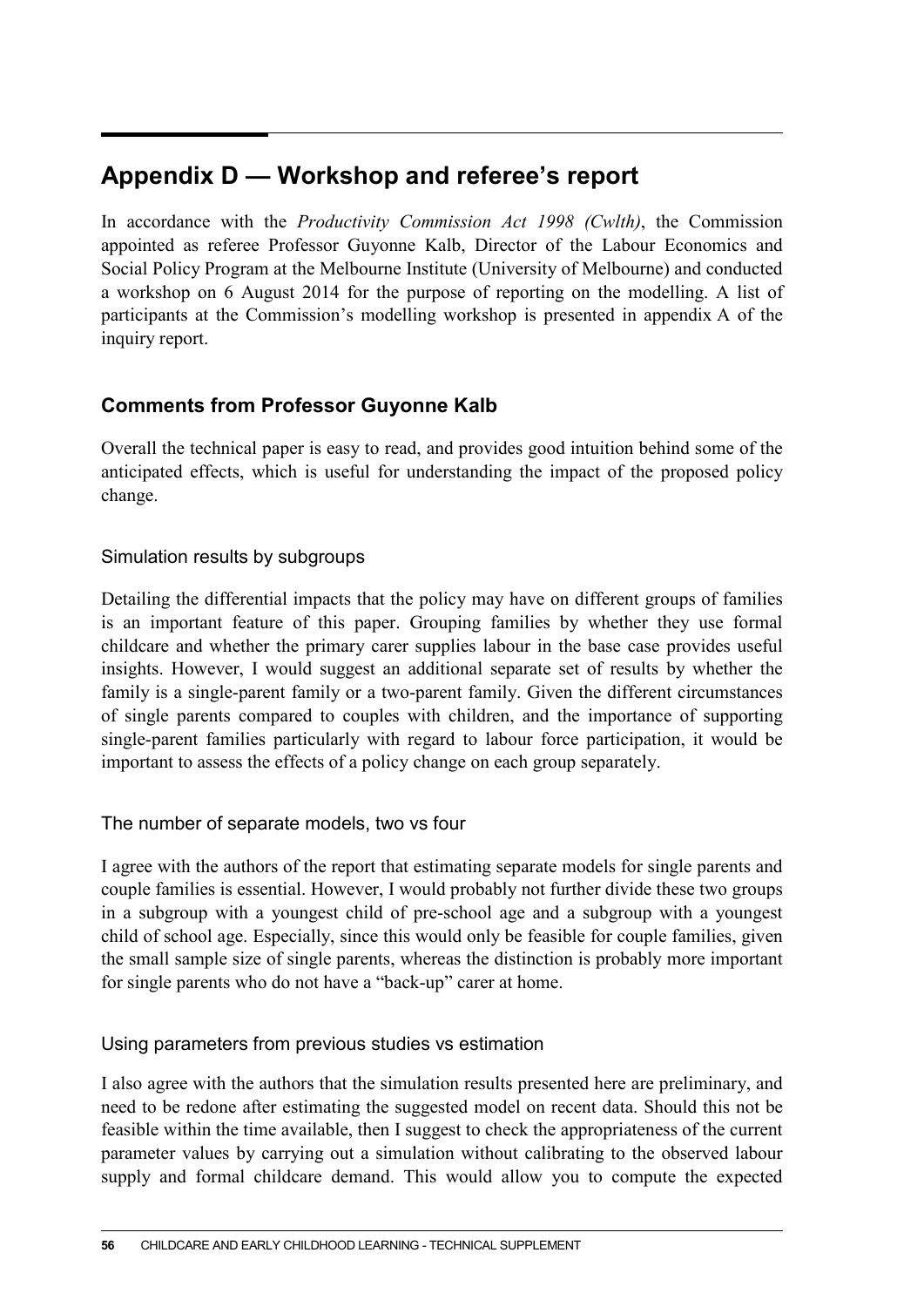proportions working at each of the discretised hours points and using each of the discretised hours of formal childcare. The expected proportions could then be compared to the actual observed proportions at each hours point. If these proportions are reasonably similar, it would suggest that the chosen parameters are a reasonable fit to the observed data. I am making this suggestion, because I am not sure that the sensitivity testing is enough. I may misunderstand what is done, but it seems as if all parameters are just increased/decreased across the board by a certain percentage, whereas the key issue may be how the parameters relate to each other.

When using parameters from previous studies, additional information on where each parameter has come from would be useful. Perhaps a few notes could be added to the tables presented in Appendix C to indicate where each coefficient has come from.

### Model specification

I do like the way in which the model is specified, allowing labour supply by the primary carer (h), net household income (y), formal care (f) and care by the primary carer (m) to influence the household's utility. However, there is an inconsistency between the model specification and how it is described. On p.6 the paper states "Households derive utility from caring for children directly" and on p.34 the utility function in equations 1, 2 and 3 includes m (childcare provided by the primary care giver). From these functions, the authors go on to derive a utility function just depending on hours of work and formal childcare demand. They argue that m is still part of this, but is substituted out by replacing m by a function of h and f. However this does not take into account the informal care that may be used by the family, and so h and f are not sufficient to determine m. Therefore the resulting model does not implicitly take into account the utility of m, but is just based on the utility derived from net income, labour supply and formal childcare. There is no way to distinguish m from informal care; both types of care would be equally valued.

Informal care and m can only be distinguished if we observe how many hours of either informal care or m are used. Is this observed in SIH? I am assuming the answer is yes, given that 'primary carer childcare' terms are included in the tables in Appendix C. To enable estimation of such terms using recent data, the choice for primary carer childcare hours needs to be endogenous in the model. That is in addition to choosing labour supply and formal childcare hours, the hours of childcare by the primary carer also need to be chosen.

The utility functions presented in equations 1 and 2 are not quite complete as some linear, quadratic and interaction terms are missing from both equations, whereas in equation 2, the terms including h1 should be left out since hours of the primary earner are assumed to be exogenous. However, h1 could enter preference parameters β as an explanatory variable influencing the hours worked by the primary carer and the demand for formal childcare. The income earned from labour supply by the primary earner would enter y as other household income.

Before estimating the specified models, the utility functions need to be properly defined.